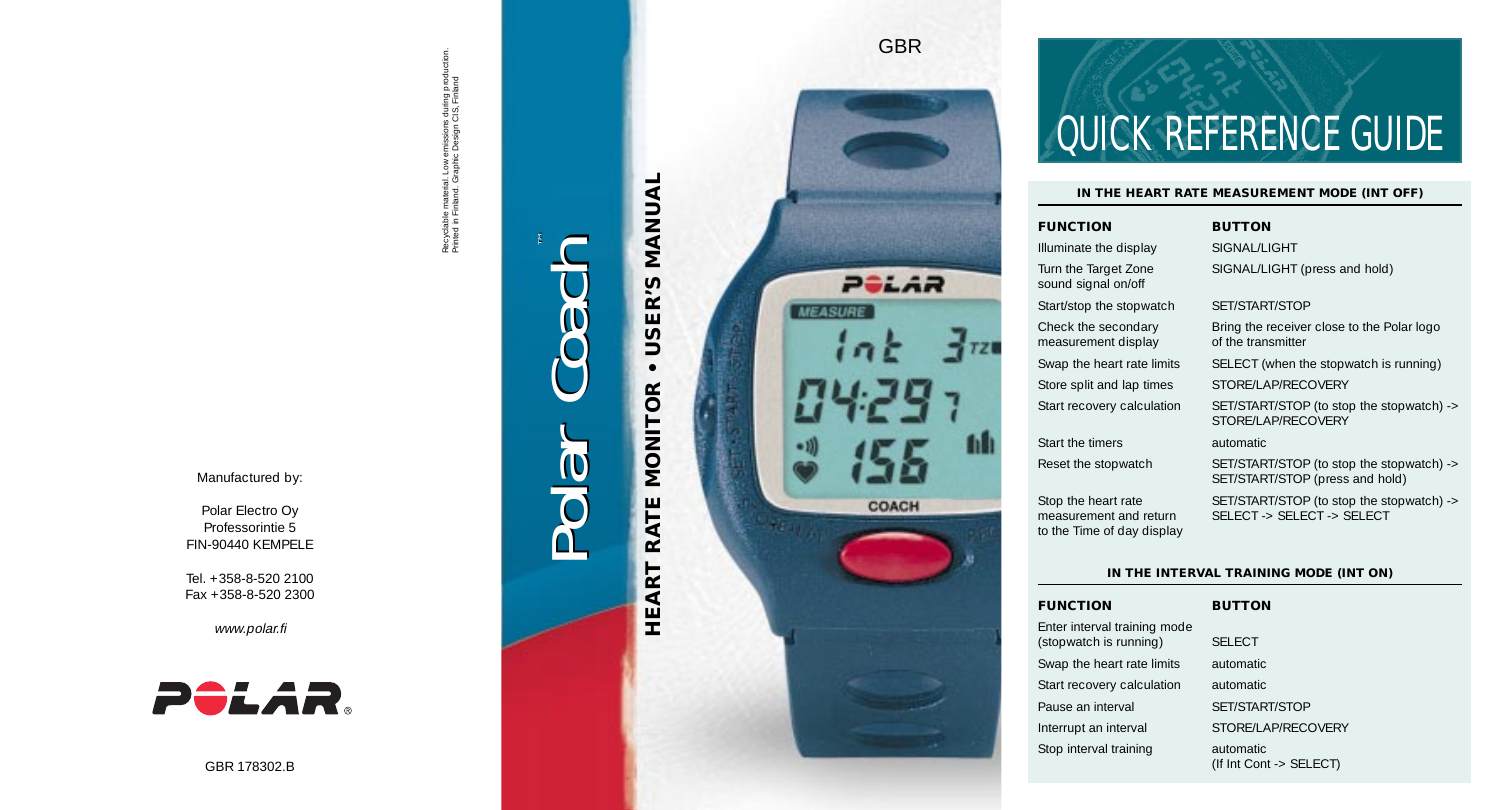### **CONTENTS**

| <b>SETTING THE HEART RATE MEASUREMENT FEATURES</b> 15                                            |  |
|--------------------------------------------------------------------------------------------------|--|
|                                                                                                  |  |
|                                                                                                  |  |
|                                                                                                  |  |
|                                                                                                  |  |
|                                                                                                  |  |
| <b>START THE HEART RATE MEASUREMENT manual component of the START THE HEART RATE MEASUREMENT</b> |  |
| <b>FUNCTIONS DURING THE HEART RATE</b>                                                           |  |
|                                                                                                  |  |
|                                                                                                  |  |
|                                                                                                  |  |
|                                                                                                  |  |
|                                                                                                  |  |
|                                                                                                  |  |
|                                                                                                  |  |
| Checking the secondary measurement displays with                                                 |  |
|                                                                                                  |  |
|                                                                                                  |  |
|                                                                                                  |  |
|                                                                                                  |  |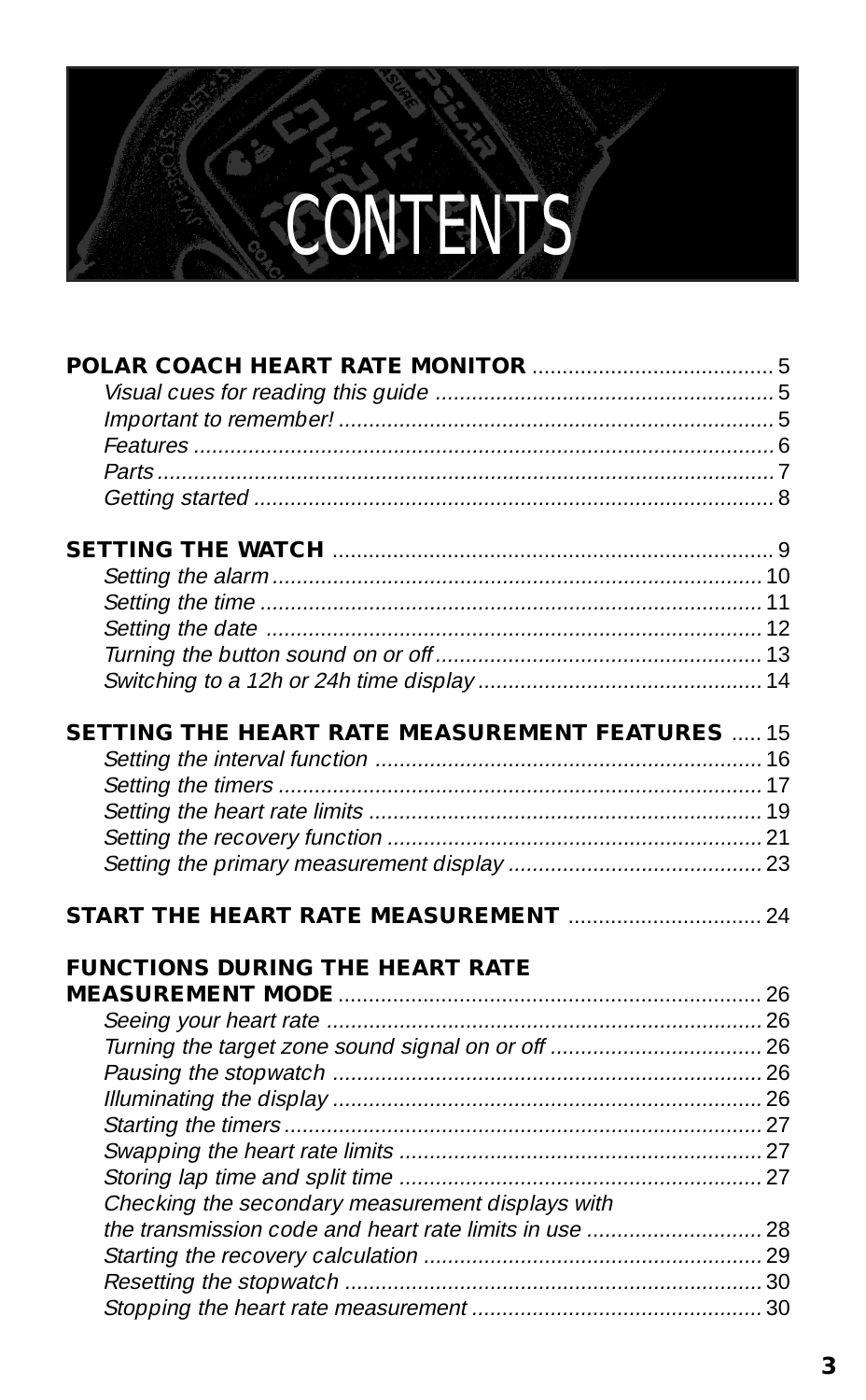| FUNCTIONS DURING THE INTERVAL TRAINING MODE  31                      |  |
|----------------------------------------------------------------------|--|
|                                                                      |  |
|                                                                      |  |
|                                                                      |  |
|                                                                      |  |
|                                                                      |  |
| Checking the secondary measurement displays with                     |  |
|                                                                      |  |
|                                                                      |  |
|                                                                      |  |
|                                                                      |  |
|                                                                      |  |
|                                                                      |  |
|                                                                      |  |
|                                                                      |  |
| <b>DOWNLOADING TRAINING DATA TO A COMPUTER  39</b>                   |  |
|                                                                      |  |
|                                                                      |  |
|                                                                      |  |
|                                                                      |  |
|                                                                      |  |
|                                                                      |  |
|                                                                      |  |
|                                                                      |  |
|                                                                      |  |
|                                                                      |  |
|                                                                      |  |
| Polar Heart Rate Monitor in a water environment  47                  |  |
|                                                                      |  |
| Minimising possible risks in exercising with a heart rate monitor 48 |  |
|                                                                      |  |
|                                                                      |  |
|                                                                      |  |
|                                                                      |  |
| TECHNICAL SPECIFICATIONS <b>CONSTRUSTION</b>                         |  |
|                                                                      |  |
|                                                                      |  |
|                                                                      |  |
|                                                                      |  |
|                                                                      |  |
|                                                                      |  |
|                                                                      |  |
|                                                                      |  |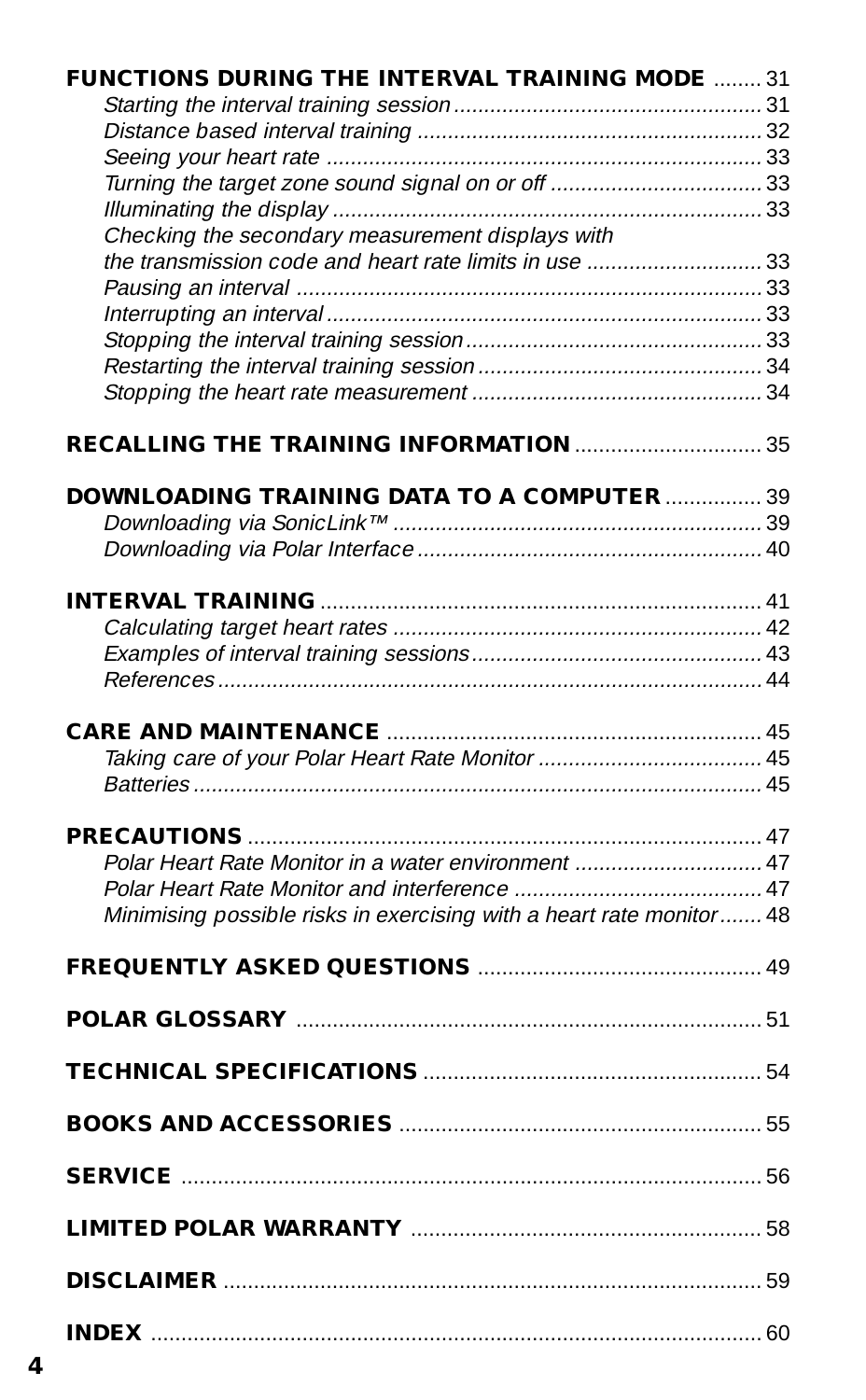### POLAR COACH HEART RATE MONITOR

**Congratulations on the purchase of your Polar Coach Heart Rate Monitor. We are proud to offer you the most advanced features and to assist you in achieving your personal fitness and performance goals.**

**Wirelessly and continuously yours,**



#### **VISUAL CUES FOR READING THIS GUIDE**

Indicates an important issue. Please pay attention!

Indicates a tip on how to do things faster or a shortcut.

Indicates a useful tip. It's good to know these things.

See also / Continue from.

Indicates interval training.

#### **IMPORTANT TO REMEMBER!**

- Adjust the strap length so that it fits snugly and wet the Polar Coded Transmitter electrodes to ensure flawless measurement of your heart rate.
- Do not stretch or bend the transmitter.

 $170$ 

- Do not operate the buttons of the wrist receiver under water.
- Wash and dry the transmitter regularly after use; never store it wet.
- Keep the Polar Heart Rate Monitor out of extreme cold or heat.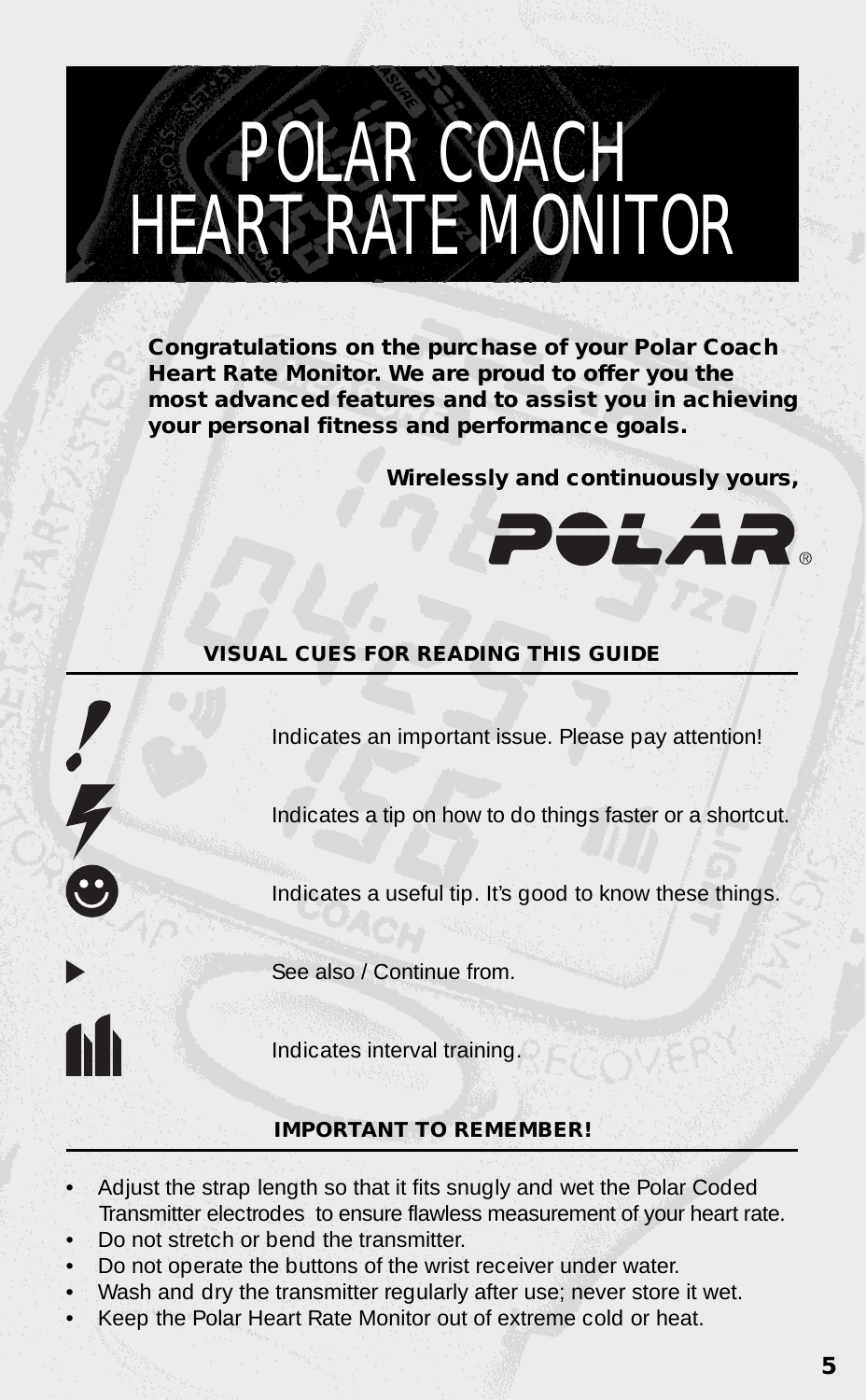Your Polar Coach offers you the following features:

#### **Watch functions:**

- Time
- Alarm
- Date
- 12 hour or 24 hour time mode

#### **Basic functions:**

- wireless, continuous, and ECG accurate heart rate measurements
- coded transmission of your heart rate to avoid interference caused by other users of heart rate monitors
- stopwatch with split and lap-time indicators
- three adjustable target zone limits with blinking and sound alarms
- 43 split and lap times with average heart rates of each lap
- two adjustable, alternating timers
- time or heart rate based recovery calculation
- display alternatives during the Heart Rate Measurement mode: time of day, total exercising time or lap time
- Polar Heart Touch for activating the backlight and checking the secondary measurement display during an exercise session
- backlight
- water resistant to 20 metres

#### **Freely programmable interval training functions:**

- ability to set 99 intervals (28 are recorded, the use of lap functions during warm-up reduces the amount
- countdown timer
- three target zones
- recovery calculation

#### **Recording functions:**

- maximum and average heart rate for the complete exercise session
- date and starting time of the exercise session
- number of laps and the total time of the exercise session
- time spent above, within and below each target zone
- last recovery value (time or heart rate based)
- lap and split times with average and ending heart rates
- ability to recall the recorded information on the Polar Coach wrist receiver display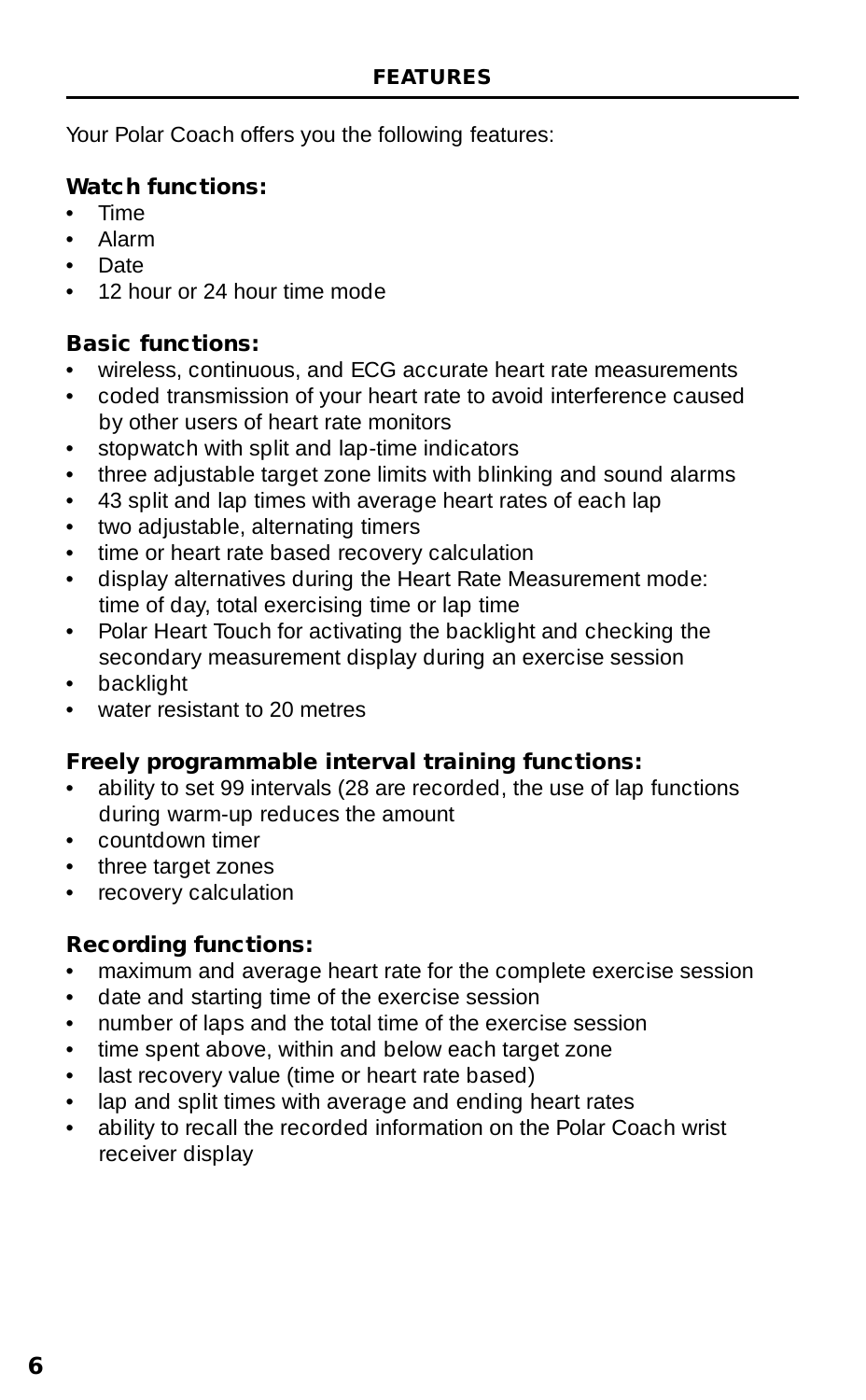#### **Data download:**

- automatic and dynamic recording of average heart rate on sampling rate (60 samples): 30 s, 1 min, 2 min, 4 min and 8 min, max. 8 hours (PC Coach Light™ software required)
- ability to download recorded training information onto a computer for detailed analysis by SonicLink (PC Coach Light™ software required)
- also interfaceable to Polar Training Advisor software Version 1.1 onwards and Polar Precision Performance software Version 2.1 onwards via Polar Interface unit

#### **Other:**

• shortcuts for advanced users

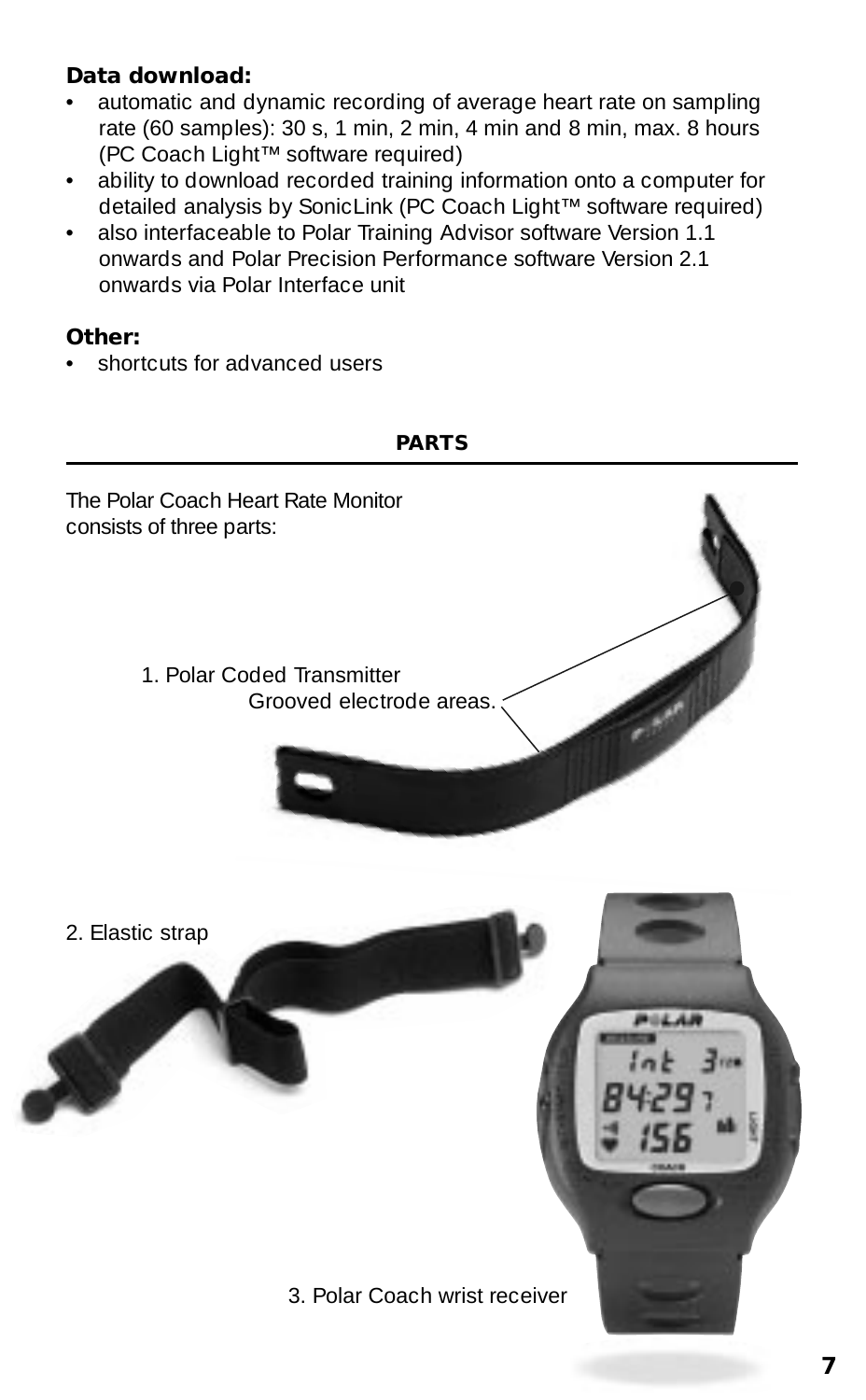#### **GETTING STARTED**

1. Attach the Polar Coded Transmitter to the elastic strap.



- 2. Adjust the strap length so that it fits snugly and comfortably. Secure the strap around your chest, below the chest muscles.  $\overline{\mathsf{L}}$  ock the buckle.
- 3. Pull the transmitter off your chest and **wet the grooved electrode areas** on the back of it.



4. Check that the wet electrode areas are firmly against your skin and that the Polar logo is in a central upright position.



5. Wear the wrist receiver as you would wear an ordinary watch.

Alternatively, if you go biking, you may attach the wrist receiver to a Polar Bike Mount **Books and Accessories**. Keep the wrist receiver within the transmission range (3 feet / 1 metre).



It is recommended that you wear the transmitter against your bare skin to ensure flawless operation. However, if you wish to wear the transmitter over a shirt, moisten the shirt well under the electrodes.

It is important that the electrodes are wet during the exercise session. However, after exercising, take good care of the transmitter to save the electrodes and battery life:

- 1. Wash the transmitter carefully with a mild soap water solution.
- 2. Rinse it with pure water.
- 3. Dry the transmitter carefully.

To start the heart rate measurement right away with default settings\*

**Start the heart rate measurement**.

\* for default settings see **Technical specifications**.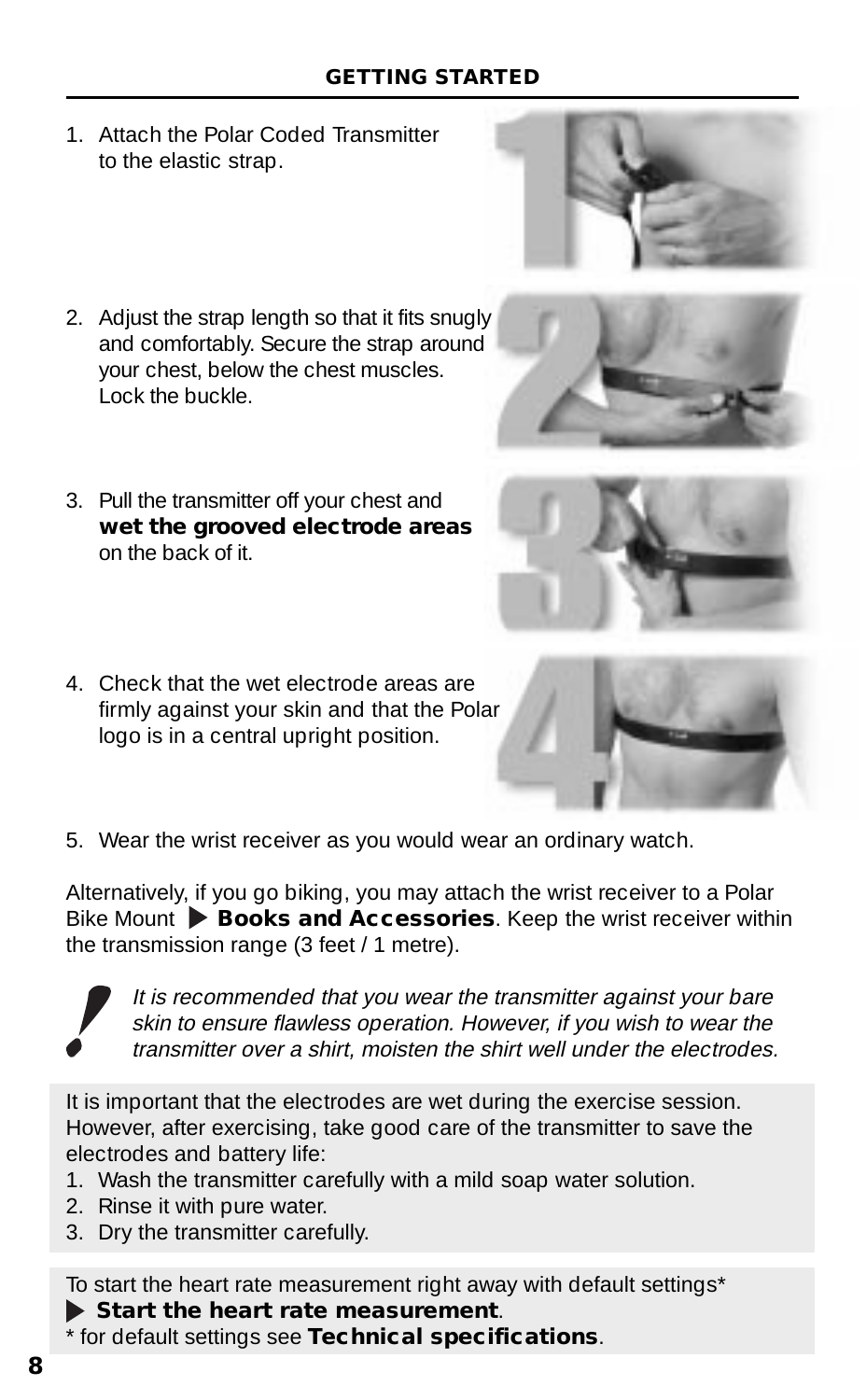### SETTING THE WATCH

#### **Time of day ALARM**  $\rightarrow$  **TIME**  $\rightarrow$  **DATE**  $\rightarrow$  **Sound**  $\rightarrow$  **TIME 12h or 24h**

Start here to set:

- Alarm **ALARM**
- Time of day **TIME**
- Date **DATE**
- Button sound **Sound**
- 12h or 24h time display **TIME**

In the display each function is represented by a word and flashing block in the order given above.

#### **Setting the 12h or 24h time display:**

- 1. In the Time of day display press and hold SET/START/STOP. Release. TIME and 12h/24h are displayed for a couple of seconds. The displayed alternative (12h or 24h) will be saved. Display returns automatically to show the time of day.
- 2. The chosen time mode will now be used in all watch and alarm functions.

#### **Turning to a 12h or 24h time display.**

#### **Starting to set the settings:**

- 1. In the Time of day display press SET/START/STOP. SET is flashing in the upper right corner of the display. The uppermost block of the graphic bar on the right is flashing. ALARM is displayed. ON or OFF is flashing.
- 2. Go through the setting of the alarm, time of day, date, button sound and 12h/24h displays by following the instructions given below step by step. If you chose the 24 h mode you can skip those parts in the following instructions, which advise you to set AM or PM.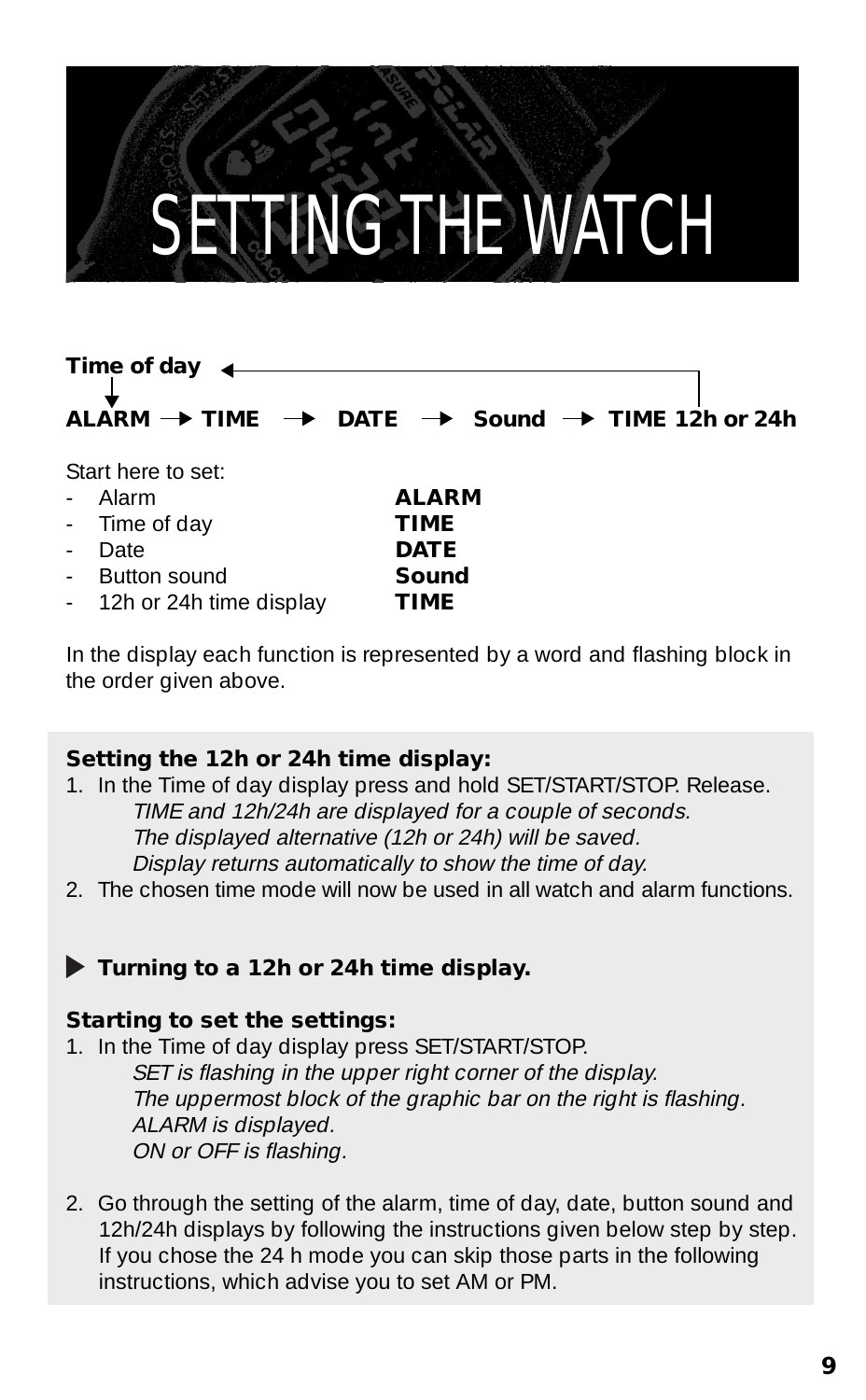

You can also go directly to setting just one particular function by pressing SET/START/STOP briefly as many times as needed until you see the corresponding text symbol in the display. Then follow the instructions for setting that particular function.



#### **How to keep the backlight on while setting the watch?**

- 1. In the Time of day display press SIGNAL/LIGHT. Display is illuminated for a few seconds.
- 2. While the display is illuminated press SET/START/STOP to set the alarm. ALARM is displayed. ON or OFF is flashing.

The backlight will now be activated with each press of a button while in the watch setting mode.

#### **SETTING THE ALARM**



5. Press SIGNAL/LIGHT to select the desired hour.



The digits scroll more quickly if you press and hold SIGNAL/LIGHT. Release the button when approaching the desired value.

- 6. Press STORE/LAP/RECOVERY to confirm your selection. The minutes are flashing.
- 7. Press SIGNAL/LIGHT to select the desired minute.
- 8. Press STORE/LAP/RECOVERY to confirm your selection. SET is flashing. OFF or ON is flashing.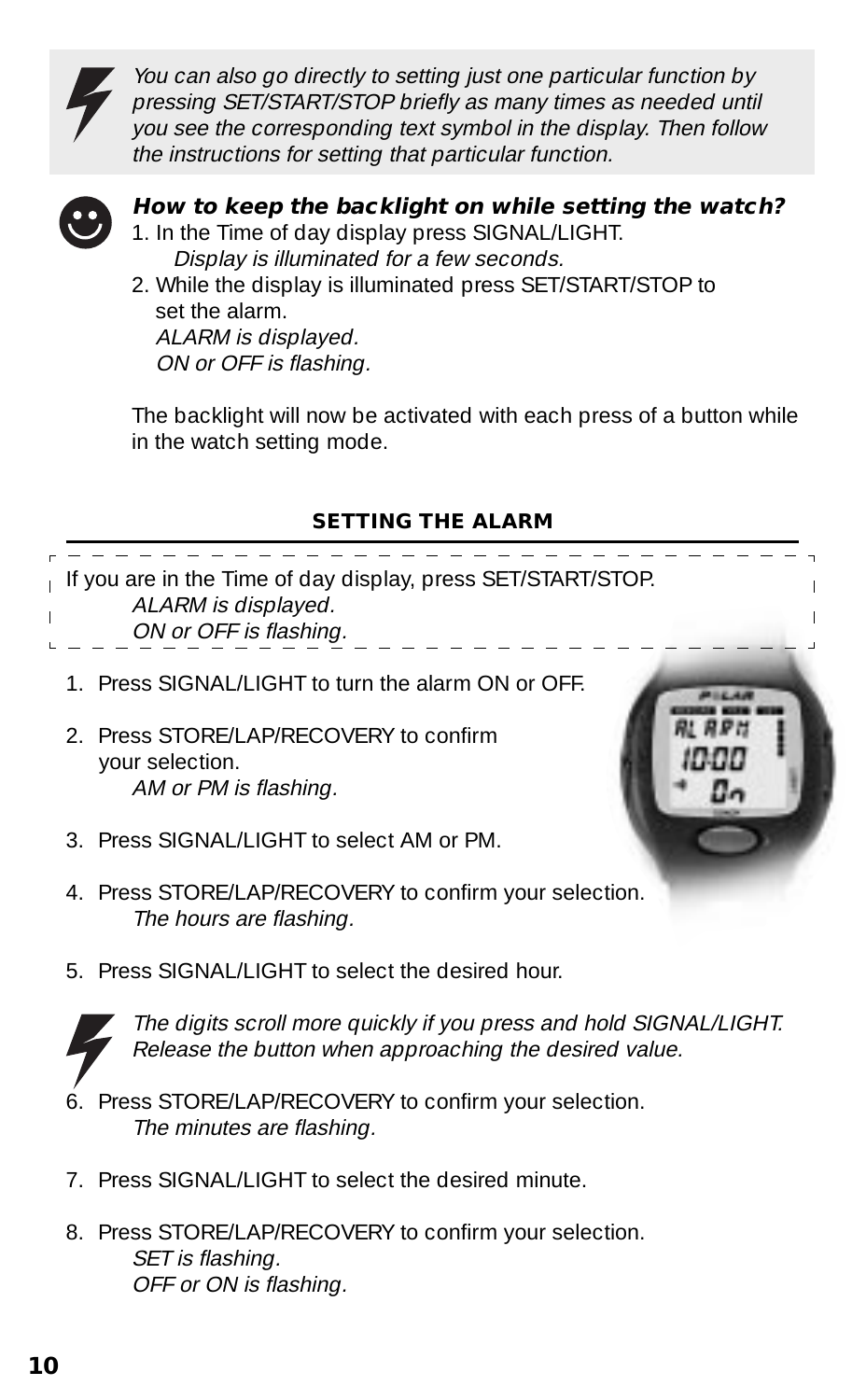

When the alarm is turned ON you will see  $\bullet$   $\bullet$   $\bullet$  in the Time of day display.

When the alarm comes on it will sound for one minute or you can turn it off by pressing STORE/LAP/RECOVERY.



6. Press STORE/LAP/RECOVERY to confirm your selection. The seconds start running. AM or PM or the hours are flashing.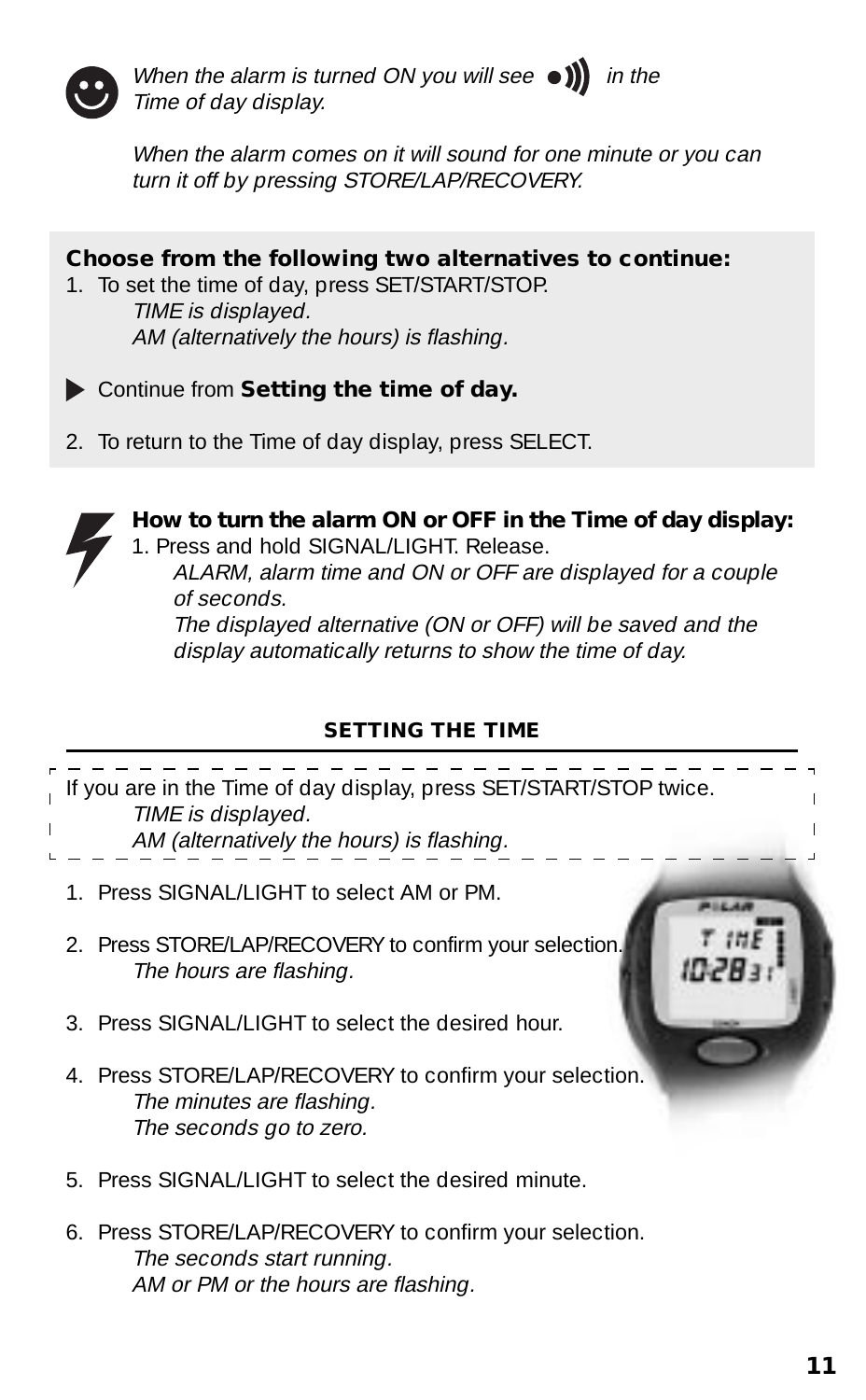#### **Choose from the following two alternatives to continue:**

- 1. To set the date, press SET/START/STOP. DATE is displayed. The day/month is flashing.
- 

Continue from **Setting the date.**

2. To return to the Time of day display, press SELECT twice.

#### **SETTING THE DATE**



The first digits are flashing.

1. Press SIGNAL/LIGHT to select:

**The month** if you have chosen the **12h** time mode. **The day** if you have chosen the **24h** time mode.

- 2. Press STORE/ LAP/RECOVERY to confirm your selection. The middle digits are flashing.
- 3. Press SIGNAL/LIGHT to select. **The day** if you have chosen the **12h** time mode. **The month** if you have chosen the **24h** time mode.
- 4. Press STORE/LAP/RECOVERY to confirm your selection. The year is flashing.
- 5. Press SIGNAL/LIGHT to select the desired year.
- 6. Press STORE/LAP/RECOVERY to confirm your selection.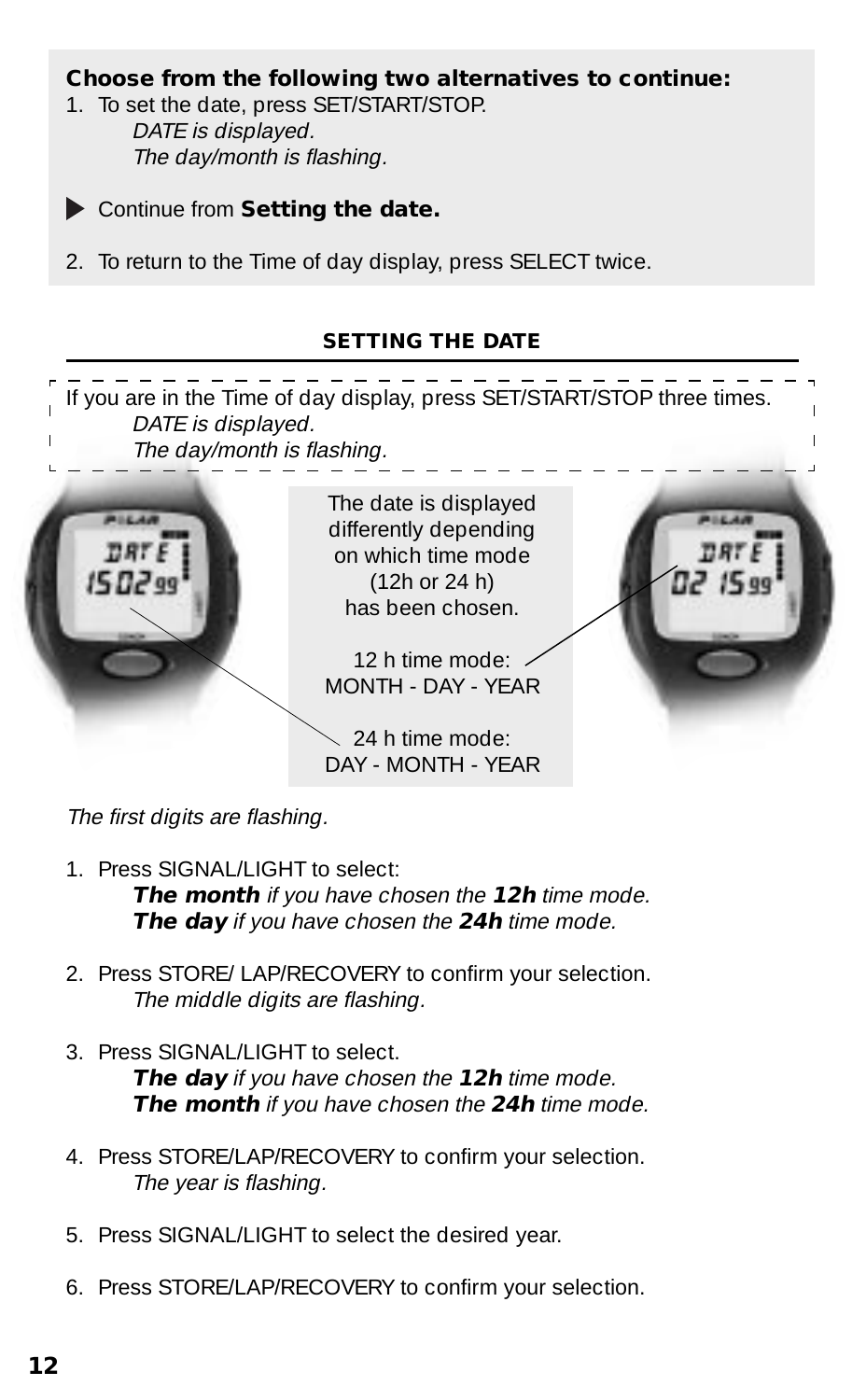#### **Choose from the following two alternatives to continue:**

- 1. To set the button sound, press SET/START/STOP. Sound is displayed. ON or OFF is flashing.
- 

Continue from **Turning the button sound ON or OFF.**

2. To return to the Time of day display, press SELECT twice.

#### **TURNING THE BUTTON SOUND ON OR OFF**

If you are in the Time of day display, press SET/START/STOP four times. Sound is displayed.

- ON or OFF is flashing.
- 

If you turn the button sound ON you will hear a beep when you press a button.

1. Press SIGNAL/LIGHT to turn the button sound ON or OFF.

#### **Choose from the following two alternatives to continue:**

1. To switch to a 12h or 24h time display, press SET/START/STOP. TIME is displayed. 12h or 24h is flashing.

- Continue from **Switching to a 12h or 24h time display.**
- 2. To return to the Time of day display, press SELECT twice.



#### **How to set the button sound ON or OFF in the Time of day display:**

1. Press and hold SELECT. Release.

Sound and ON/OFF are displayed for a couple of seconds. The displayed alternative (ON or OFF) will be saved and the display automatically returns to show the time of day.

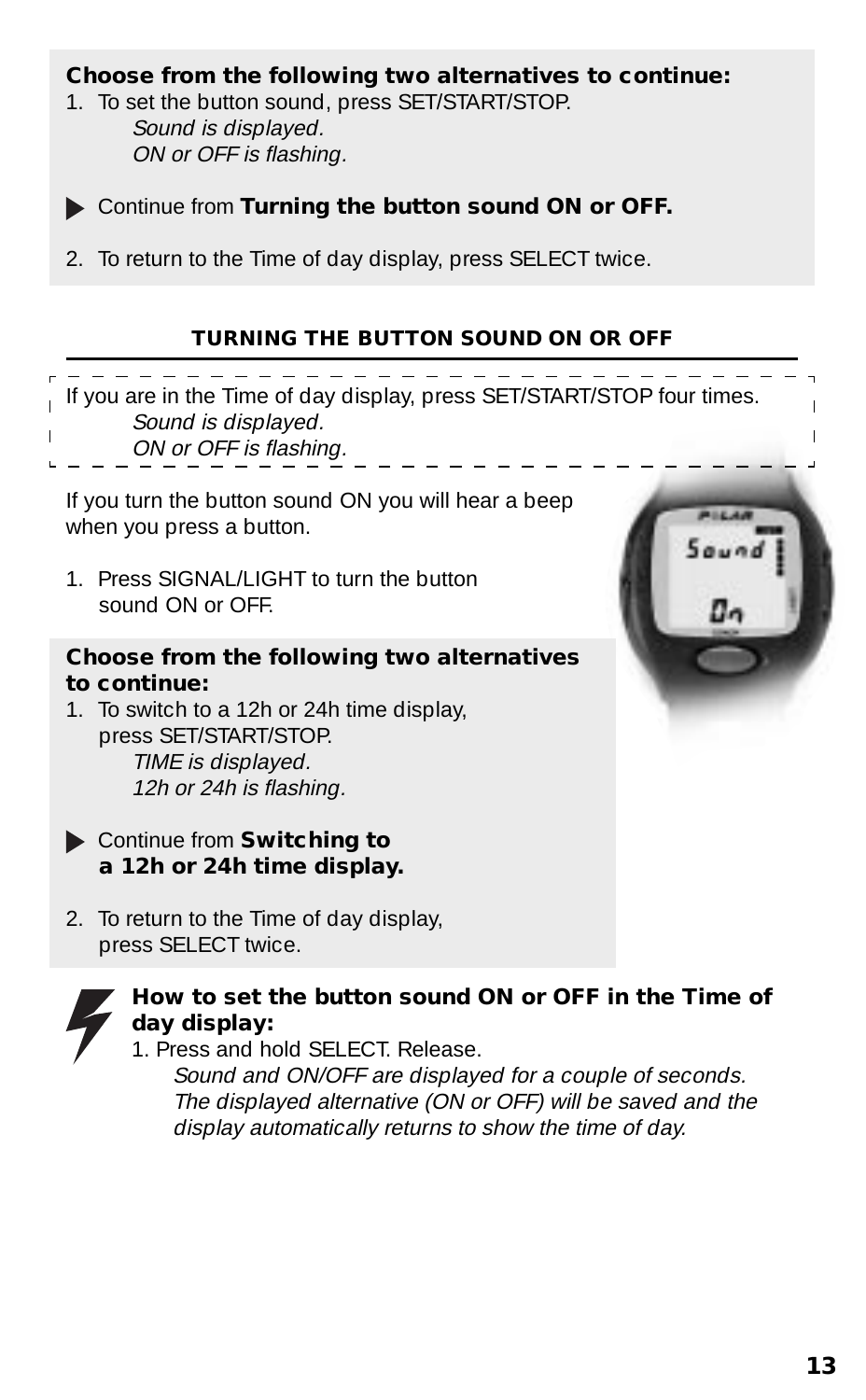#### **SWITCHING TO A 12H OR 24H TIME DISPLAY**

- If you are in the Time of day display, press SET/START/STOP five times. TIME is displayed.
- 12h or 24h is flashing.

If you choose a 12h time display you will see the time with an AM or PM indicator as follows: AM Before 12.00 o'clock noon PM After 12.00 o'clock noon

1. Press SIGNAL/LIGHT to select 12h or 24h.

#### **Choose from the following two alternatives to continue:**

- 1. To set the alarm, press SET/START/STOP. ALARM is displayed. ON or OFF is flashing.
- Continue from **Setting the alarm.**
- 2. To return to the Time of day display, press SELECT twice.



#### **Switching to a 12h or 24h time display in the Time of day display:**

1. Press and hold SET/START/STOP. Release. TIME and 12h/24h are displayed for a couple of seconds. The displayed alternative (12h or 24h) will be saved and the display automatically returns to show the time of day.

The chosen time mode will now be used by all watch functions.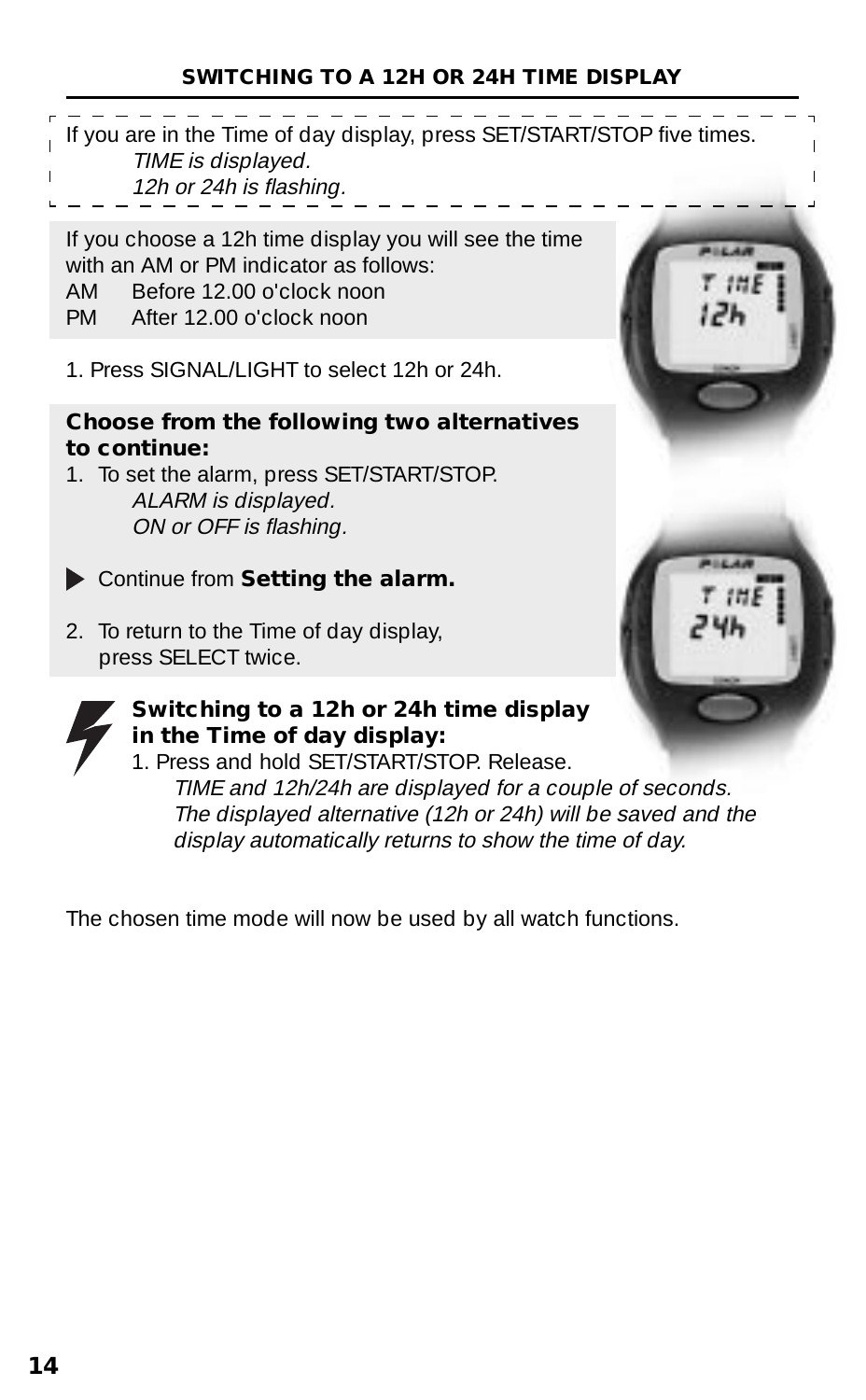### SETTING THE HEART RATE MEASUREMENT FEATURES



When you start setting your heart rate measurement preferences, your first choice is if you want to do normal or interval training. These two training modes are both available options. You can set your personal preferences for all available functions and select them at the beginning of an exercise session, according to your needs. The preferences for your last training session will be saved as the default for your next training session.

You can set the following functions:

- Two timers for normal training / one timer<br>for interval training
- Heart rate limits 1, 2, 3 **LIM1, LIM2, LIM3**
- Recovery heart rate / recovery time **RECO Hr/TI**
- Primary measurement display **Chrono/TIME/LAP**

for interval training **TIM1, TIM2 / TIM**

In the display each function is represented by an abbreviated text and flashing block in the above order.



- You can go directly to setting a particular function by doing the following:
- 1. In the Time of day display press SELECT three times. SET is flashing in the upper right corner of the display.
- 2. Press SET/START/STOP briefly as many times as needed until you see the corresponding text symbol in the display.
- 3. Follow the instructions for setting that particular function.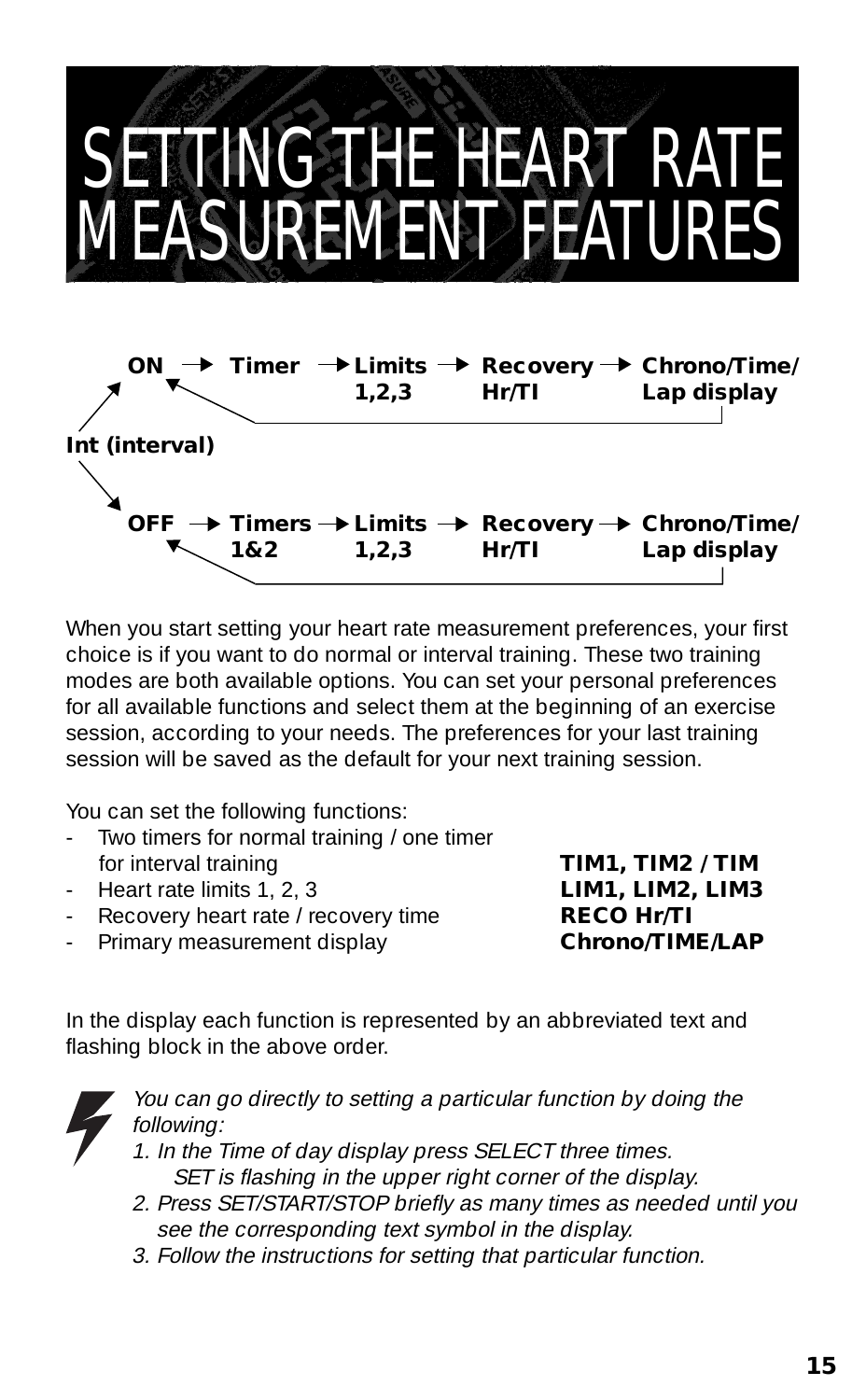

While setting the preferences the digits scroll more quickly if you press and hold SIGNAL/LIGHT. Release the button when approaching the desired value.

#### **SETTING THE INTERVAL FUNCTION**

| If you are in the Time of day display press SELECT three times.<br>SET and the uppermost block of the graphic bar on<br>the right are flashing.<br>Int and the number of intervals are displayed.<br>ON or OFF is flashing. |  |
|-----------------------------------------------------------------------------------------------------------------------------------------------------------------------------------------------------------------------------|--|
| 1. Press SIGNAL/LIGHT to turn the Interval<br>function ON or OFF.<br>If you turn Int ON you will see the interval<br>indicator $\mathbf{h}$ in the display. This setting will allow                                         |  |

indicator **in** in the display. This setting will allow an interval training session the next time you start measuring heart rate.



#### **Start the heart rate measurement.**

- 2. Press STORE/LAP/RECOVERY to confirm your selection. The number, representing the number of intervals, is flashing.
- 3. Press SIGNAL/LIGHT to select the number of intervals.

You can set 99 intervals. After 99 Cont appears in the display. Cont (continuous) means that the intervals will succeed one another until you stop the interval training session (max. 99h 59min 59s).

4. Press STORE/LAP/RECOVERY to confirm your selection. ON or OFF is flashing.

#### **Choose from the following two alternatives to continue:**

1. To set the Timers, press SET/START/STOP. The second block of the graphic bar is flashing. TIM 1 or TIM is displayed. ON or OFF is flashing.

- Continue from **Setting the Timers.**
- 2. To return to the Time of day display press SELECT twice.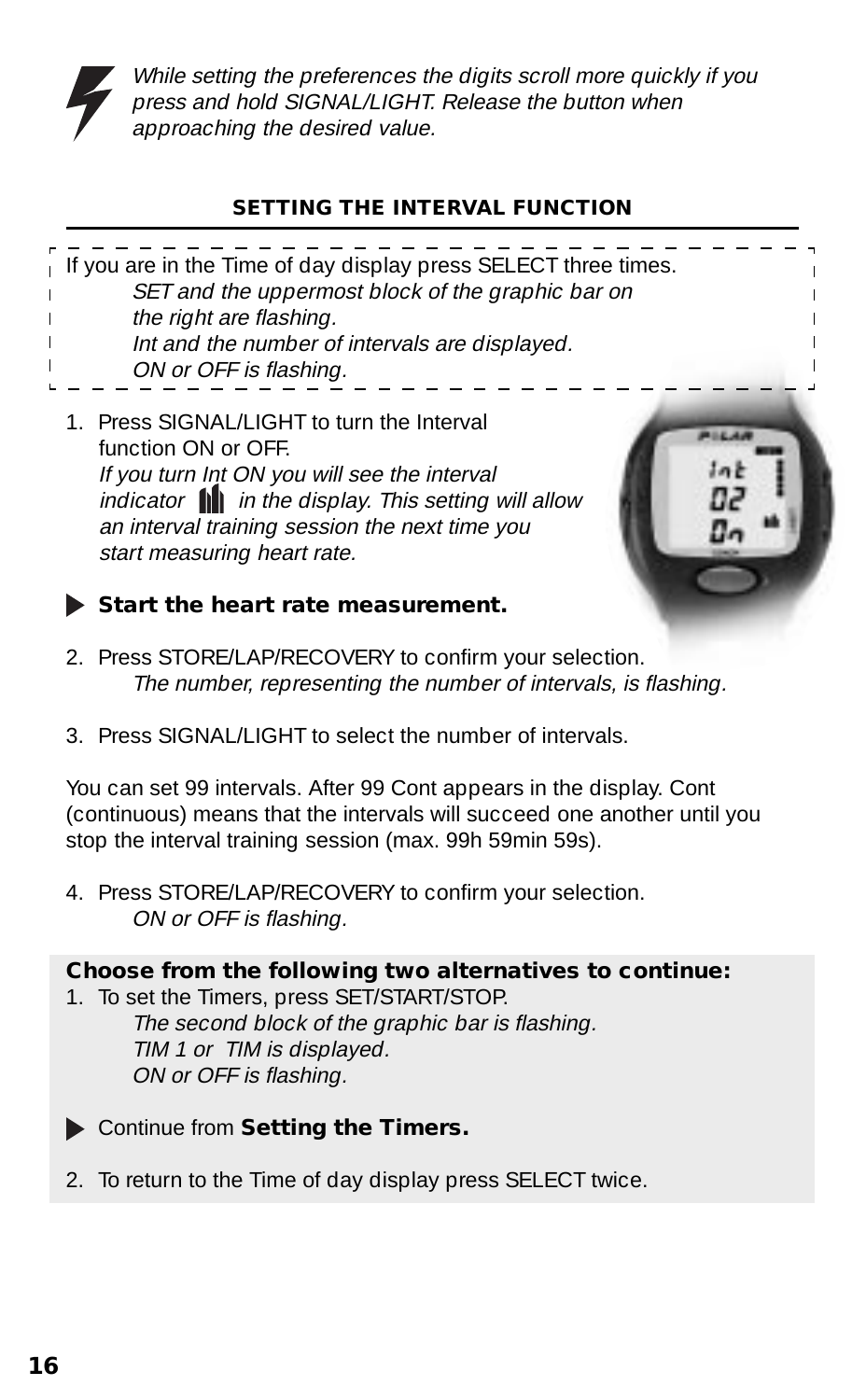| <b>Press SET/START/STOP once to enter the mode for setting the timer.</b><br>TIM1 or TIM is displayed. | If you are in the Time of day display press SELECT three times.<br>Int is displayed. |  |
|--------------------------------------------------------------------------------------------------------|--------------------------------------------------------------------------------------|--|
|                                                                                                        | ON or OFF is flashing.                                                               |  |

#### **Timers**

For interval training mode select the length of an interval by setting the time for a countdown timer. You can set one timer.

During the heart rate measurement mode this function helps you to divide your exercise session into separate phases (e.g. warm up, exercise phase, cool down). You can set two timers.

You can set the time period in minutes and seconds (max. 99 min 59 sec).

#### **Adjust the settings to your preferences:**

#### **A. Interval training mode (Int is ON):**

One timer in use.

- 1. Press SIGNAL/LIGHT to turn the timer function ON or OFF.
- 2. Press STORE/LAP/RECOVERY to confirm your selection. The minutes of the Timer are flashing.
- 3. Press SIGNAL/LIGHT to select the desired number of minutes.
- 4. Press STORE/LAP/RECOVERY to confirm your selection. The seconds of the Timer are flashing.
- 5. Press SIGNAL/LIGHT to select the desired number of seconds.
- 6. Press STORE/LAP/RECOVERY to confirm your selection. ON or OFF is flashing.

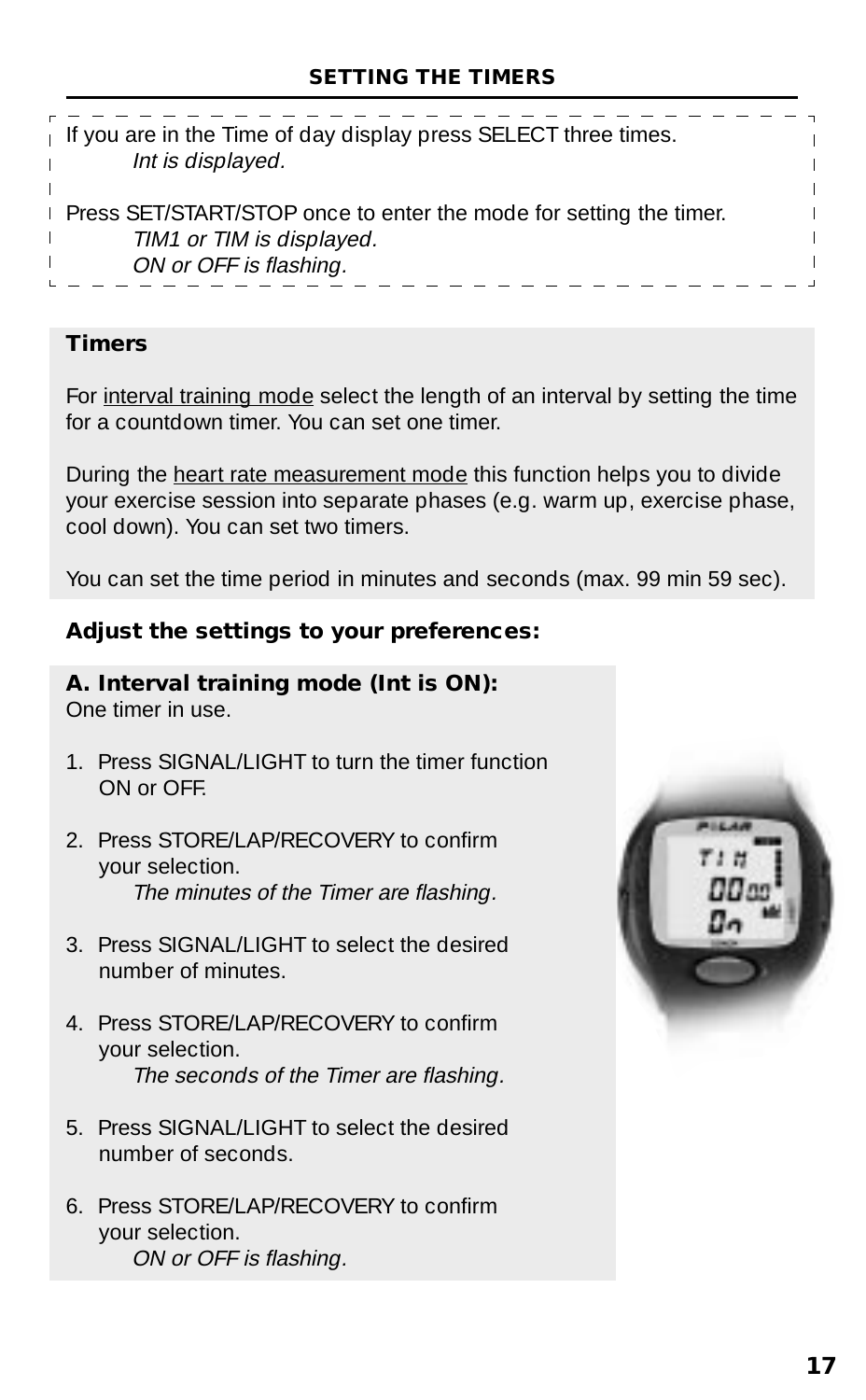#### **B. Heart rate measurement mode (Int is OFF):**

Two timers in use.

- 1. Press SIGNAL/LIGHT to turn the timer function ON or OFF.
- 2. Press STORE/LAP/RECOVERY to confirm your selection. The minutes of Timer 1 are flashing.
- 3. Press SIGNAL/LIGHT to select the desired number of minutes.
- 4. Press STORE/LAP/RECOVERY to confirm your selection. The seconds of the Timer are flashing.
- 5. Press SIGNAL/LIGHT to select the desired number of seconds.
- 6. Press STORE/LAP/RECOVERY to confirm your selection.
- 7. Press SET/START/STOP to set Timer 2. ON or OFF is flashing.
- 8. Repeat the steps 1 to 6 to set Timer 2.





Timer 1 starts running when you start the stopwatch. You will hear one beep when the time of timer 1 is up. Timer 2 will start automatically after the beep. You will hear two beeps when the time of timer 2 is up. If you only set timer 1, it will not repeat itself. When the time is up, you will hear 6 beeps.

Timer 2 cannot be set if TIM 1 is switched OFF.



If you accidentally pass the digit you wanted to enter, press and hold SET/START/STOP to restart from 00.

#### **Choose from the following two alternatives to continue:**

- 1. To set Heart rate limits 1, 2 and 3 press SET/START/STOP. The third block of the graphic bar is flashing. LIM1 is displayed. The reading representing the upper limit 1 is flashing.
- Continue from **Setting the heart rate limits.**
- 2. To return to the Time of day display press SELECT twice.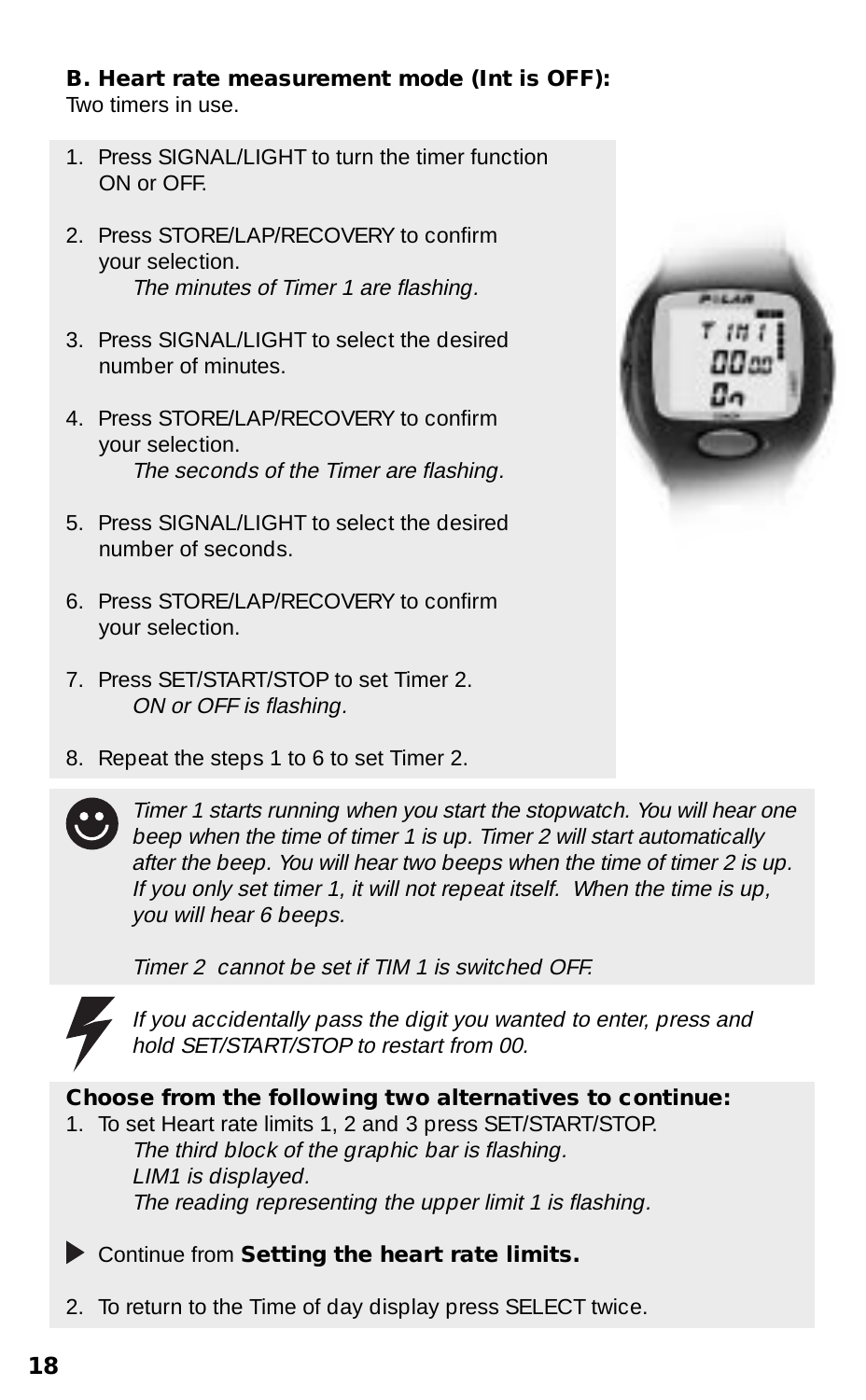#### **SETTING THE HEART RATE LIMITS**



#### **Heart rate limits**

Heart rate limits can be set in beats per minute increments which allows you to monitor your workouts insuring the correct exercise session intensity. You can set three different target heart rate limits (LIM1, LIM2, and LIM3).



In the interval training mode the heart rate limits swap automatically according to different exercise phases **Functions during the interval training mode.**

#### **Setting heart rate limits 1:**

1. Press SIGNAL/LIGHT to select the upper limit to heart rate limits 1.



You cannot set the upper limit below the lower limit. The range for the target heart rate zone is 10 - 240.

- 2. Press STORE/LAP/RECOVERY to confirm your selection. The lower reading, representing the lower limit to heart rate limits 1, is flashing.
- 3. Press SIGNAL/LIGHT to select the desired lower limit to heart rate limits 1.
- 4. Press STORE/LAP/RECOVERY to confirm your selection. The upper reading is flashing.
- 5. Press SET/START/STOP to set the limits to heart rate limits 2. LIM2 is displayed.

#### **Setting heart rate limits 2:**

If OFF is flashing in the lower row of the display, press SIGNAL/LIGHT to switch heart rate limits 2 ON.

LIM2 is displayed in the upper row of the display. The upper reading, representing the upper limit to heart rate limits 2, is flashing.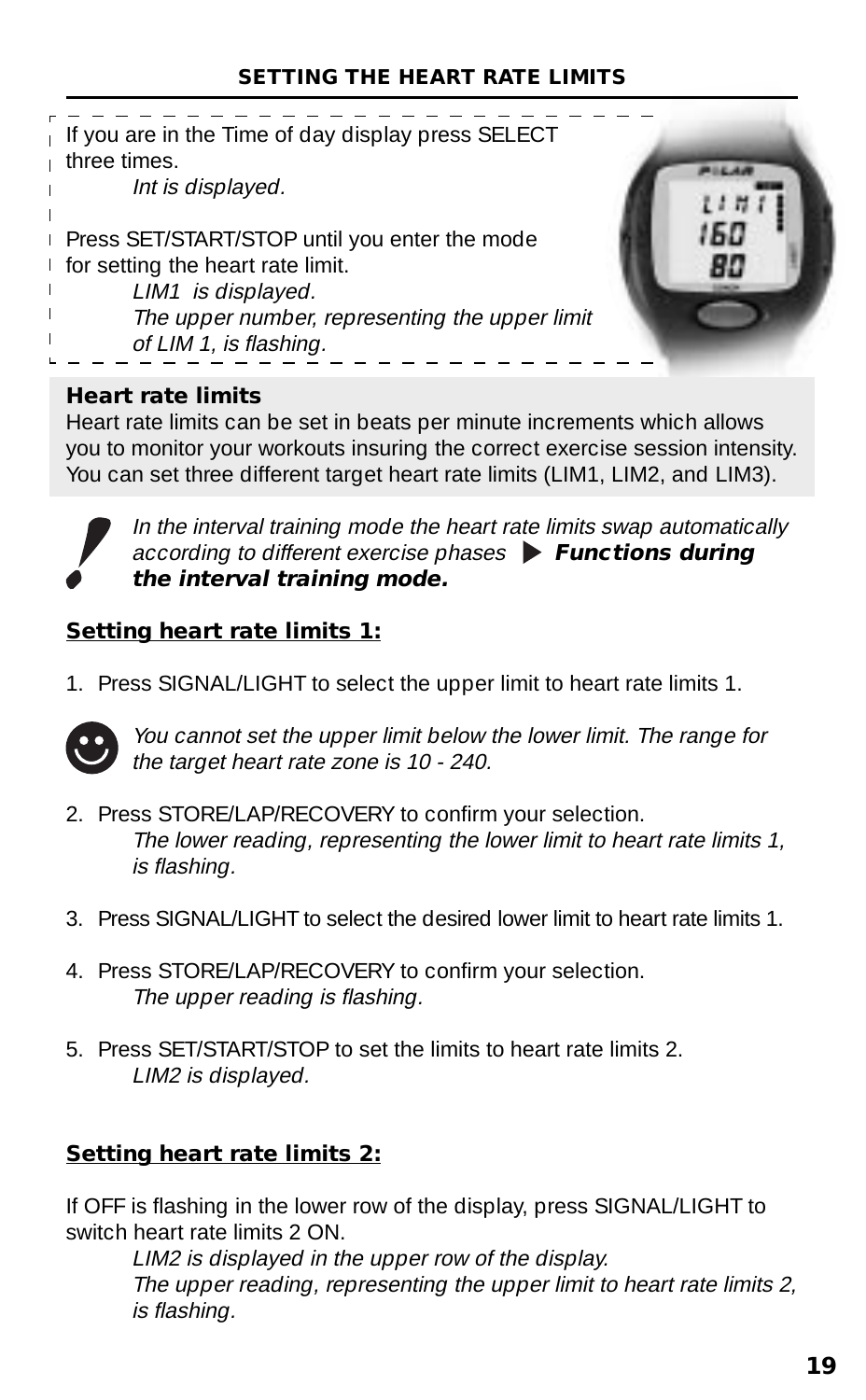- 1. Press SIGNAL/LIGHT to select the desired upper limit.
- 2. Press STORE/LAP/RECOVERY to confirm your selection. The lower reading representing the lower limit to heart rate limits 2, is flashing.
- 3. Press SIGNAL/LIGHT to select the desired lower limit.
- 4. Press STORE/LAP/RECOVERY to confirm your selection. The upper reading is flashing.
- 5. Press SET/START/STOP to set the limits to heart rate limits 3.

#### **Setting heart rate limits 3:**

LIM3 is displayed in the upper row of the display.

Repeat the same instructions as for setting heart rate limits 2.

#### **Turning the limits 2 or 3 OFF:**

- 1. Enter the mode for setting the heart rate limits. LIM2 or LIM3 is displayed in the upper row of the display. The upper reading, representing the upper limit, is flashing.
- 2. Press and hold SET/START/STOP until OFF appears in the display.



If you turn heart rate limits 2 OFF, heart rate limits 3 automatically switches OFF.

#### **Choose from the following two alternatives to continue:**

- 1. To set the Recovery function press SET/START/STOP. RECO is displayed. The fourth block of the graphic bar is flashing. Hr or TI is flashing.
- Continue from **Setting the recovery function.**
- 2. To return to the Time of day display press SELECT twice.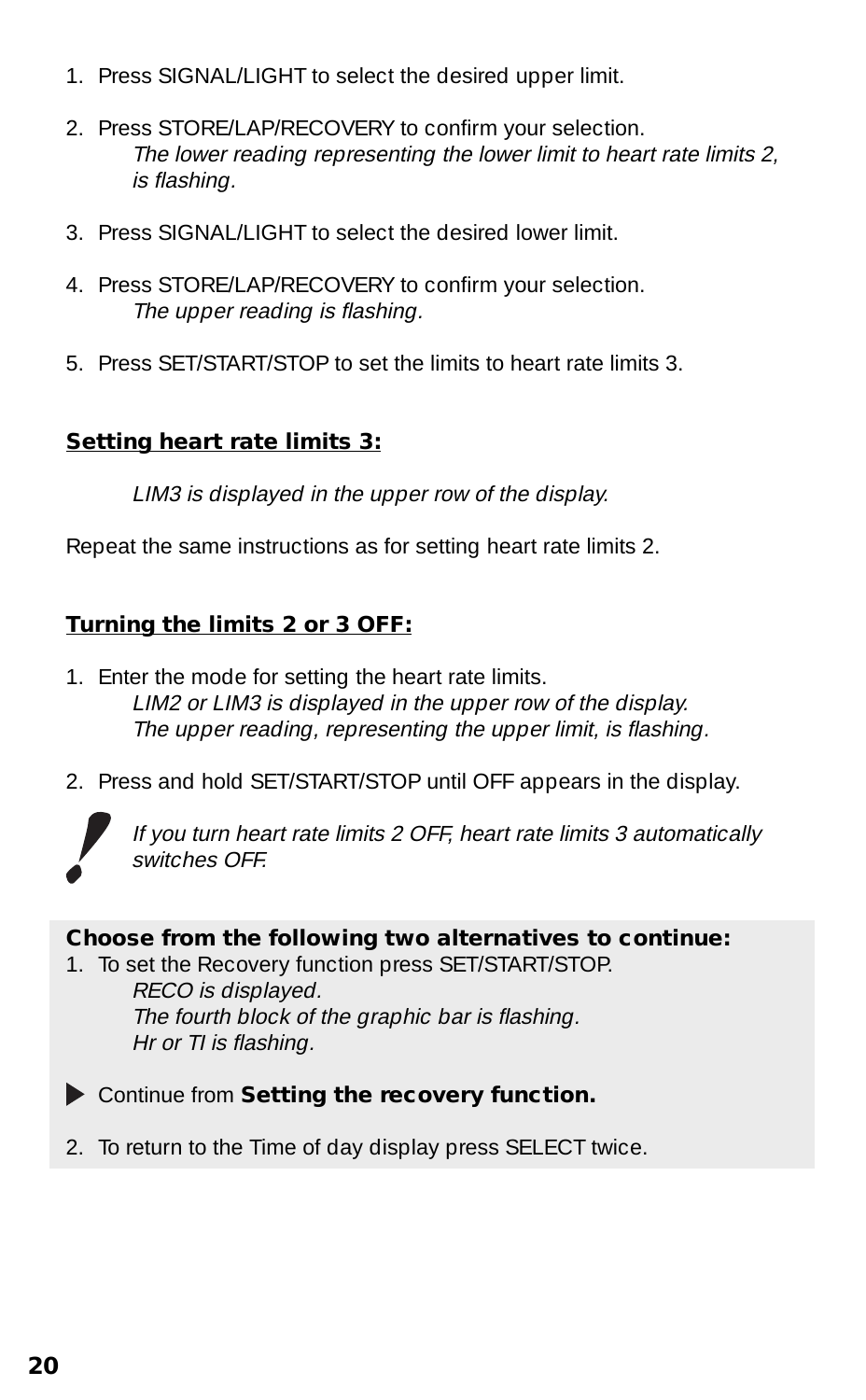#### **SETTING THE RECOVERY FUNCTION**



1. Press SIGNAL/LIGHT to select RECO HR or RECO TI.

#### **According to your selection choose from these alternatives:**

#### **A. RECO HR:**

- 2. Press STORE/LAP/RECOVERY to confirm your selection. RECOHr is displayed in the upper row. ON or OFF is flashing in the lower row.
- 3. Press SIGNAL/LIGHT to turn the recovery function ON or OFF.
- 4. Press STORE/LAP/RECOVERY to confirm your selection. Minutes are flashing.
- 5. Press SIGNAL/LIGHT to select the desired number of minutes.
- 6. Press STORE/LAP/RECOVERY to confirm your selection. Seconds are flashing.
- 7. Press SIGNAL/LIGHT to select the desired number of seconds.
- 8. Press STORE/LAP/RECOVERY to confirm your selection.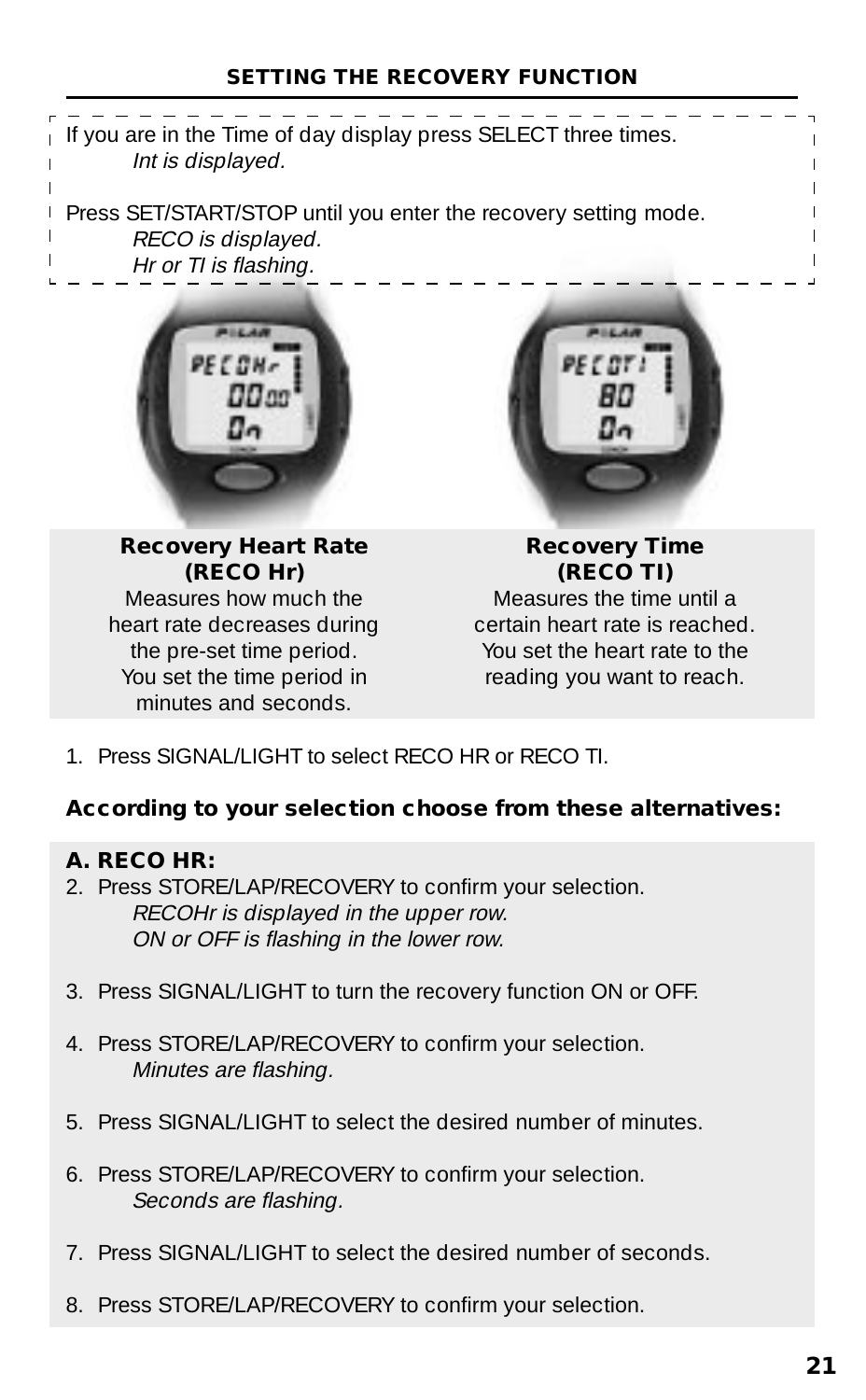#### **B. RECO TI:**

- 2. Press STORE/LAP/RECOVERY to confirm your selection. RECOTI is displayed in the upper row. ON or OFF is flashing in the lower row.
- 3. Press SIGNAL/LIGHT to turn the recovery function ON or OFF.
- 4. Press STORE/LAP/RECOVERY to confirm your selection. Digits for the heart rate value start to flash in the middle row.
- 5. Press SIGNAL/LIGHT to select the heart rate value you want to reach during the recovery time.
- 6. Press STORE/LAP/RECOVERY to confirm your selection.



If you accidentally pass the digit you wanted to select, press and hold SET/START/STOP to restart from 00.



In the heart rate measurement mode the recovery calculation can be carried out only once at the end of the exercise by pressing STORE/LAP/RECOVERY.

In the interval training mode the recovery calculation will be carried out automatically at the end of each interval.

#### **Choose from the following two alternatives to continue:**

1. To set the primary measurement display press SET/START/STOP. The bottom block of the graphic bar is flashing. Chrono (alternatively TIME or LAP) is flashing.

Continue from **Setting the primary measurement display.**

2. To return to the Time of day display press SELECT twice.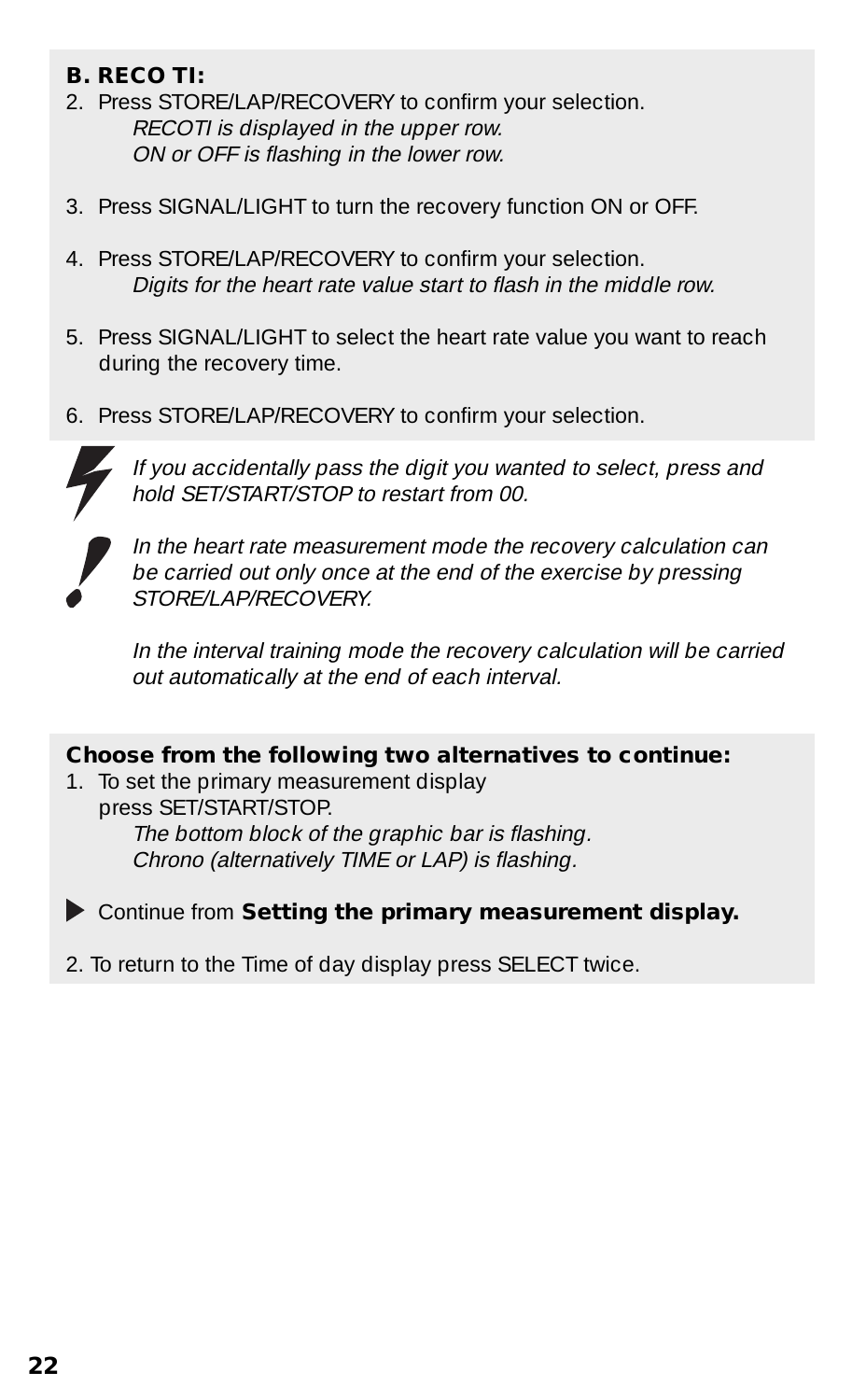#### **SETTING THE PRIMARY MEASUREMENT DISPLAY**





1. Press SIGNAL/LIGHT to select the desired primary measurement display. **The alternative you choose will be displayed in the middle row during the heart rate measurement.**

CHOOSE FROM THESE ALTERNATIVES:

**CHRONO 00:00 0** displays the total exercise time. You will see lap time in the upper row of the display during the measurement.

**TIME** displays the time of day (for example 1:52 PM/13:52). You will see lap time in the upper row of the display during the measurement.

**LAP 00:00 0** displays lap times. Lap times can be taken by pressing STORE/LAP/RECOVERY

You will see the number of the lap in the upper row of the display during the measurement.

According to the alternative you choose for the primary measurement display you will see the secondary measurement display during the heart rate measurement by using the Polar Heart Touch ( $\blacktriangleright$  Polar Glossary).

#### **For more details see Functions during the heart rate measurement/Checking the secondary measurement displays.**

#### **Choose from the following two alternatives to continue:**

- 1. To turn the interval function ON or OFF press SET/START/STOP. The uppermost block of the graphic bar is flashing.
- Continue from **Setting the Interval function.**
- 2. To return to the Time of day display, press SELECT twice.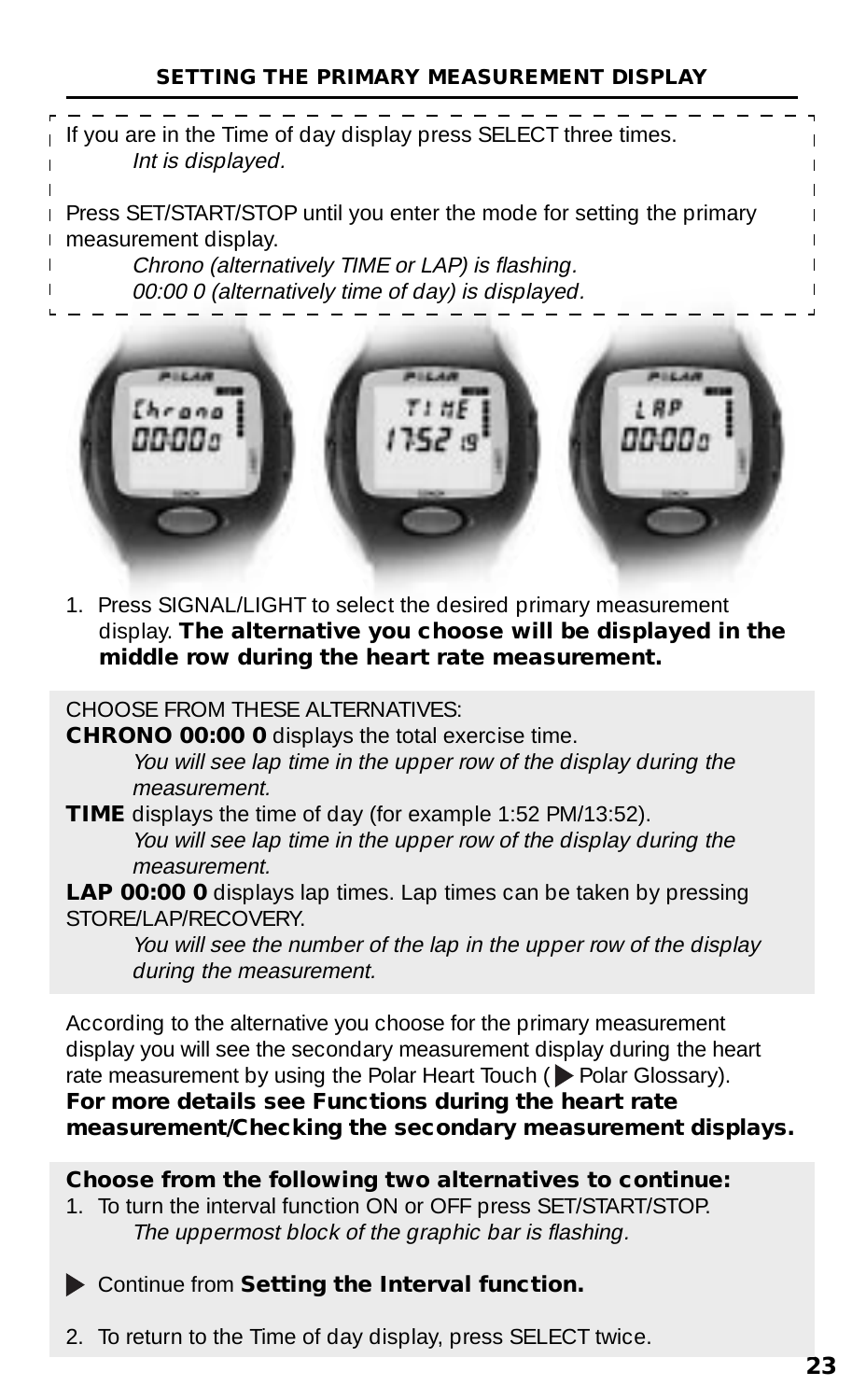### START THE HEART RATE MEASUREMENT

- 1. Wear the transmitter and receiver as described in Getting started.
- 2. Make sure that the Polar Coach successfully establishes a heart rate code to avoid interference during measurement:
- Keep the receiver within 3 feet/1 metre of the Polar Coded Transmitter you are wearing.
- Check that you are not near other people with heart rate monitors and that there are not high voltage power lines, televisions, mobile phones, cars, motor driven exercise equipment, electric railways, bus lines etc. near you during the code search.
- 3. Begin with the display showing Time of day.
- 4. Press SELECT to enter the MEASURE mode.

According to your settings the display will look as follows:



Heart rate measurement mode<br>
Interval training mode

 $(\| \cdot \|)$  symbol in the display)

The wrist receiver searches for the coded transmission for a maximum of 20 seconds.

Heart rate measurement commences and the heart symbol inside the frame starts flashing. Your heart rate reading (in beats per minute) appears in the display.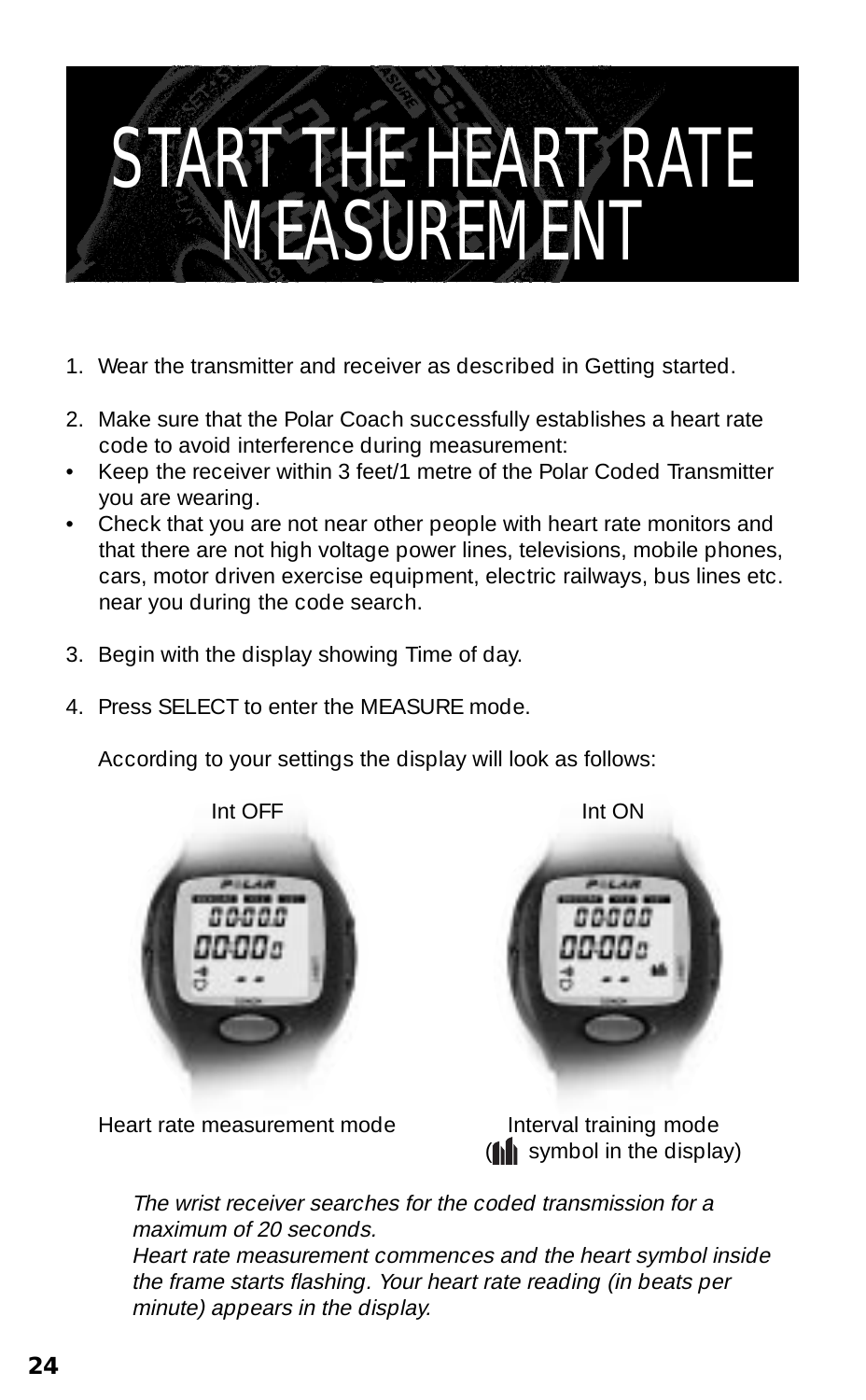If the code search was not successful, the frame around the heart symbol will disappear after 20 seconds. Go back to step 2 to repeat the code search.

If you still do not succeed in code searching, but your heart rate is displayed and the heart symbol without a frame is flashing, you can start exercising but your wrist receiver may pick up interference from other heart rate monitors.

- 5. Start the stopwatch by pressing SET/START/STOP. Stopwatch starts running and you hear a long beep. Automatic heart rate recording begins. Display is illuminated for a few seconds.
- 6. You can now start exercising with your heart rate monitor.

If you started to exercise in the heart rate measurement mode  **Functions during the heart rate measurement mode.**

If you started to exercise in the interval training mode  **Functions during the interval training mode.**



Quick start for heart rate measurement mode from the Time of day display: wear the transmitter and receiver as described in Getting started, press and hold STORE/LAP/RECOVERY. Release.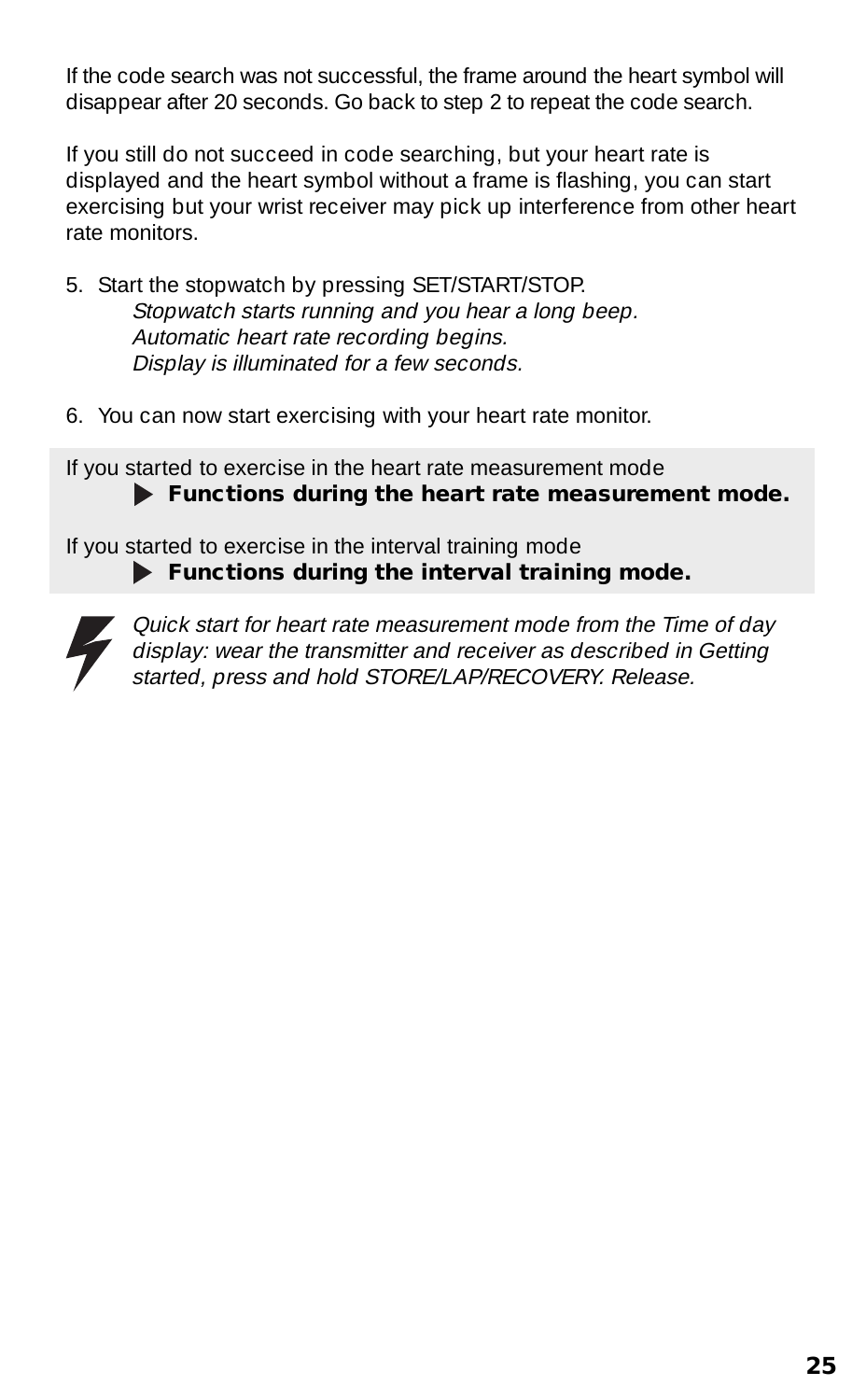### FUNCTIONS DURING THE HEART MEASUREMENT MODE

#### **SEEING YOUR HEART RATE**

You can see your heart rate in the bottom line of the display. The target zone information is displayed as follows:

 $rz$  You are exercising within the preset Target Zone.

 $7z$  You are exercising above the preset Target Zone.

 $rz$  You are exercising below the preset Target Zone.

Exercising within, above, and below the Target Zone is indicated only when the stopwatch is running.

#### **TURNING THE TARGET ZONE SOUND SIGNAL ON OR OFF**

Press and hold SIGNAL/LIGHT until the target zone sound signal  $\bullet$ ) appears or disappears.



Polar Coach saves the target zone sound signal setting i.e. the next time you start heart rate measurement the previous setting will be used.

#### **PAUSING THE STOPWATCH**

Press SET/START/STOP to stop or start the stopwatch.

Average heart rate, maximum heart rate, and time below, within, and above the Target Zone are saved only when the stopwatch is running.

#### **ILLUMINATING THE DISPLAY**

Press SIGNAL /LIGHT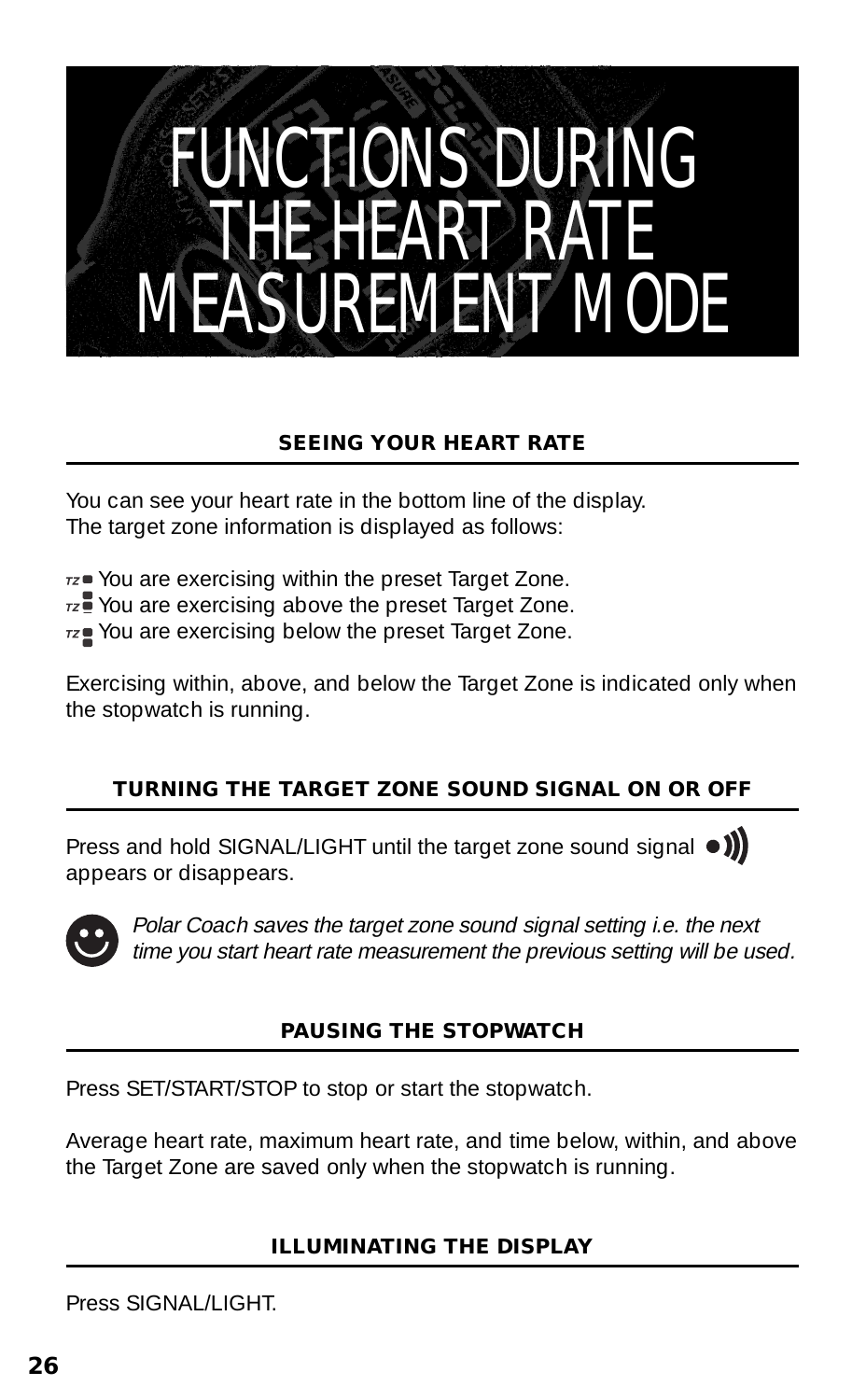If the timers are turned on they automatically start running once you start the stopwatch. Timers alternate in the following order: Timer 1, Timer 2, Timer 1, Timer 2, etc. Timers stop running when you stop the stopwatch.

If you have set only Timer 1, it will not repeat itself after its time is up. You will hear six beeps when the time on Timer 1 has run out. One timer is helpful in knowing exactly when a preset exercise time has come to an end and it is time to stretch and cool down.

To set the timers  $\triangleright$  **Setting the Timers.** 

#### **SWAPPING THE HEART RATE LIMITS**

When the stopwatch is running, press and release SELECT to activate the alternative heart rate limits. You will see the new limits on the display for a few seconds.

You can swap limits only if you have set at least two limits.

**Setting the Limits 1, 2 & 3.**

#### **STORING LAP TIME AND SPLIT TIME**

Press STORE/LAP/RECOVERY to record the lap and split times. The following information will be displayed for a few seconds:



The lap timer starts over from zero.



 Polar Coach allows you to record 43 lap times. After taking 43 lap times FULL appears in the display. You can continue taking lap times but they will not be saved into the Polar Coach's memory.



You can see the stored lap and split times with end and average heart rates later when recalling the training information.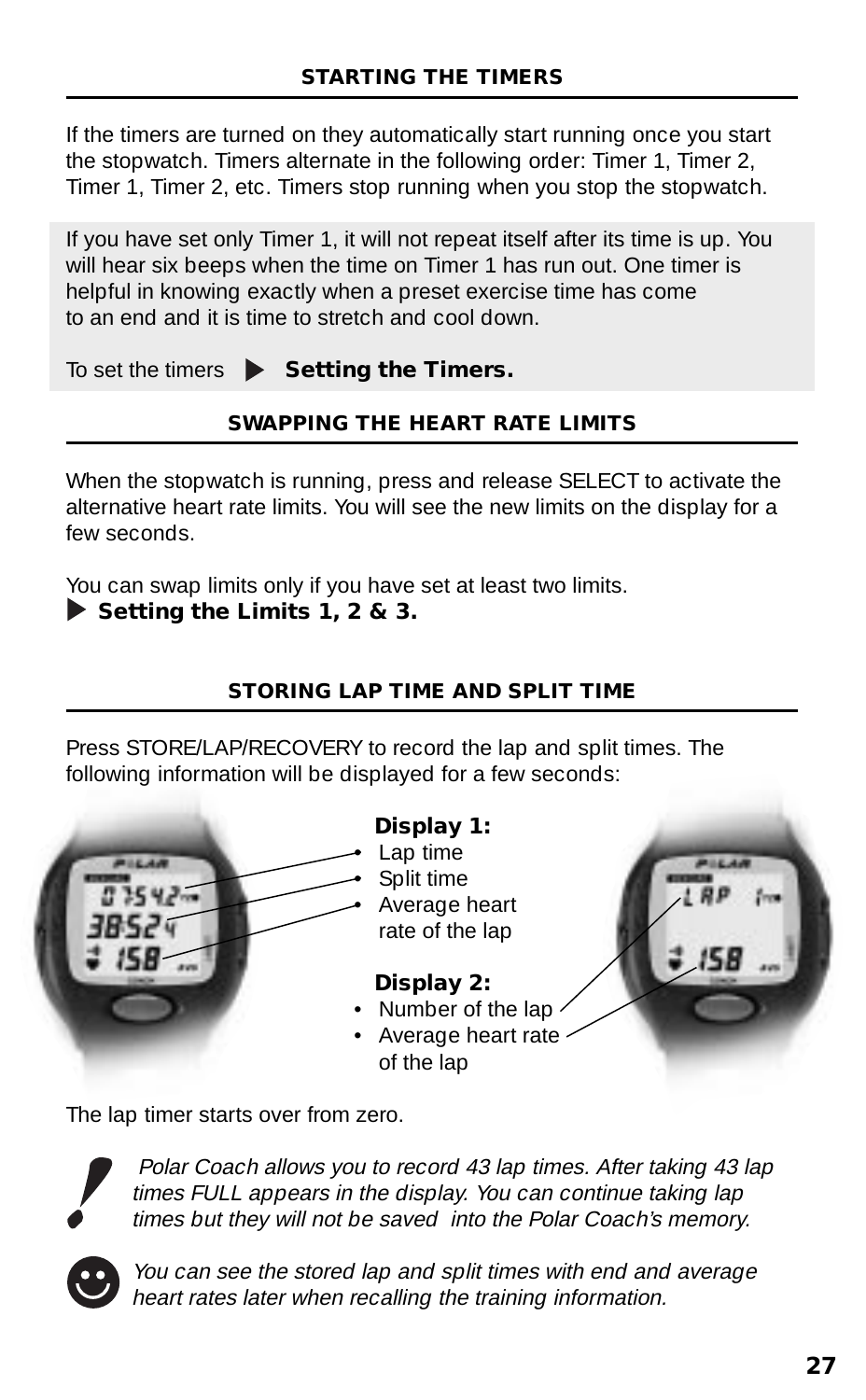#### **CHECKING THE SECONDARY MEASUREMENT DISPLAYS WITH TRANSMISSION CODE AND HEART RATE LIMITS IN USE**

The Polar Heart Touch feature allows you to see the secondary measurement displays for a few seconds without pressing any buttons. **Bring the wrist receiver next to the transmitter's Polar logo for a moment.**

The secondary measurement display depends on which of the three alternatives was chosen for the primary measurement display:



2. If **TIME OF DAY** was chosen as the primary measurement display, the secondary measurement display is as follows: • Heart rate limits in use/

- Heart rate transmission code • Chrono
- Heart rate

3. If **LAP** was chosen as the primary measurement display, the secondary measurement display is as follows:

• Heart rate limits in use/ Heart rate transmission code  $55.35$ 

- Time of day
- Heart rate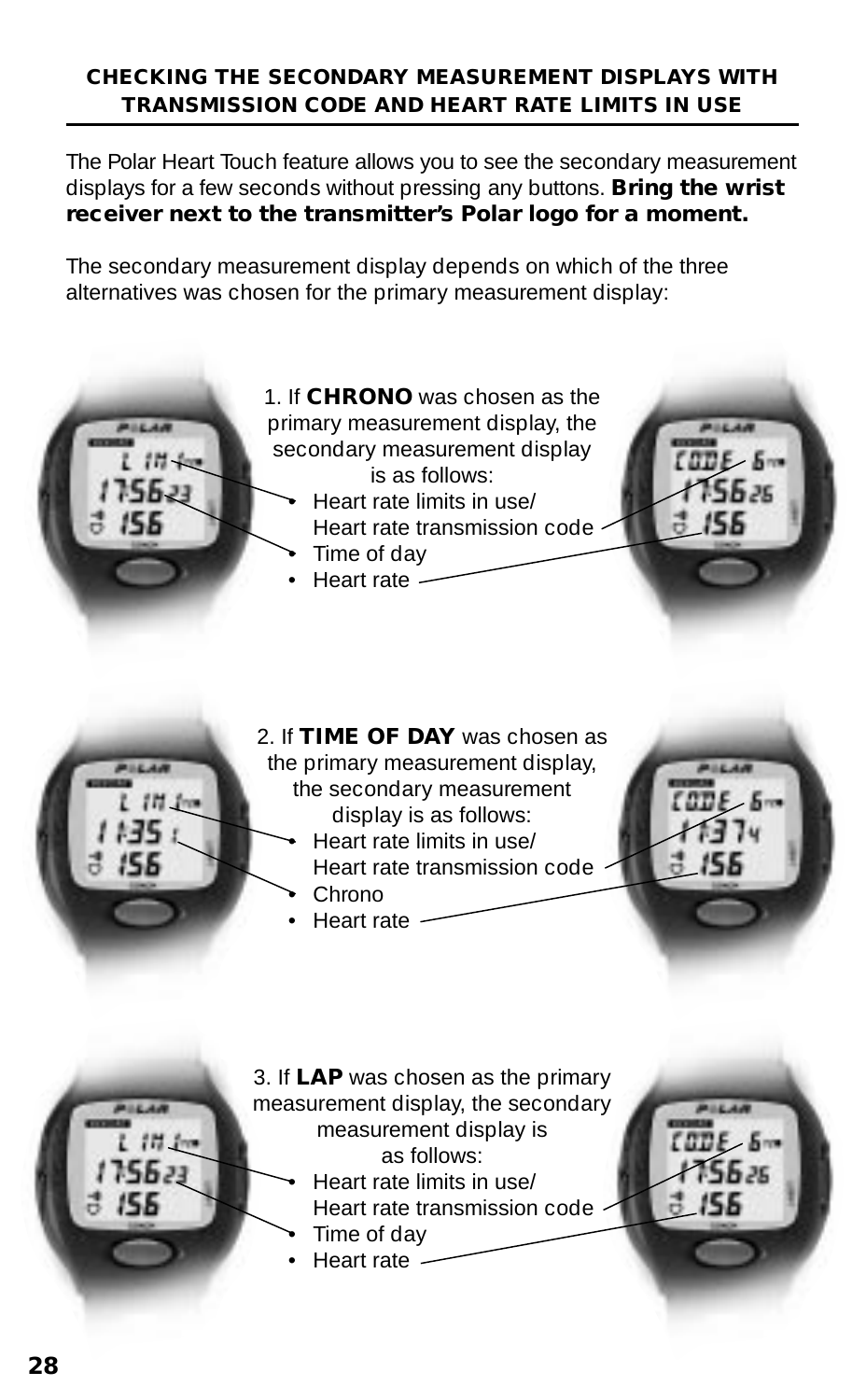1. At the end of the exercise session press SET/START/STOP to stop the stopwatch.

Heart rate measurement continues. Display is illuminated for a few seconds.



2. Press STORE/LAP/RECOVERY to start the recovery calculation. Depending on your setting RECO HR or RECO TI appears in the upper row of the display.





#### **If you selected RECO HR:**

You will hear two beeps when the time for the recovery calculation is up. The recovery heart rate, i.e. drop in your heart rate during the preset time, appears in the display for a few seconds.



#### **If you selected RECO TI:**

You will hear two beeps when the preset heart rate reading is reached. The preset heart rate value and the recovery time, i.e. the time it took for your heart rate to drop to the preset heart rate value, will be displayed for a few seconds.



Quick way to start the recovery calculation: When the stopwatch is running press and hold STORE/LAP/ RECOVERY until you hear a beep. Release the button.

You may restart the stopwatch after the recovery calculation to continue the exercise session. By consequence the recovery information will be deleted.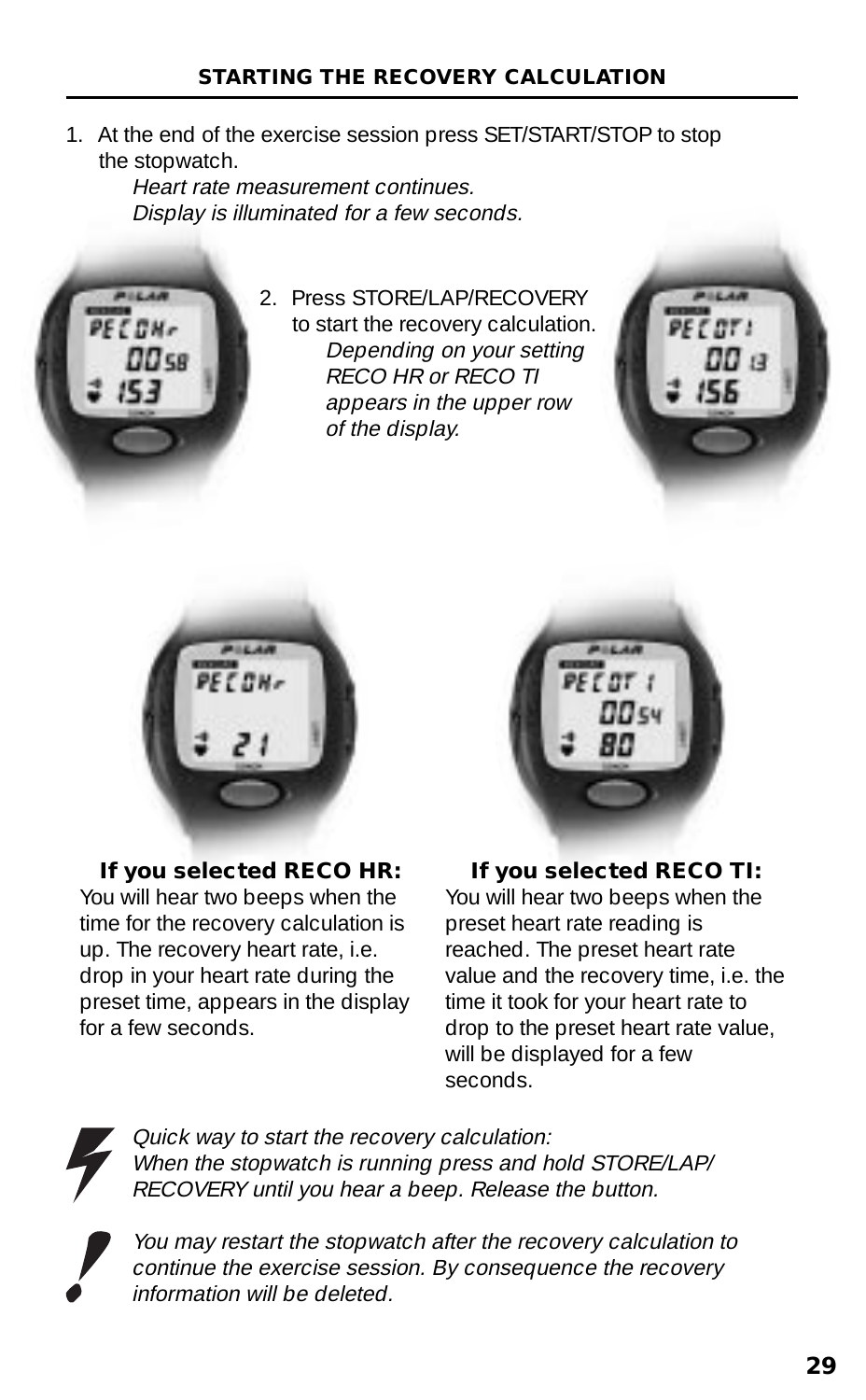To be able to start the Recovery calculation you need to set the recovery values and turn either RECO Hr or RECO TI on first.

**Setting the Recovery function.**

#### **RESETTING THE STOPWATCH**

First press SET/START/STOP to stop the stopwatch. Then press and hold SET/START/STOP until all the stopwatch digits are back to zero. Release the button. The current file is deleted and you can start the stopwatch and record again.

#### **STOPPING THE HEART RATE MEASUREMENT**

#### **Choose from the following two alternatives to continue:**

- 1. To stop the heart rate measurement and enter the Time of day display: Press SET/START/STOP to stop the stopwatch. Press SELECT 3 times. You are now in the Time of day display and you can recall the recorded information later.
- 2. To stop the heart rate measurement and continue directly on to recalling the recorded training information. **Recalling the training information.**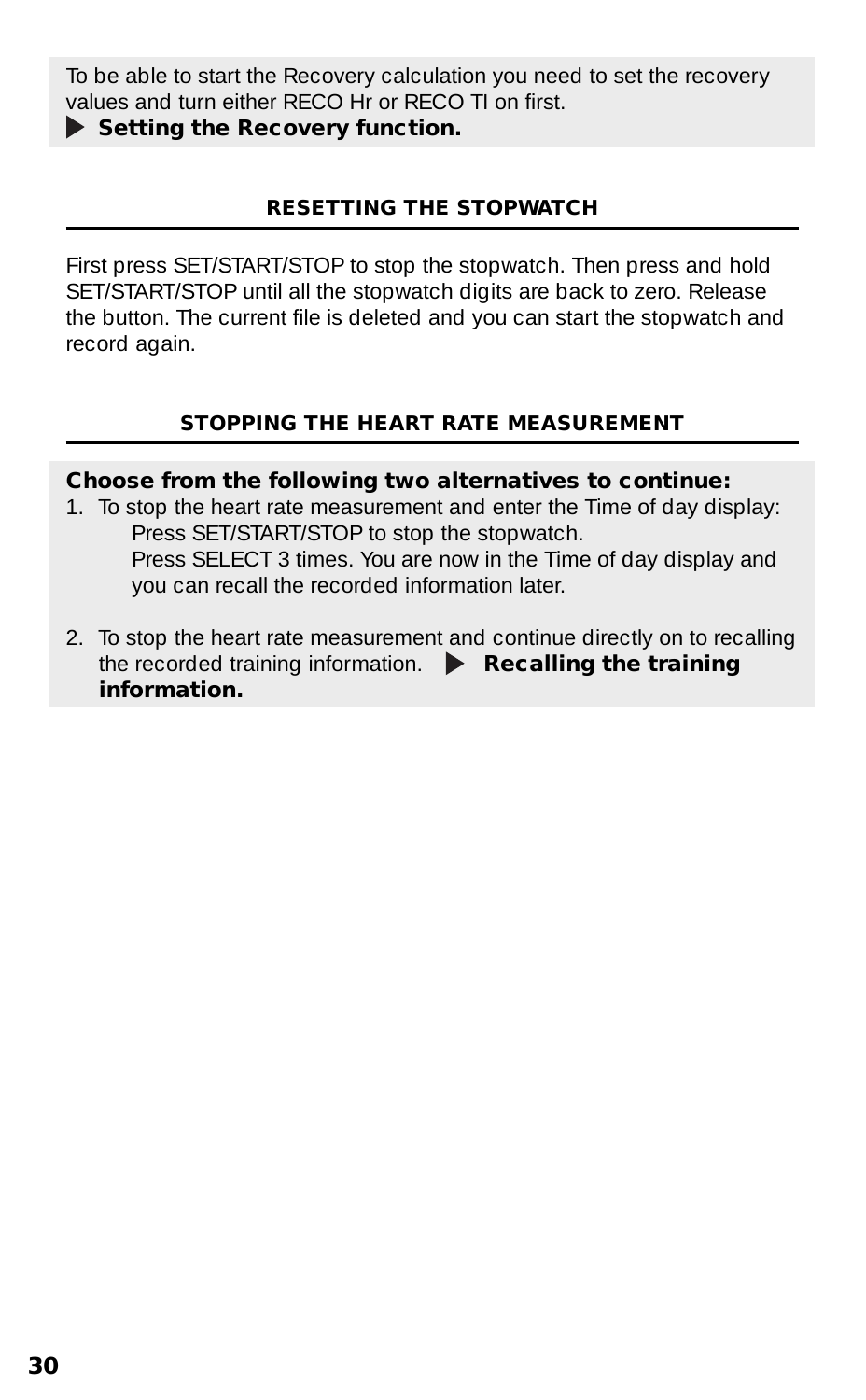### FUNCTIONS DURING THE INTERVAL TRAINING MODE

An interval training session consists of warm up, interval training, and cool down phases. Heart rate limits swap automatically between the different phases as follows:

#### **LIM1 in use**

| Wa<br>$\mathsf{I}$<br>◡ | <b>Section</b><br>'als<br>e. | own   |
|-------------------------|------------------------------|-------|
| IM                      | _IM                          | -IM 1 |

#### **LIM1 and 2 in use**

| vvar |        | own         |
|------|--------|-------------|
| IM   | . IM 2 | <b>IM</b> 1 |
|      |        |             |

#### **LIM1, 2 and 3 in use**

| War | <b>Section</b><br>'als<br>ιeι | วwn             |
|-----|-------------------------------|-----------------|
| IM  | IM 2                          | $LIM$ $\hat{ }$ |
|     |                               |                 |

For further information and examples of interval training sessions

#### **Interval training.**

#### **STARTING THE INTERVAL TRAINING SESSION**

#### **Structure of an interval exercise session:**

| Stopwatch is running | Returns automatically<br>Press SELECT |           |            |
|----------------------|---------------------------------------|-----------|------------|
| Warm up              |                                       | Intervals | Cool down: |

The following instructions are for basic interval training (Int is ON, countdown timer and recovery calculation are in use).

- 1. Start the interval training mode as instructed in **Start the heart rate measurement.**
- 2. When the stopwatch is running and there is  $\mathbf{f}$  in the display, press SELECT to start the intervals.

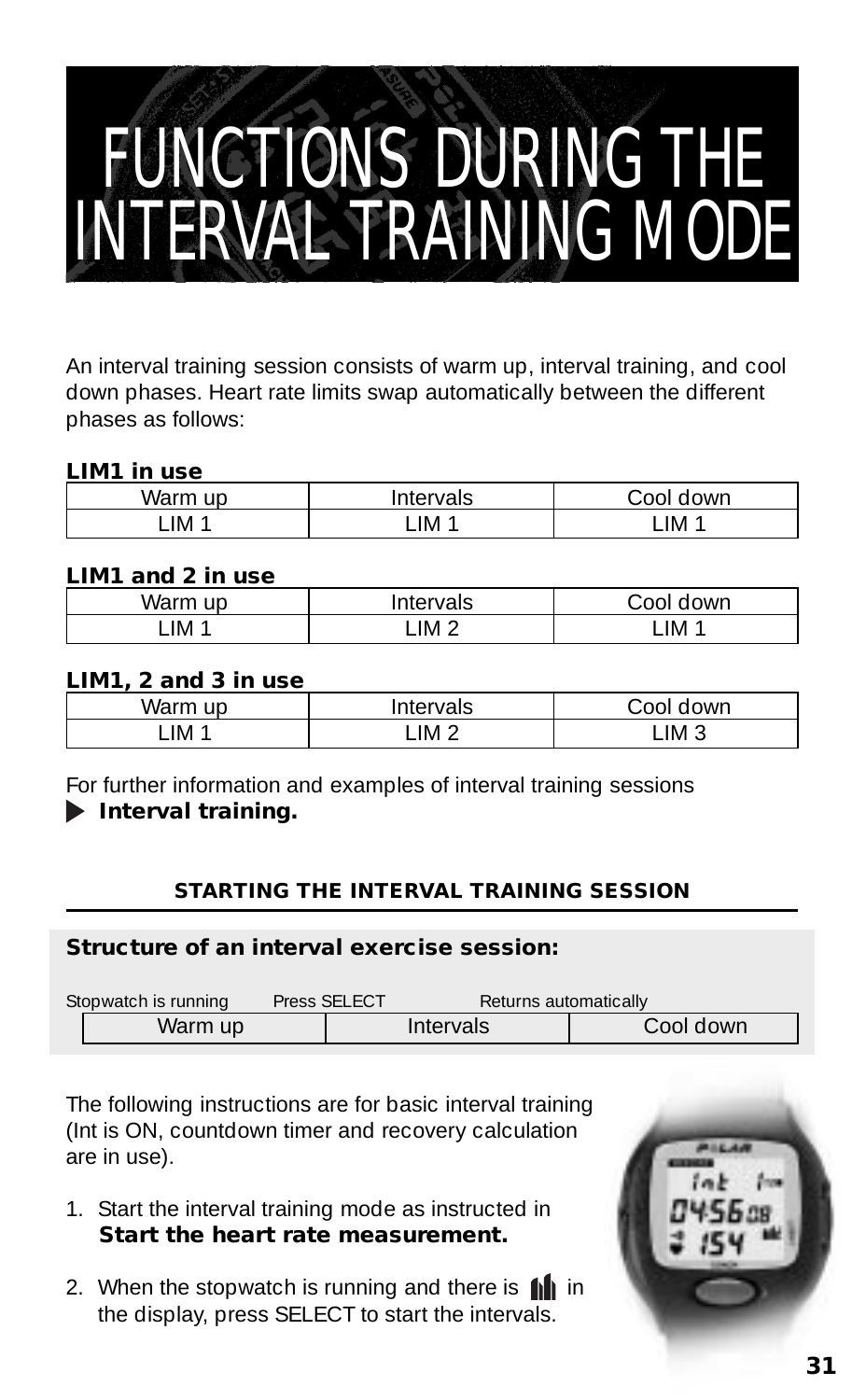- First: You will hear three beeps and see the heart rate limits which will be used during the intervals.
- Next: Int 1 will be displayed in the upper row of the display. Countdown timer of the interval starts running.
- 3. Do the interval until the previously set time for the countdown timer is up. You will hear three beeps. Recovery calculation starts.
- 4. The Polar Coach carries out the recovery calculation according to your settings (Reco HR or Reco TI). You will hear two long beeps when the recovery calculation is ready.
- 5. Immediately after the recovery calculation a new interval begins. Intervals succeed one another. When the last preset interval begins, LAST appears in the display.

#### **Stop the interval training session.**



Polar Coach records 28 intervals. After 28 intervals FULL appears in the display. You can continue the interval training but the intervals will not be saved to Polar Coach's memory.

If you store lap times during the warm up phase it reduces the number of the recorded intervals. E.g. if you store 10 lap times the Polar Coach records only 18 intervals.

Even though you will not store any lap times during the heart rate measurement in the Interval training mode, the Polar Coach saves lap times as follows:

- LAP 1 At the end of the warm up phase.
- LAP 2 At the end of the interval training session.
- LAP 3 At the end of the exercise session.

You can see the stored lap times while recalling the training information in the FILE mode.

#### **DISTANCE BASED INTERVAL TRAINING**

#### **Choose from the following two alternatives:**

1. Distance based intervals:

Turn the timer OFF or set time long enough to cover the distance you use for an interval. Start the interval training as previously instructed. Press STORE/LAP/RECOVERY at the distance marks. Recovery calculation begins.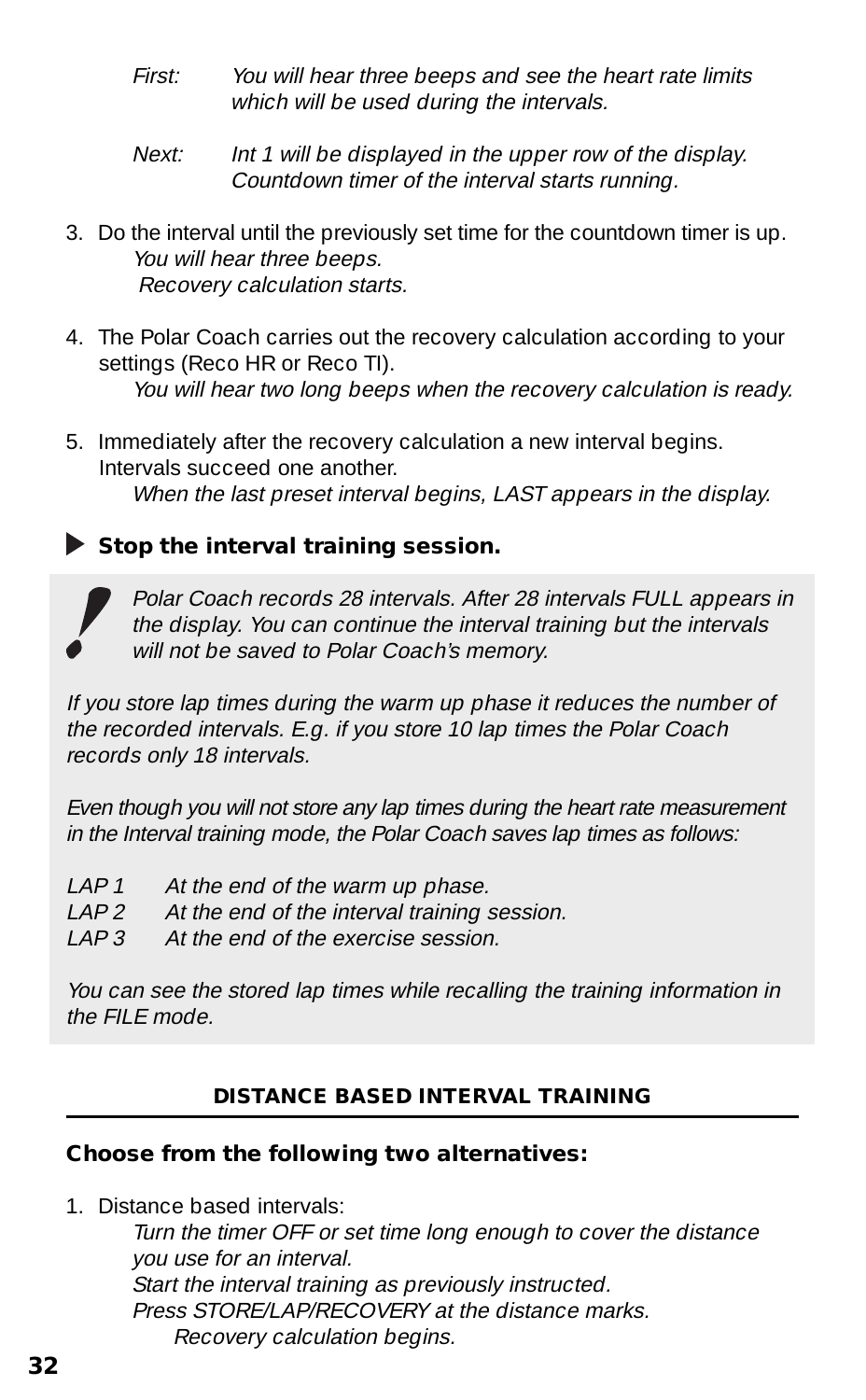2. Distance based recovery calculation: Select RECO HR. Set time long enough to cover the distance you use for recovery. Start the interval training as previously instructed. During the recovery calculation press STORE/LAP/RECOVERY at the starting point of a new interval.

#### **SEEING YOUR HEART RATE**

**Functions during the heart rate measurement mode.**

#### **TURNING THE TARGET ZONE SOUND SIGNAL ON OR OFF**

Press and hold SIGNAL/LIGHT.

**Functions during the heart rate measurement mode.**

#### **ILLUMINATING THE DISPLAY**

Press SIGNAL /LIGHT



If you use backlight once during an interval, Polar Coach automatically illuminates the display at the end of each interval and recovery calculation.

#### **CHECKING THE SECONDARY MEASUREMENT DISPLAYS WITH TRANSMISSION CODE AND HEART RATE LIMITS IN USE**

**Functions during the heart rate measurement mode.**

#### **PAUSING AN INTERVAL**

Press SET/START/STOP to pause and restart the stopwatch.

#### **INTERRUPTING AN INTERVAL**

Press STORE/LAP/RECOVERY to interrupt an interval. Recovery calculation starts after which a new interval session begins.

#### **STOPPING AN INTERVAL TRAINING SESSION**

Stop the interval training session according to your setting: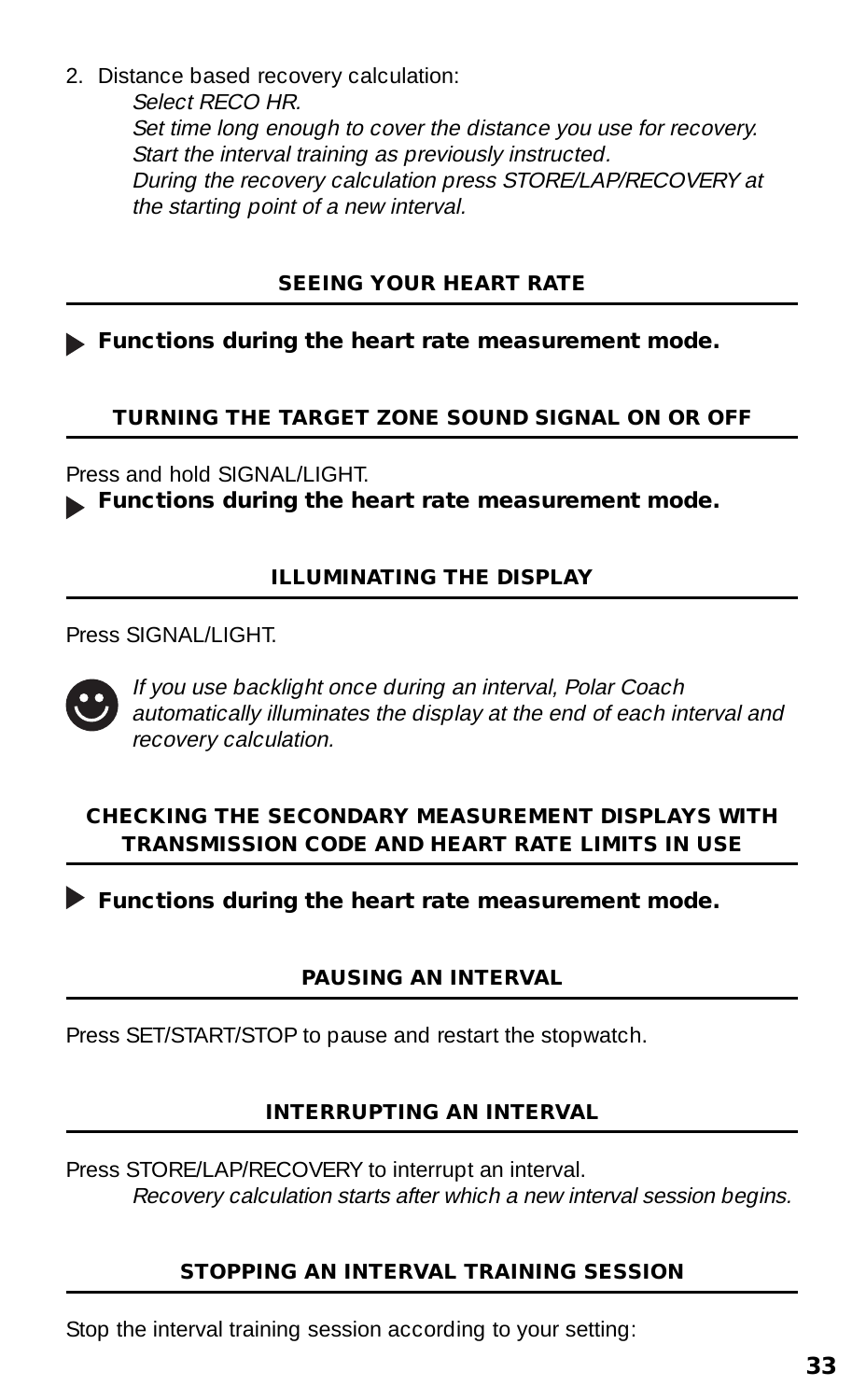If you have pre-set a certain amount of intervals, the interval training session stops automatically after the last interval and recovery calculation:

Int End appears in the display for a few seconds. Heart rate limits for the cool down phase will be displayed for a few seconds.

Polar Coach automatically switches to the cool down phase.



You may interrupt the interval training session earlier by pressing SELECT.

If you have selected Int Cont, you may stop the interval training session by pressing SELECT:

You will hear three beeps.

Int End appears in the display for a few seconds. Heart rate limits which will be used during the cool down phase will be displayed for a few seconds.

#### **RESTARTING THE INTERVAL TRAINING SESSION**

When the interval training session has ended (Int End) and Polar Coach has switched to the cool down phase press SELECT to restart the interval training session.

The new interval training session will begin according to your settings.



The information from the new interval training session will be saved after the previous interval information.

#### **STOPPING THE HEART RATE MEASUREMENT**

#### **Choose from the following two alternatives to continue:**

- 1. To stop the heart rate measurement and enter the Time of day display: Press SET/START/STOP to stop the stopwatch. Press SELECT 3 times. You are now in the Time of day display and you can recall the recorded information later.
- 2. To stop the heart rate measurement and continue directly on to recalling the recorded training information:

Press SET/START/STOP to stop the stopwatch. Press SFI FCT. FILE is flashing in the uppermost row of the display. The front pages of the recorded file alternate on the display.

**Recalling the training information.**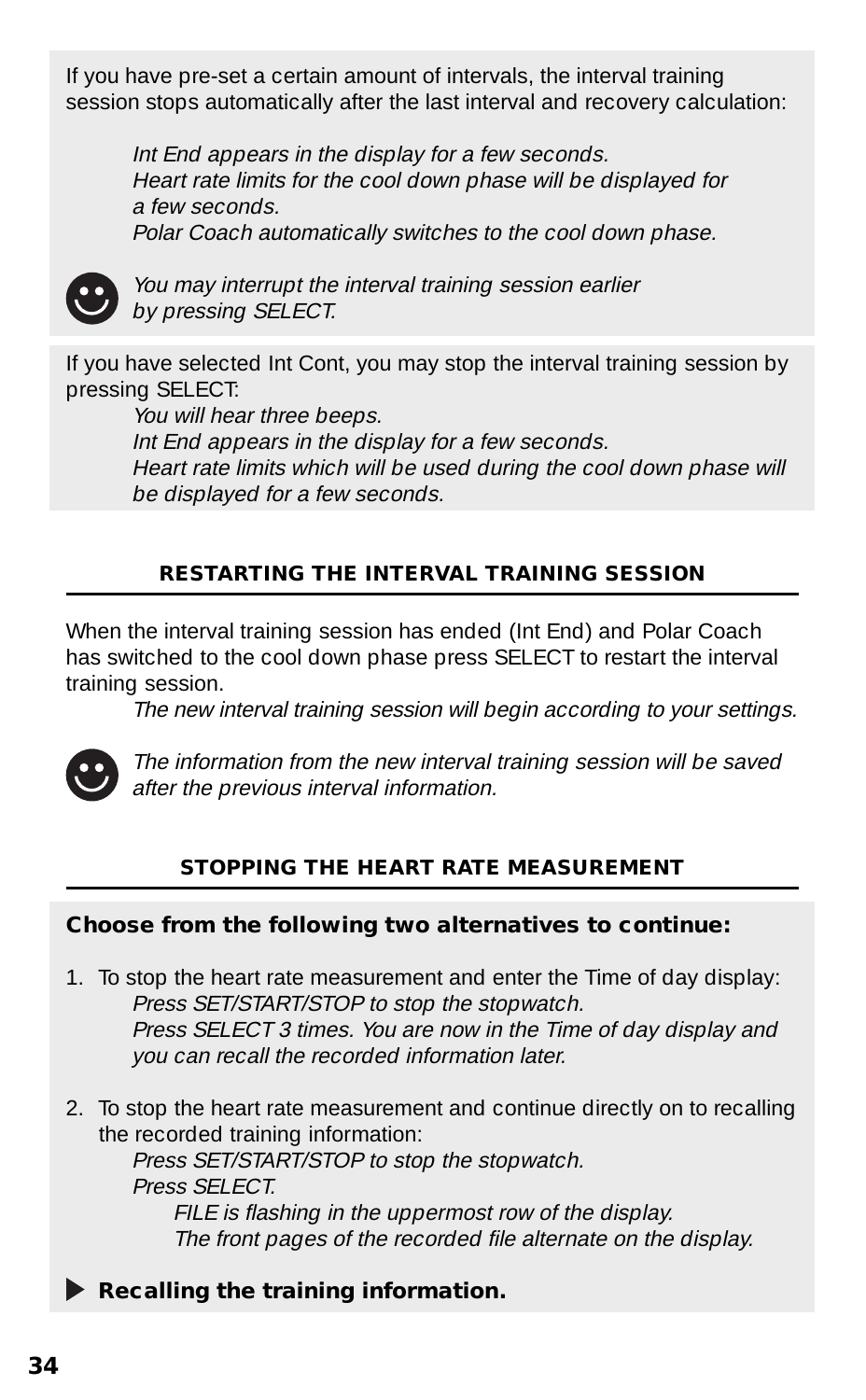### RECALLING THE TRAINING INFORMATION

Polar Coach saves one training file at a time. Your latest training information is in the memory of the Polar Coach until the next time you start the stopwatch. You can recall your exercise session in the FILE mode.

| , If you are in the Time of day display press SELECT twice.    |  |  |
|----------------------------------------------------------------|--|--|
| FILE is flashing in the uppermost row of the display.          |  |  |
| The front pages of the recorded file alternate on the display. |  |  |
|                                                                |  |  |



#### **Display 1:**

-Date. Starting time. Maximum heart rate of total exercise (MAX).

**Display 2:** The number of the last LAP. Total exercise time. Average heart rate of total exercise (AVG).



#### **Display 3:**

The number of the intervals. Total duration of the intervals. Average heart rate of the intervals (AVG).



Display 3 will be shown only if the exercise session was done in the interval training mode.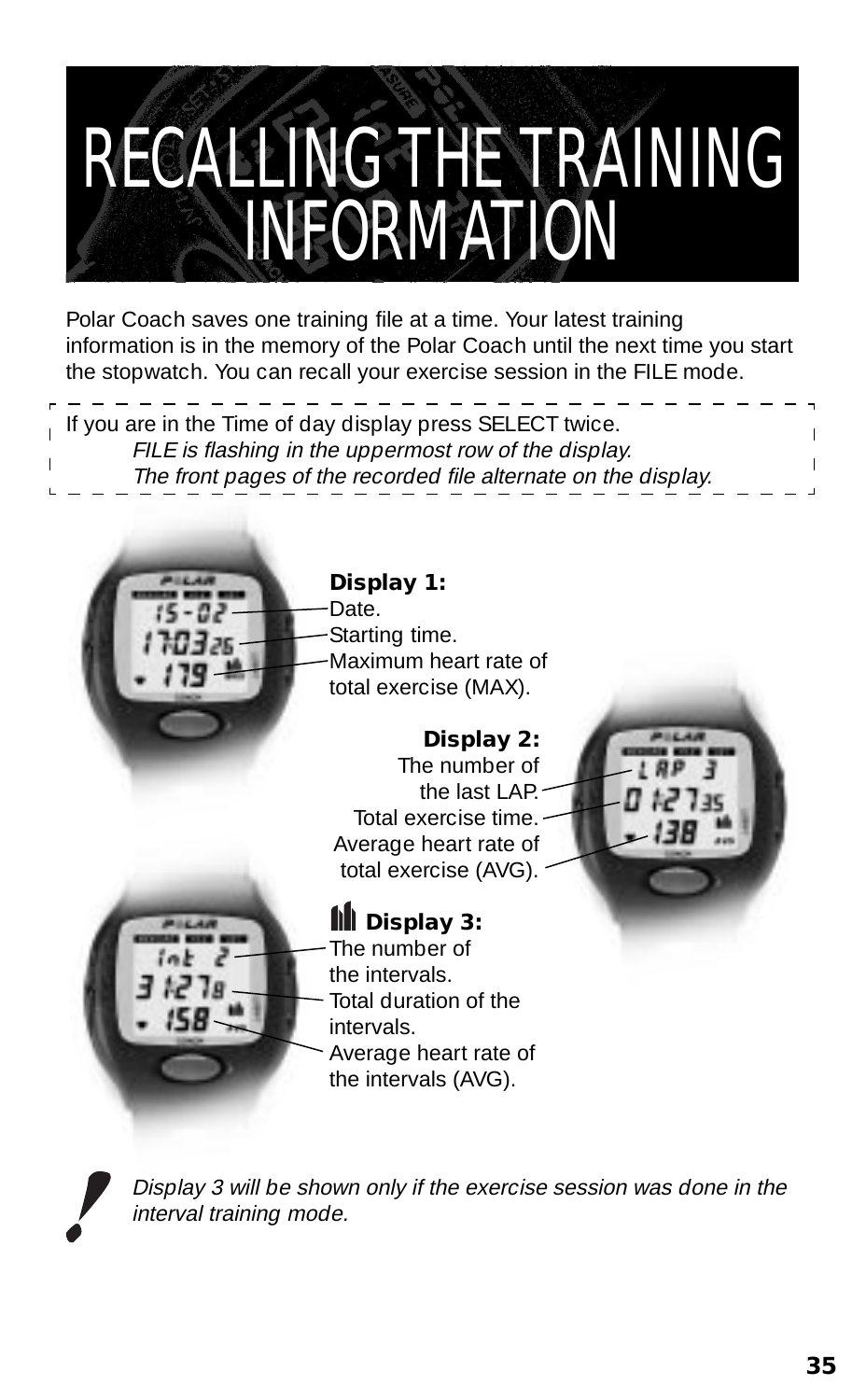By pressing STORE/LAP/RECOVERY you can see the following training information on the display:

LIM1 Settings for Target Zone 1 LIM2 Settings for Target Zone 2 LIM3 Settings for Target Zone 3

 $172$  I IM1 Exercising time above the Target Zone 1 LIM1 Exercising time within the Target Zone 1 LIM1 Exercising time below the Target Zone 1

You will see the same information for LIM2 and LIM3.

Continue recalling according to your training mode (Int OFF / Int ON):

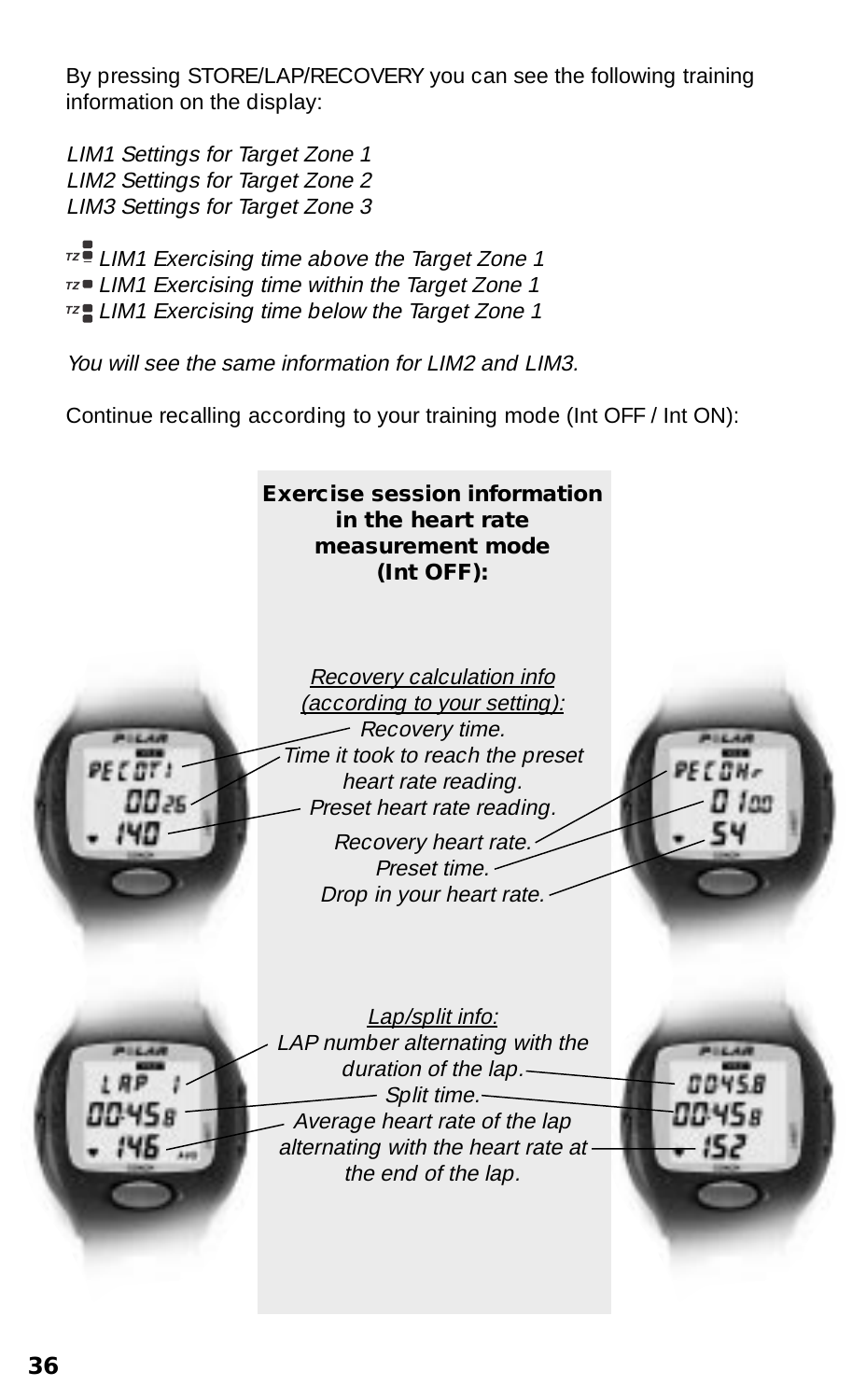#### **Exercise session information in the interval training mode (Int ON):**

Warm up phase info: LAP number alternating with the duration of the lap. --Split time. Average heart rate of the lap alternating with the heart rate at the end of the lap.

Interval training info: (three alternating displays) Display 1: Number of the interval. Split time. Average heart rate of the interval.

Display 2: Duration of the interval. Split time. Heart rate at the end of the interval.

Display 3 (according to your setting): -Recovery time. Time it took to reach the preset heart rate reading. Preset heart rate reading Recovery heart rate. Preset time. Drop in your heart rate.

 $0025$ 

Summary of the intervals: LAP number alternating with the duration of the whole interval training session. - Split time. -Average heart rate of the intervals alternating with the heart rate at the beginning of the cooldown phase.

32. IB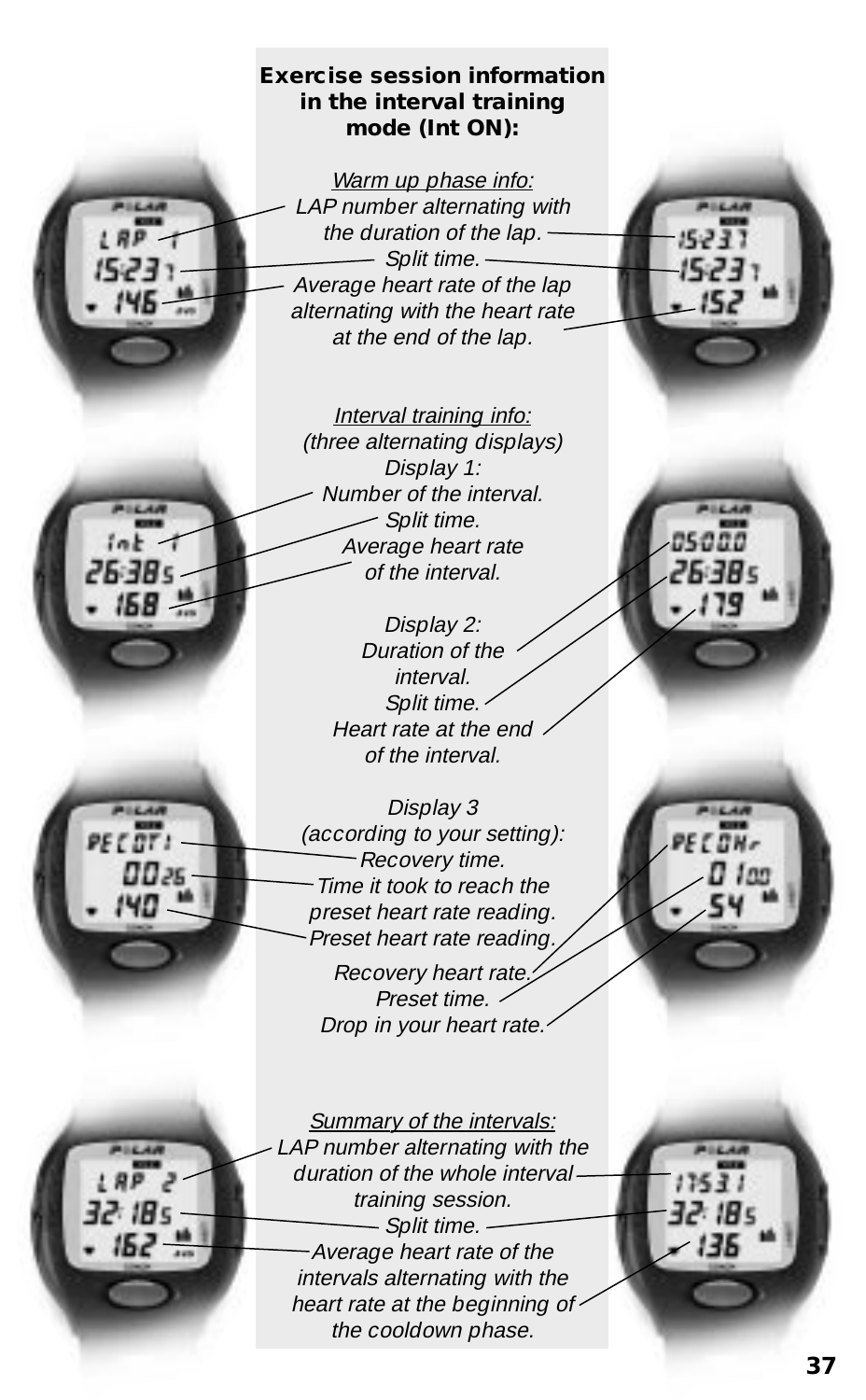

Press STORE/LAP/RECOVERY until you come to the end of the file: FILE End appears in the display.



The displays change faster if you press and hold STORE/LAP/ RECOVERY down. Release the button when you want to see a certain display for a longer time.



To view the file backwards, press SIGNAL/LIGHT instead of STORE/ LAP/RECOVERY.

#### **Choose from the following two alternatives to continue:**

1. To recall the same file again, press STORE/LAP/RECOVERY. The front pages of the file alternate on the display.

Continue from **Recalling the training information.**

2. To return to the Time of day display, press SELECT three times.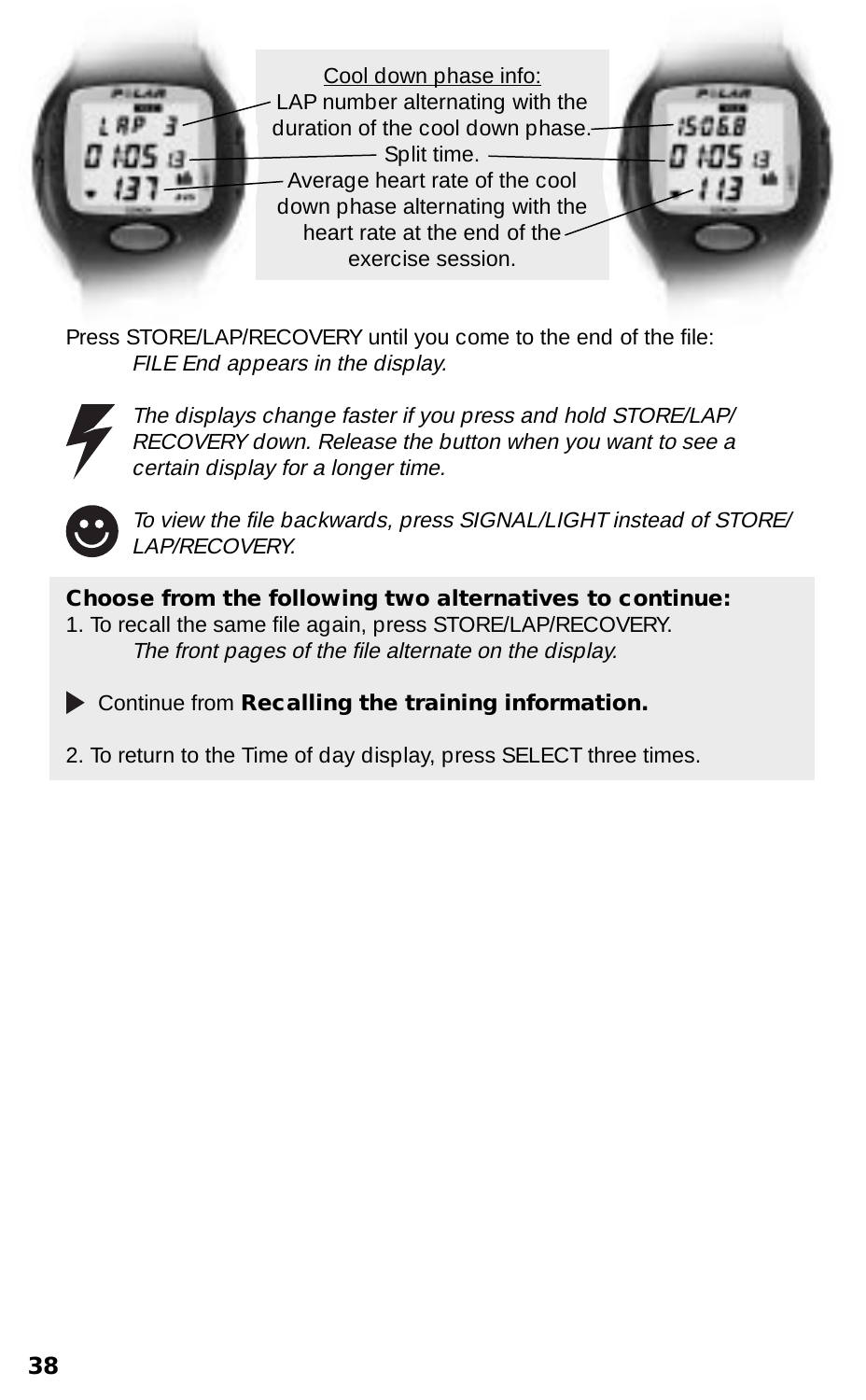### DOWNLOADING TRAINING DATA TO A COMPUTER

Polar Coach records essential data for your training log. A training log makes it possible to plan future training and to define the most suitable interval training for maximising performance capacity.

Polar Coach offers an easy way to analyse training data by computer afterwards. It records average heart rates on sampling rate of 30 s, 1 min, 2 min, 4 min or 8 min depending on the recording time as follows:

| <b>Exercising time</b>         | <b>Sampling rate</b> |
|--------------------------------|----------------------|
| $-30$ min                      | 30 <sub>s</sub>      |
| $30 \text{ min} - 1 \text{ h}$ | 1 min                |
| $1h-2h$                        | 2 min                |
| $2h - 4h$                      | 4 min                |
| $4h - 8h$                      | 8 min                |

Maximum recording time is 8 hours.

#### **DOWNLOADING VIA SonicLink™**

**! To be able to transfer and analyse the recorded training information with your computer, you need the PC Coach Light™ software and a personal computer with the sound card and microphone.**

| If you are in the Time of day display press SELECT twice.      |  |
|----------------------------------------------------------------|--|
| FILE is flashing in the uppermost row of the display.          |  |
| The front pages of the recorded file alternate on the display. |  |
|                                                                |  |

- 1. Start the PC Coach Light™ software.
- 2. Activate the download function of the PC Coach Light™ software.
- 3. Bring and hold the back cover of the Polar Coach wrist receiver next to the computer's microphone.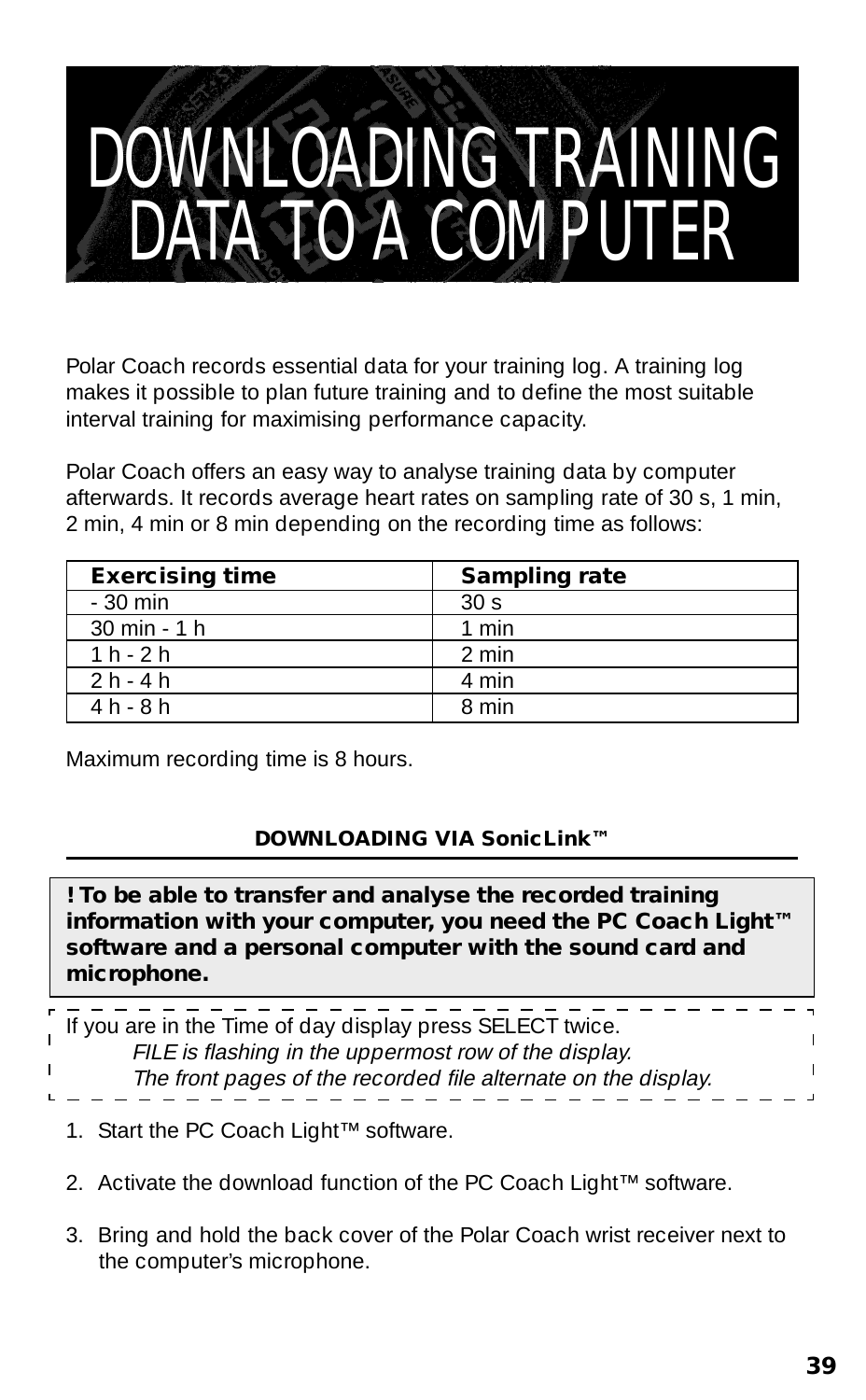To make sure that the training information transfer will be successful:

- Check that there are no interfering sounds near the computer.
- Keep the Polar Coach wrist receiver within 2 "/ 5 cm of the microphone until the SonicLink sound has ceased.
- 4. Press SET/START/STOP. COM appears in the display.
- 5. Press SET/START/STOP. You will hear a chirping sound (SonicLink™) while the training information is transferred to the computer.



You can interrupt the file transfer by pressing the SELECT button.

#### **DOWNLOADING VIA POLAR INTERFACE**

Polar Coach wrist receiver is downloadable also with the following

Polar Interfaces:

- Polar Interface Plus™
- Polar Advantage Interface™
- Polar Computer Interface™

Polar Softwares:

- Polar Training Advisor™ (Version 1.1 and upwards)
- Polar Precision Performance™ (Version 2.1 and upwards)

| If you are in the Time of day display press SELECT twice.      |  |
|----------------------------------------------------------------|--|
| FILE is flashing in the uppermost row of the display.          |  |
| The front pages of the recorded file alternate on the display. |  |
|                                                                |  |

- 1. Place the Polar Coach wrist receiver on the Polar interface.
- 2. Press SET/START/STOP. COM appears in the display.
- 3. Press STORE/LAP/RECOVERY
- 4. See the software user's guide for more instructions.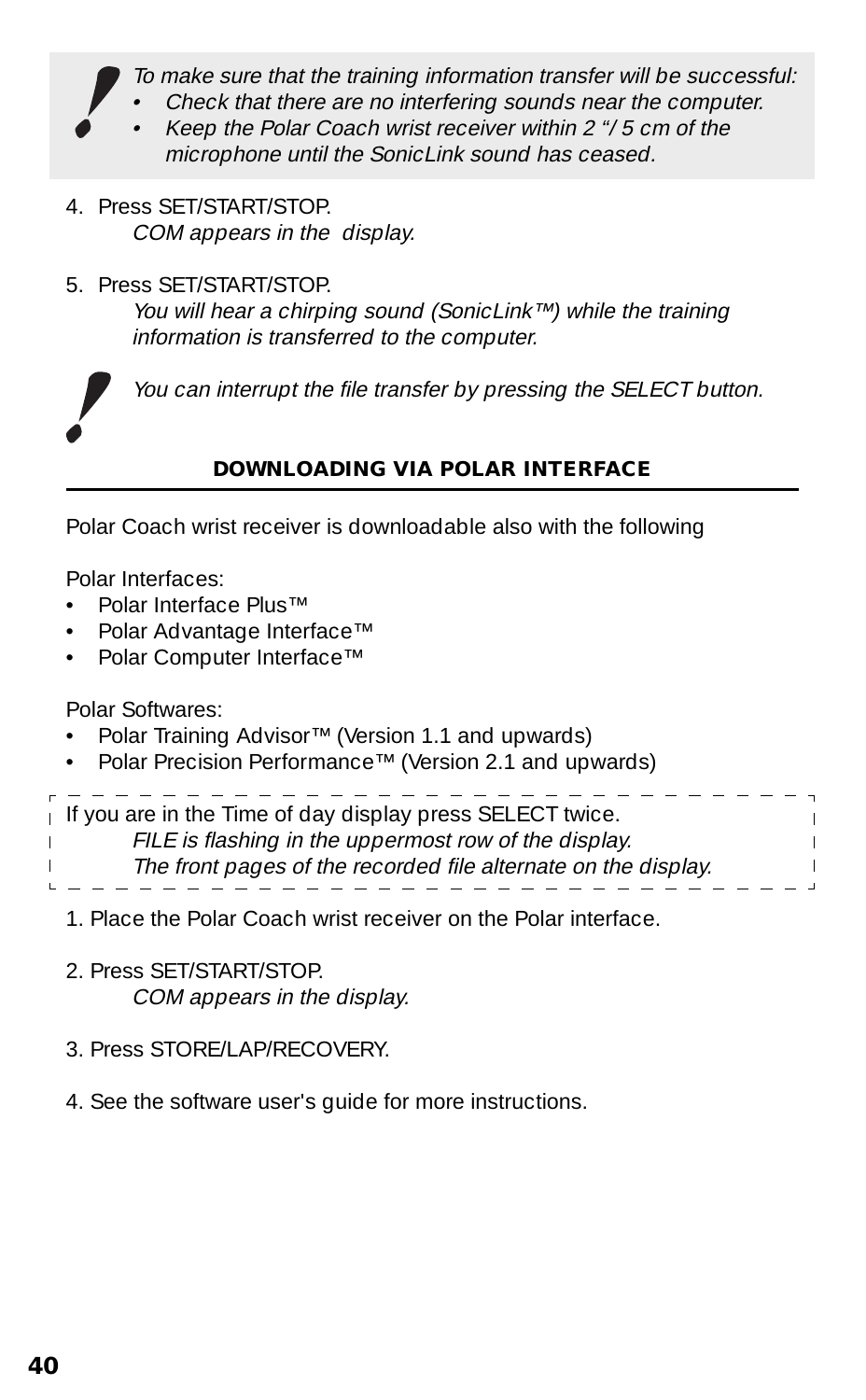### INTERVAL TRAINING

Interval training seeks to improve your race pace. Initially, you need to start your interval training with short periods of work and long periods of rest. You will gradually progress to long periods of work and short periods of rest as you adapt to the increasing volume and the interval intensity. Eventually, you will train at race intensity for most, if not all, of the distance you are aiming to race over.

Most interval training for endurance sports is performed at or near maximum steady state (MSS) pace which is about 80-90% training intensity. Recovery between intervals can be set to a pre-selected time or the time it takes for your heart rate to drop to a specified level (e.g. 40 to 50 beats below interval training heart rate). The more fit you are the shorter the recovery period because your heart rate will return faster to the initial level.

Interval training is not designed to be done week after week. They are high intensity weeks suitable for a pre-season build-up. Don't do a hard session if you feel tired. Change to an easy session or have a day off.

With the Polar Coach Heart Rate Monitor you can achieve not only the right interval intensity level, but also the right rest periods between the intervals.



Training volume vs. training intensity vs. performance

Reference: The Power to Perform, p.25.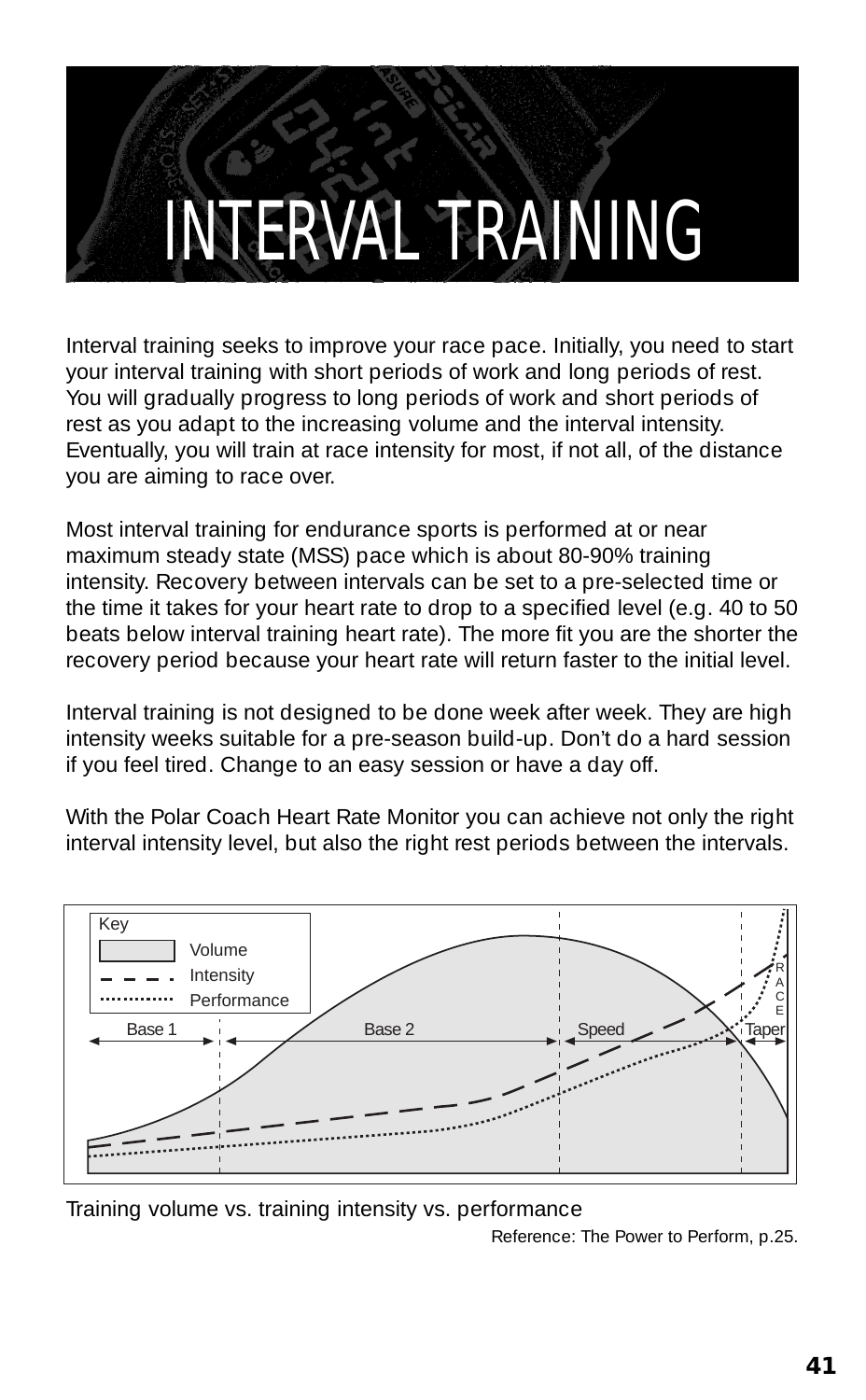Volume is the amount of training completed; intensity is the effort or energy required for a particular form of training. Volume increases and decreases during the training year depending on where you are in your build-up. Intensity, on the other hand, increases right throughout your build-up phase, gradually in the base but more rapidly during the speedwork phase. Volumes of intensity increase and decrease.

Your performance parallels your intensity but remains low for a longer period of time and has a more gradual increase. During speedwork performance begins to improve more rapidly and is at its peak rate of increase during the taper period. This means that despite all your hard training in the base, you will not see the real benefits until very late in the build-up.

#### **CALCULATING TARGET HEART RATES**

Correct interval intensity is determined by laboratory testing because both resting and maximum heart rates vary from individual to individual. The most reliable way to determine your maximum heart rate  $(HR_{\text{max}})$  is by an exercise stress test. This can also be determined, although less accurately, by indirect calculations. According to the American College of Sports Medicine (ACSM) most people can estimate their maximum heart rate by the formula:

#### **220 - Age = Maximum Heart Rate (HR....)**

To find a true resting heart rate (HR<sub>rest</sub>), lie in bed for 2 to 3 relaxing minutes in the morning after waking up, then use the Polar Heart Rate Monitor to measure your resting heart rate.

The Karvonen formula, which is based on a heart rate reserve taking into account the resting heart rate as well as the maximum heart rate, is an accurate method for calculating the target heart rate.

By subtracting your resting heart rate from your maximum heart rate you can use the Karvonen formula to calculate your target heart rates for various training intensities. Both the  $HR_{net}$  and  $HR_{max}$  should be measured values - not predicted - for the Karvonen formula:

#### **Target HR =**  $[(HR<sub>max</sub> - HR<sub>rest</sub>) \times % training intensity] + HR<sub>rest</sub>$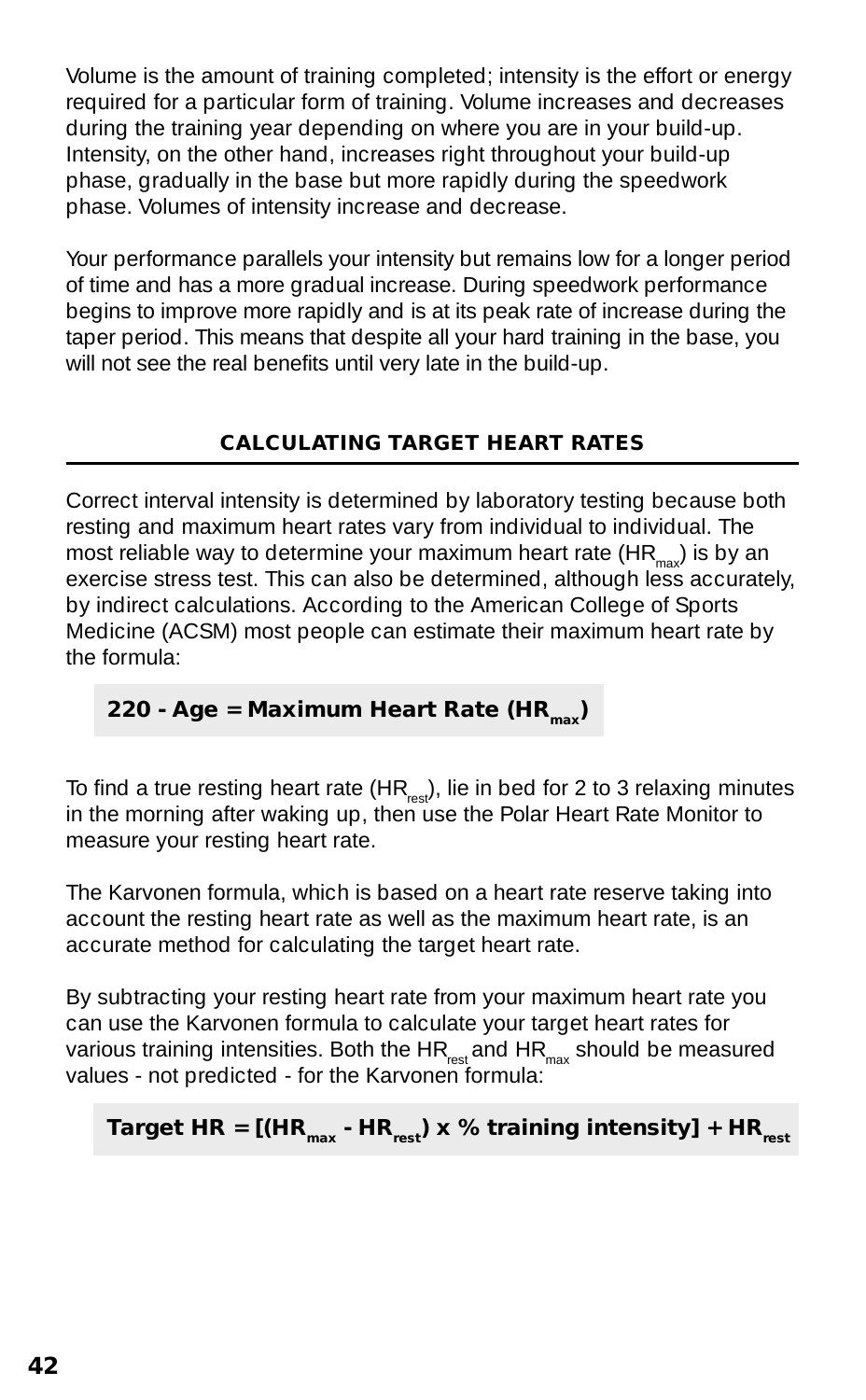#### **Example:**

HR<sub>max</sub>: 200 beats per minute  $HR_{\text{rest}}^{max}$ : 50 beats per minute

| <b>Resting Heart Rate</b> |                           |  | <b>Maximun Heart Rate</b> |  |
|---------------------------|---------------------------|--|---------------------------|--|
|                           | 50                        |  | 200                       |  |
| <b>Minimun</b>            | <b>Heart Rate Reserve</b> |  |                           |  |
|                           |                           |  |                           |  |

Reference: Precision Multisport

50% training intensity:

**Target Heart Rate** 

- $=$  (HR<sub>max</sub> HR<sub>rest</sub>) x 50% + HR<sub>rest</sub>
- $=$  (200 50) x 50% + 50
- $= 150 \times 50\% + 50$
- $= 75 + 50$
- = 125 beats per minute

#### **EXAMPLES OF INTERVAL TRAINING SESSIONS**

Training intensity in the following example exercise sessions refers to the Karvonen formula calculation. If the target heart rate is calculated as a percentage based on  $HR_{max}$  the corresponding training intensity is higher. E.g. 50% of Karvonen formula corresponds to the 60% of HR $_{\text{max}}$ (see the table).

| <b>Target heart rate</b><br>based on                               |                                                                             | <b>Classification</b><br>of intensity                  |
|--------------------------------------------------------------------|-----------------------------------------------------------------------------|--------------------------------------------------------|
| HR.<br>max<br>$<35\%$<br>35-59%<br>$60 - 79%$<br>80-89%<br>$>90\%$ | the Karvonen formula<br>$<30\%$<br>$30 - 49%$<br>$50-74%$<br>75-84%<br>>85% | Very light<br>Light<br>Moderate<br>Heavy<br>Very heavy |
| sport and exercise, p.524.                                         | Adapted from Pollock and Wilmore (1990). Reference: Physiology of           |                                                        |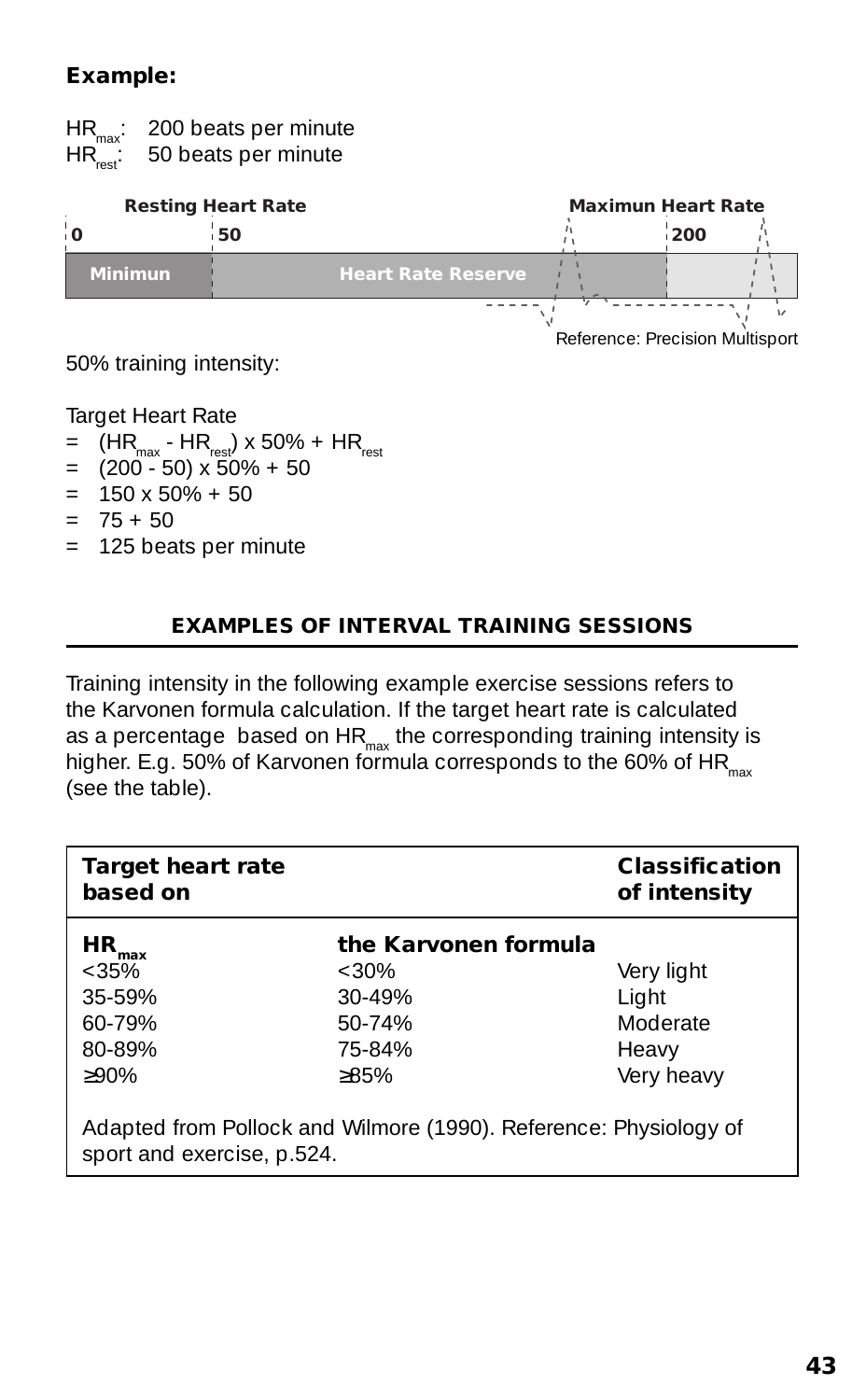#### **RUN INTERVAL SESSION Five minute intervals**

- 15 min warm up.
- Stop and stretch.
- 5 min hard at 80-90% training intensity, repeat 2-4 times.
- 15-20 min cool down at 60-70% training intensity.

Start with 2 intervals. As your fitness improves, add another interval.

#### **BIKE INTERVAL SESSION**

#### **Five minute intervals**

- 15 min warm up: low gear, easy spin, 60% training intensity.
- Stop and stretch.
- 5 min hard at 80-90% training intensity, repeat 3 times.
- 2 min easy at 60-70% training intensity.

#### **RUN/BIKE INTERVALS**



Take your stationary cycle trainer to a track and set-up near start/finish line.

#### **400 m repeats / stationary cycle trainer**

- 15 min warm up. Run or bike at 60% training intensity.
- Run 400 m at 90% training intensity.
- Jog slowly in a circle until your heart rate comes down to 75-80% training intensity.
- Repeat 3 more times.
- Cycle 15-20 min at 70-80% training intensity.

#### **REFERENCES**

American College of Sports Medicine. Position Stand. The Recommended Quantity and Quality of Exercise for Developing and Maintaining Cardiorespiratory and Muscular Fitness in Healthy Adults. Med Sci Sports Exerc 22: 265-274, 1990.

American College of Sports Medicine. ACSM's Guidelines for Exercise Testing and Prescription. Williams & Wilkins, 1995.

Jackson, A.S., Blair, S.N., Mahar, M.T., Wier, L.T., Ross, R.M. and Stuteville, J.E. Prediction of functional aerobic capacity without exercise testing. Med Sci Sports Exerc 22: 863-870, 1990.

U.S. Department of Health and Human Services. Physical Activity and Health: A Report of the Surgeon General. Atlanta, GA: U.S. Department of Health and Human Services, Centers for Disease Control and Prevention, National Center for Chronic Disease Prevention and Health Promotion, 1996, 147.

Ackland, J., Brett R. The Power to Perform. A comprehensive guide to training and racing for endurance athletes. Revised edition. Reed Books, Auckland, New Zealand, 1998.

Ackland, J. Precision training. Training Programmes for 27 Sports Using Heart Rate Monitors. Reed Books, Auckland, New Zealand, 1996.

Brick, M. Precision Multisport. Polar Electro Oy, Kempele, Finland, 1998.

Wilmore, J.H., Costill, D.L. Physiology of sport and exercise. Human Kinetics. Champaign, Illinois, USA, 1994.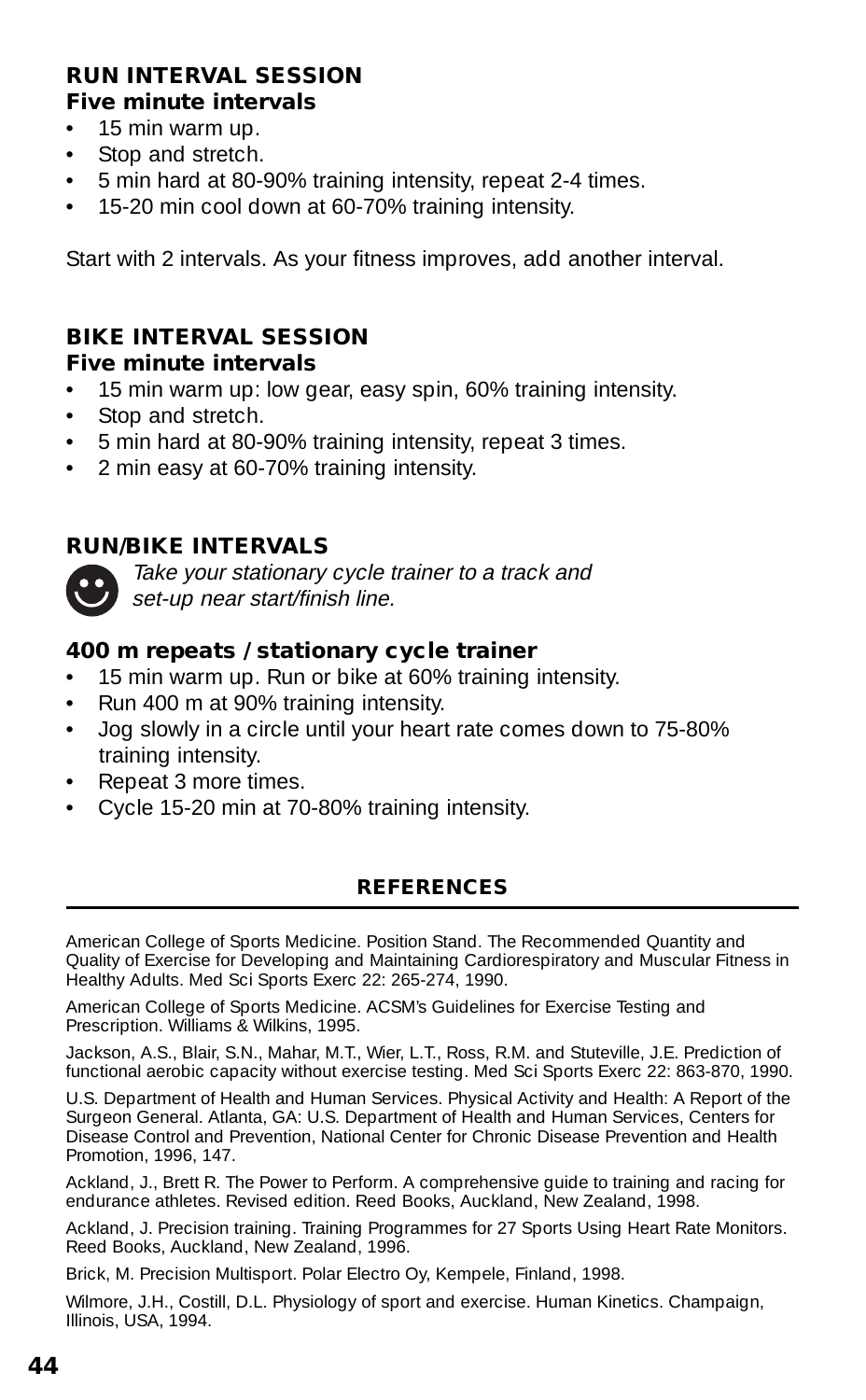### CARE AND MAINTENANCE

Your Polar Heart Rate Monitor is a high-tech instrument of superior design and workmanship and should be treated with care. The suggestions below will help you fulfill the warranty obligations and enjoy this product for many years to come.

#### **TAKING CARE OF YOUR POLAR HEART RATE MONITOR**

- Wash the Polar Coded Transmitter regularly after use with a mild soap and water solution. Dry it carefully after washing.
- Never store the transmitter wet. Sweat and moisture can keep its electrodes wet and the transmitter activated, which shortens the battery life.
- Store your Polar Heart Rate Monitor in a cool and dry place. Do not store it in any kind of non-breathing material, such as a plastic bag or a sports bag if it is wet.
- Do not bend or stretch the transmitter. This may damage the electrodes.
- Keep your Polar Heart Rate Monitor out of extreme cold (below 14°F/ 10°C) and heat (above 122°F/ 50°C).
- Do not expose the Polar Heart Rate Monitor to direct sunlight for extended periods, for example by leaving it in a car.
- Do not dry the transmitter in any other way than with a towel. Rough handling may damage the electrodes.

#### **BATTERIES**

POLAR CODED TRANSMITTER

The estimated average battery life of the Polar Coded Transmitter is 2500 hours of use. Contact a Polar authorised Service Centre for a transmitter replacement. **Service** for detailed instructions.



Polar recycles used transmitters.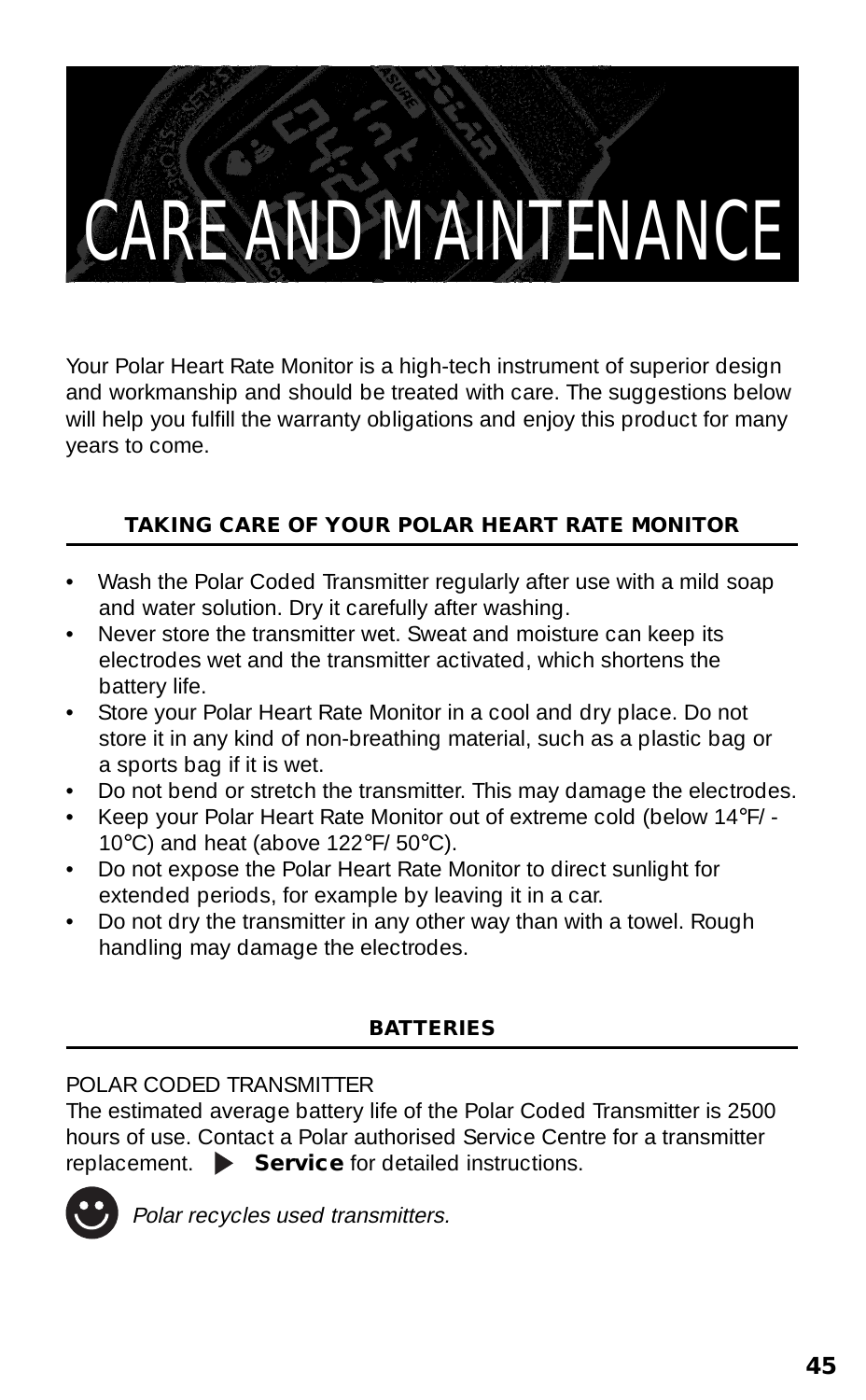#### POLAR COACH WRIST RECEIVER

The estimated average battery life of the Polar Coach receiver is 1 year in normal use (1h/day, 7 days a week). However, because the battery is inserted at the factory, the actual life of your first battery once in your possession may be less than the estimated battery life. Note also that excessive use of the backlight and the alarm signals will use the battery up more rapidly.

Do not open the Polar Coach wrist receiver yourself. To ensure the retention of the water resistance properties and the use of authorised components, the wrist receiver battery should be replaced only by a authorised Polar Service Centre. At the same time a full periodic check of the Polar Heart Rate Monitor will be done. **Service** for detailed instructions.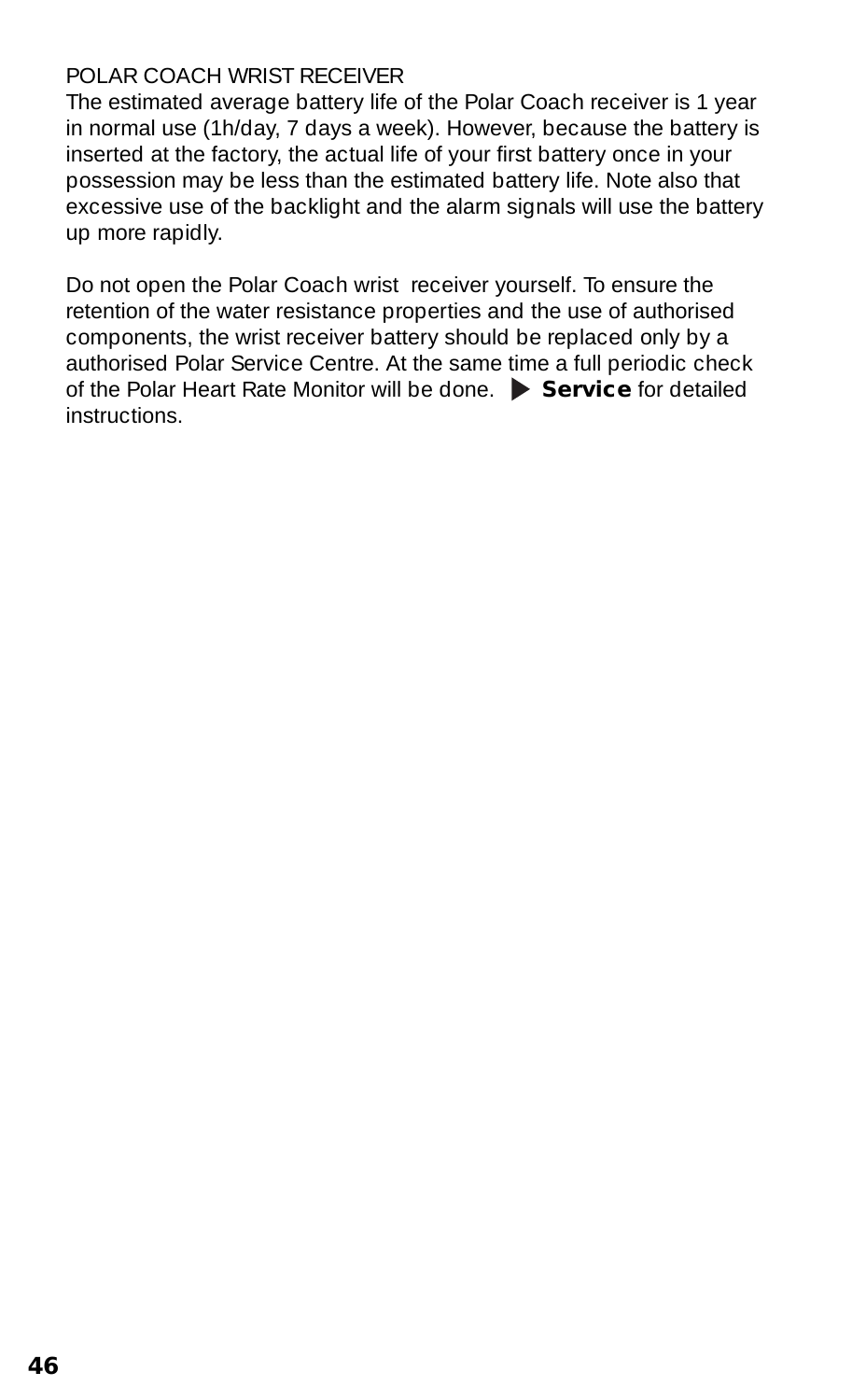### PRECAUTIONS

#### **THE POLAR HEART RATE MONITOR IN A WATER ENVIRONMENT**

Polar Heart Rate Monitors are water resistant to 20 metres. To maintain this water resistance, do not operate the buttons of the Polar wrist receiver under water.

Heart rate measurement in a water environment is technically demanding for the following reasons:

- Pool water with a high chlorine content and seawater may be very conductive and the electrodes of a transmitter may get short circuited, causing the ECG signals not to be detected by the transmitter unit.
- Jumping into the water or strenuous muscle movement during competitive swimming may cause water resistance that shifts the transmitter on the body to a location where it is not possible to pick up the ECG signal.
- ECG signal strength varies depending on an individual's tissue composition. The percentage of people who have problems with heart rate measuring is considerably higher in a water environment than in other cases.

#### **THE POLAR HEART RATE MONITOR AND INTERFERENCE**

#### ELECTROMAGNETIC INTERFERENCE

Interference may occur near high voltage power lines, traffic lights, overhead lines of electric railways, electric bus lines or trams, televisions, car motors, bike computers, some motor driven exercise equipment, cellular phones or when you walk through electronic security gates.

#### CROSSTALK

The Polar wrist receiver in non-coded mode of operation picks up transmitters signals within 1 metre / 3 feet. Therefore, make sure no other transmitter is within that range. Non-coded signals from more than one transmitter picked up simultaneously can cause an incorrect readout.

#### EXERCISE EQUIPMENT

Several pieces of exercise equipment with electronic or electrical components such as LED displays, motors and electrical brakes may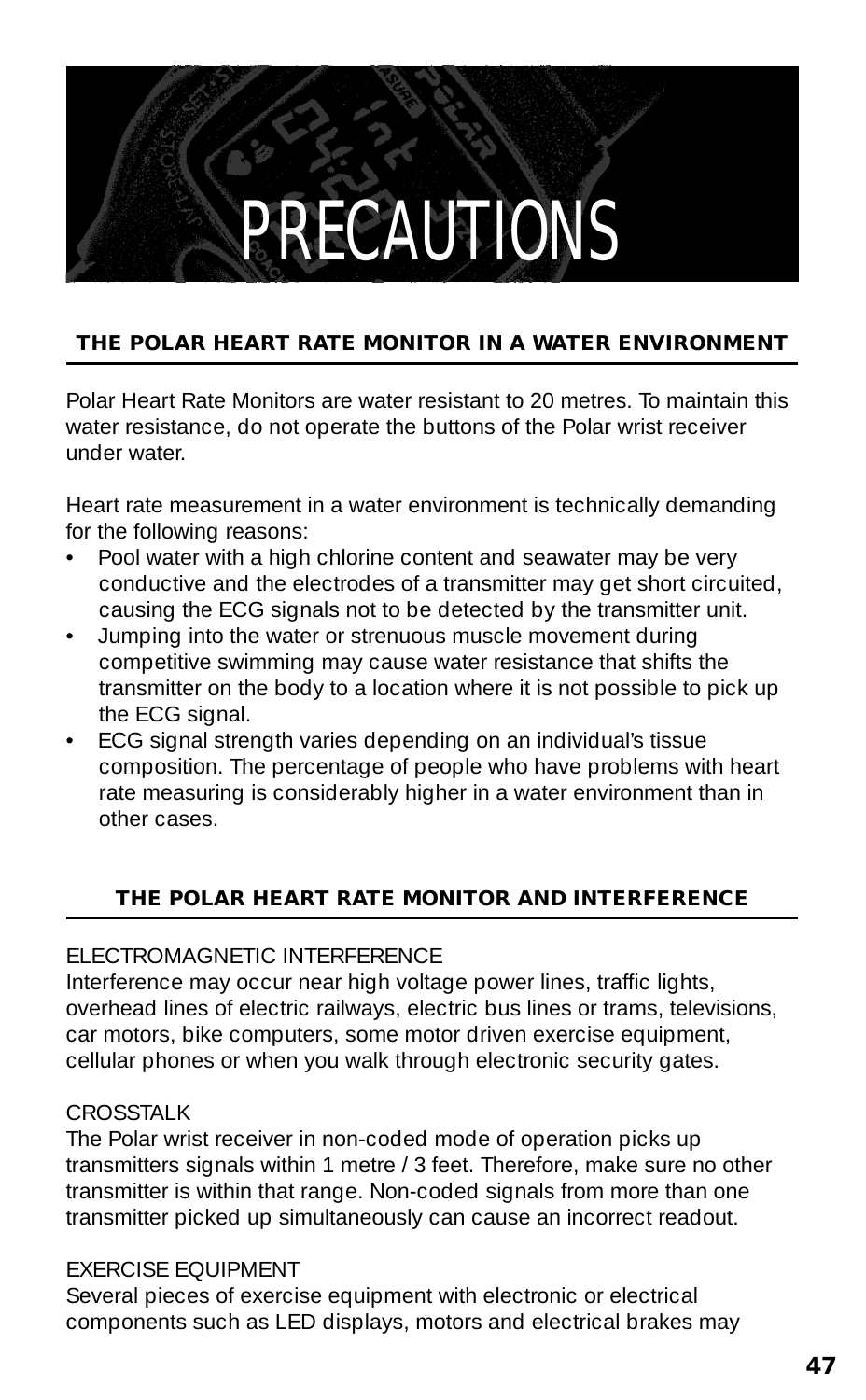cause interfering stray signals. To try to tackle these problems, relocate the Polar wrist receiver as follows:

- 1. Remove the transmitter from your chest and use the exercise equipment as you would normally.
- 2. Move the Receiver around until you find an area in which it displays no stray reading or the heart symbol does not flash. Interference is often worst right in front of the display panel of the equipment, while the left or right side of the display is relatively free of disturbance.
- 3. Put the transmitter back on your chest and try to keep the wrist receiver in the interference free area.
- 4. If the Polar Heart Rate Monitor still does not work with the exercise equipment, this piece of equipment may be too noisy electrically for wireless heart rate measurement.

#### **MINIMISING POSSIBLE RISKS IN EXERCISING WITH A HEART RATE MONITOR**

**Exercise may include some risk, especially for those who have been sedentary**. To minimize possible risks consider the following advice.

Before beginning a regular exercise program consult your doctor

- if you are over 35 years of age and have not been following a regular exercise program during the past 5 years
- if you smoke
- if you have high blood pressure
- if you have high blood cholesterol
- if you have any signs or symptoms of any disease if you are recovering from a serious illness or a medical treatment e.g. surgery
- if you use a pacemaker or another implanted electronic device.

Note also that in addition to exercise intensity the heart rate can be affected by, amongst others, heart, circulation (particularly high blood pressure) and asthma and other breathing medications, as well as some energy drinks, alcohol and nicotine.

#### **It is important to be sensitive to your body's reactions during**

**the exercise**. If you feel unexpected pain or tiredness regarding your exercise intensity level, it is recommended to stop the exercise or continue at a lighter intensity.

#### **Notice to persons with pacemakers**

Persons who have a pacemaker use the Polar Heart Rate Monitor at their own risk. Before starting use, we always recommend an exercise test under doctor's supervision. The test is to ensure the safety and reliability of the simultaneous use of the pacemaker and the heart rate monitor.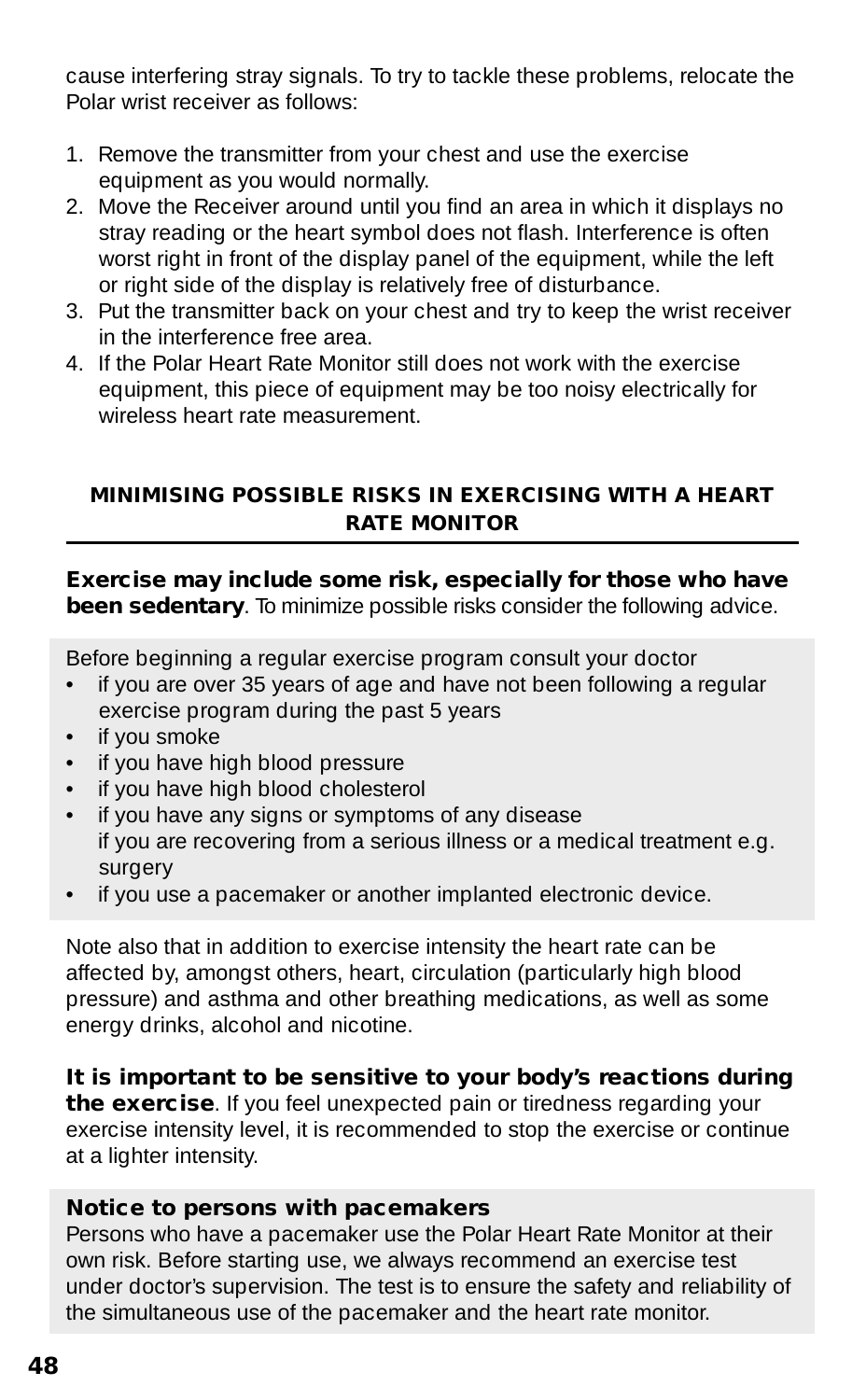### FREQUENTLY ASKED **QUESTIONS**

#### **WHAT SHOULD I DO IF...**

#### **... I DON'T KNOW WHERE I AM IN THE SETTING CYCLE?**

Press SELECT several times until you are back in the Time of day display.

#### **... THERE IS NO HEART RATE READING?**

- 1. Check that the electrodes of the transmitter are moistened and that you are wearing it as instructed.
- 2. Check that you have kept the transmitter clean. **Care and maintenance**
- 3. Check that there are no sources of electromagnetic radiation near the Polar wrist receiver, such as TV sets, cellular phones, CRT monitors, etc.

#### **Precautions**

4. Have you had a cardiac event which may have altered your ECG waveform? In this case consult your physician.

#### **...THE HEART SYMBOL FLASHES IRREGULARLY?**

- 1. Check that your Polar wrist receiver is inside the transmission range and not further that 3 feet / 1 metre from the Polar Coded Transmitter you are wearing.
- 2. Check that the elastic strap has not become loose during exercise.
- 3. Make sure that the electrodes of the transmitter are moistened.
- 4. Cardiac arrhythmia may cause irregular readings. In this case consult your physician.

#### **... ANOTHER PERSON WITH A HEART RATE MONITOR OR MOTOR DRIVEN EXERCISE EQUIPMENT IS CAUSING INTERFERENCE?**

Make sure there is no interference coming from such things as high voltage power lines, electric railways or bus lines, televisions, car motors, cycle computers, motor driven exercise equipment or other people with heart rate monitors near you during the code search. The benefit of the coding is that you will not normally pick up other people's heart rate transmissions and certain kinds of interference are more efficiently filtered.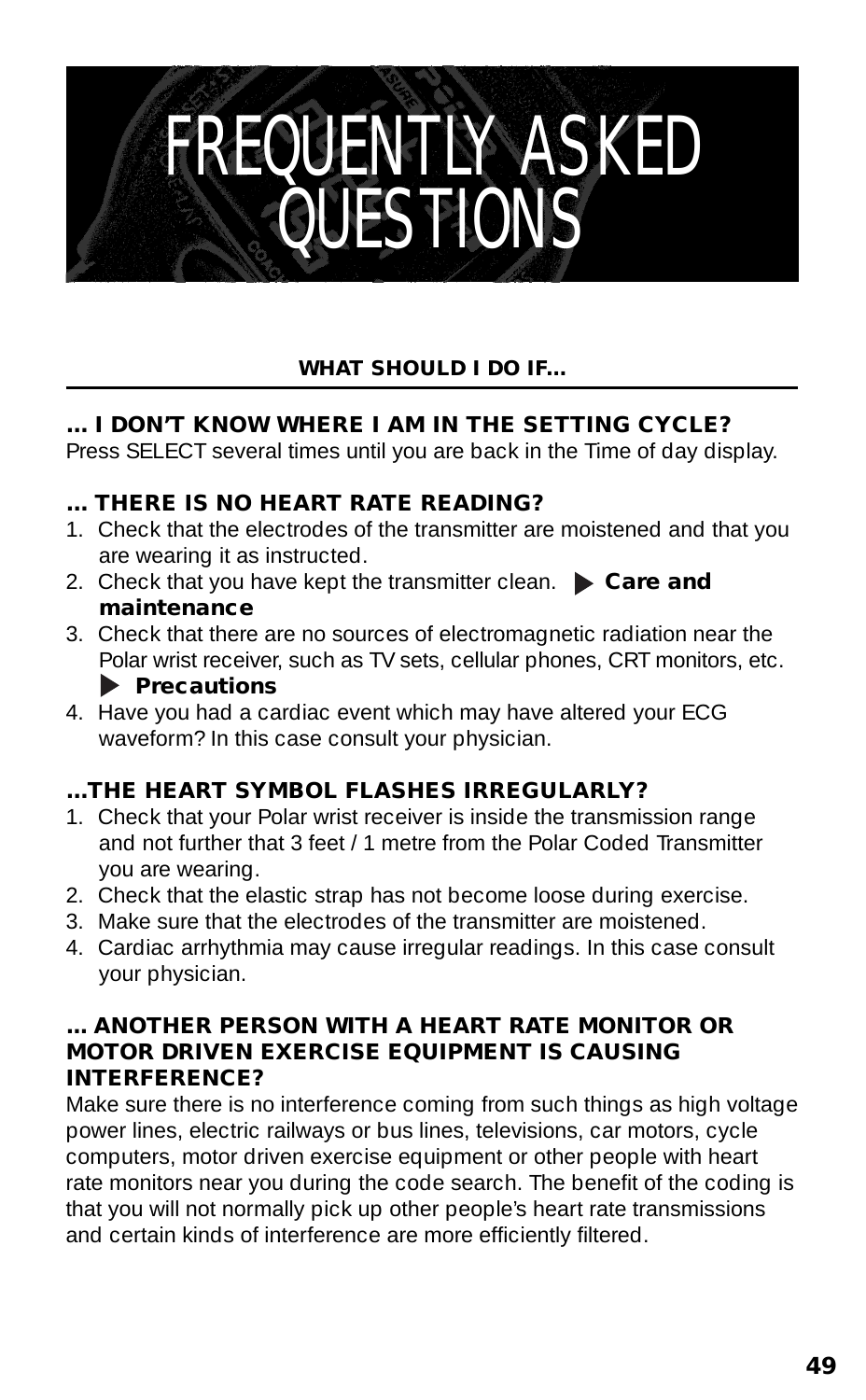However your training partner may have coincidentally activated exactly the same code.  $\triangleright$  **Checking the secondary measurement displays with transmission code and heart rate limits in use**. In this case you have the following alternatives:

1. Keep a distance from your training partner and continue your training session normally

or

2. Stop the heart rate measurement ( $\triangleright$  **Stop the heart rate measurement**), pull the transmitter off your chest for 15 seconds (code will be changed) and restart from the beginning ( **Start the heart rate measurement**).

In some cases you may need to dry the transmitter electrodes to ensure that the transmitter is turned off again, as sweat may keep it active even when it is off your chest.

#### **... THERE ARE NO REACTIONS TO ANY BUTTONS?**

Reset the Polar Heart Rate Monitor. Resetting clears all memory values and settings will return to the default settings.

1. Press the reset button with a pen tip.

Display becomes full of digits.

2. Press any of the four buttons once. The Polar Coach enters the Time of day display.

#### **... THE DISPLAY IS BLANK OR FADING?**

Usually the first sign of a discharged battery is the disappearance of the digits when using the backlight. Have the batteries checked. **Service**

#### **... IF THE BATTERY OF THE WRIST RECEIVER MUST BE REPLACED?**

We recommend having all service done by an authorised Polar Service Centre. This is especially necessary to ensure that the warranty remains valid and is not affected by incorrect repair procedures done by an unauthorised agent. Polar Service will test your wrist receiver for water resistance after battery replacement and make a full periodic check of the complete Polar Heart Rate Monitor.  $\triangleright$  Care and Maintenance/ **Batteries** and **Service**

#### **... I HAVE QUESTIONS CONCERNING THE SonicLink™ DATA TRANSFER OR THE PC COACH LIGHT™ SOFTWARE?**

Contact your local distributor of PC Coach Light™ software or Biometrics Inc., 637 S Broadway, Suite B-156, Boulder, CO 80303, USA Phone: +1 (303) 442-1818, Fax: +1 (303) 494-9722, www.pccoach.com Contact information is found also under the help menu of the PC Coach Light™ software.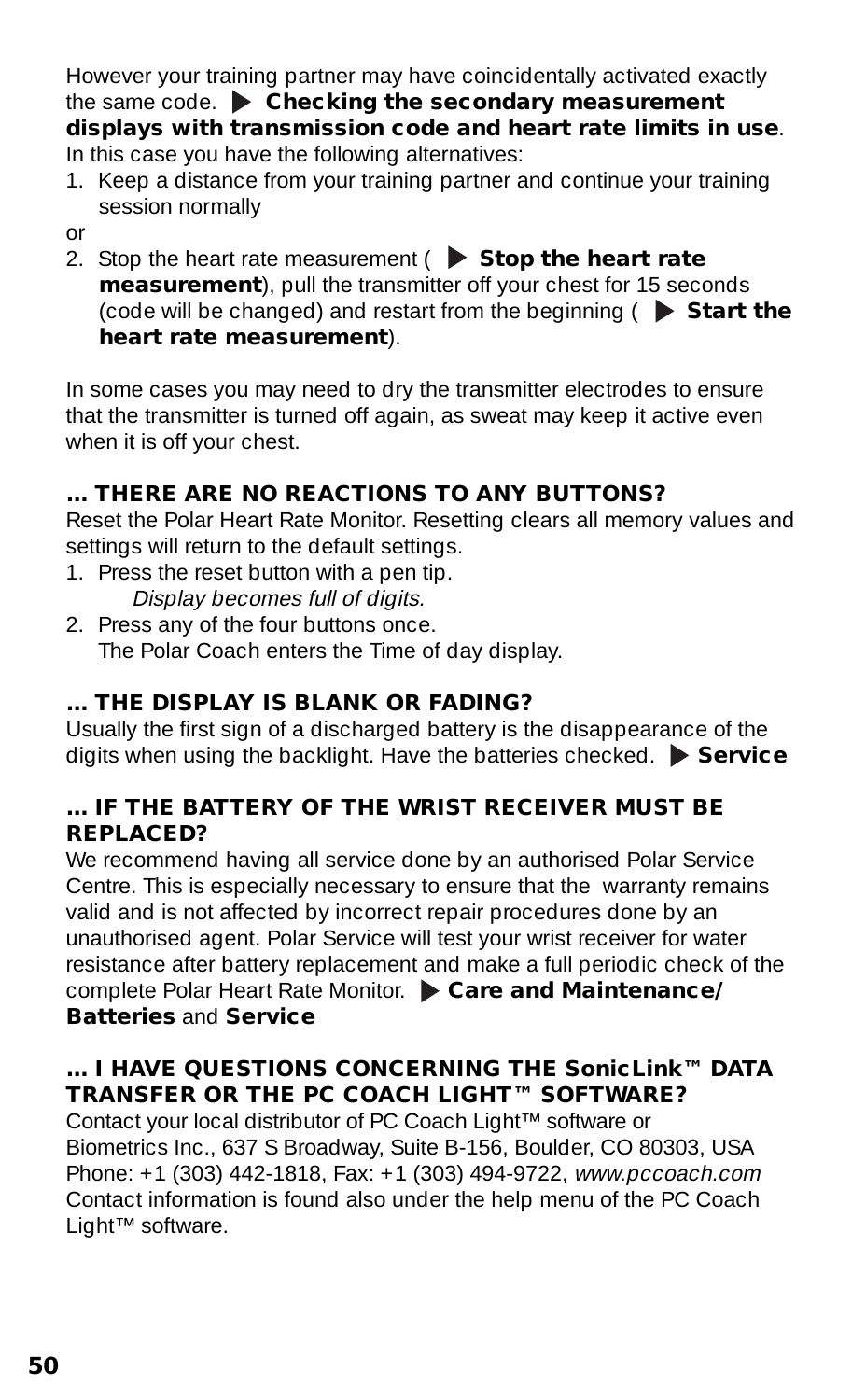### POLAR GLOSSARY

Indicates an ongoing heart rate measurement and flashes to the beat of your heart.

Indicates a coded transmission of heart rate. The inner heart flashes to the beat of your heart.

In the Time of day display indicates that the alarm is on. In the Measure mode indicates that the sound signal will beep if you are exercising outside your target heart rate zone.

When starting the heart rate measurement, these flashing lines indicate that the search for the coded transmission is being conducted.

Indicates that you are setting the interval training mode functions or that you are exercising in the interval training mode.

Indicates continuous intervals: (see also Cont).

**ALARM**: Indicates the alarm in watch settings.

**AM or PM**: 12 hour mode of time.

**AVG**: Together with a reading indicates average heart rate.

**Chrono**: Displays the total exercising time during the heart rate measurement.

**COM**: Indicates a file transfer to a PC.

**Cont**: Intervals succeed one another until the interval training session is stopped.

**DATE**: Indicates the date in watch settings.

**Electrodes**: The grooved areas of the transmitter, against the skin. Pick up the heart's electrical impulses.

**FILE**: Indicates the File mode.

**FILE End:** Indicates the end of the file you are reviewing.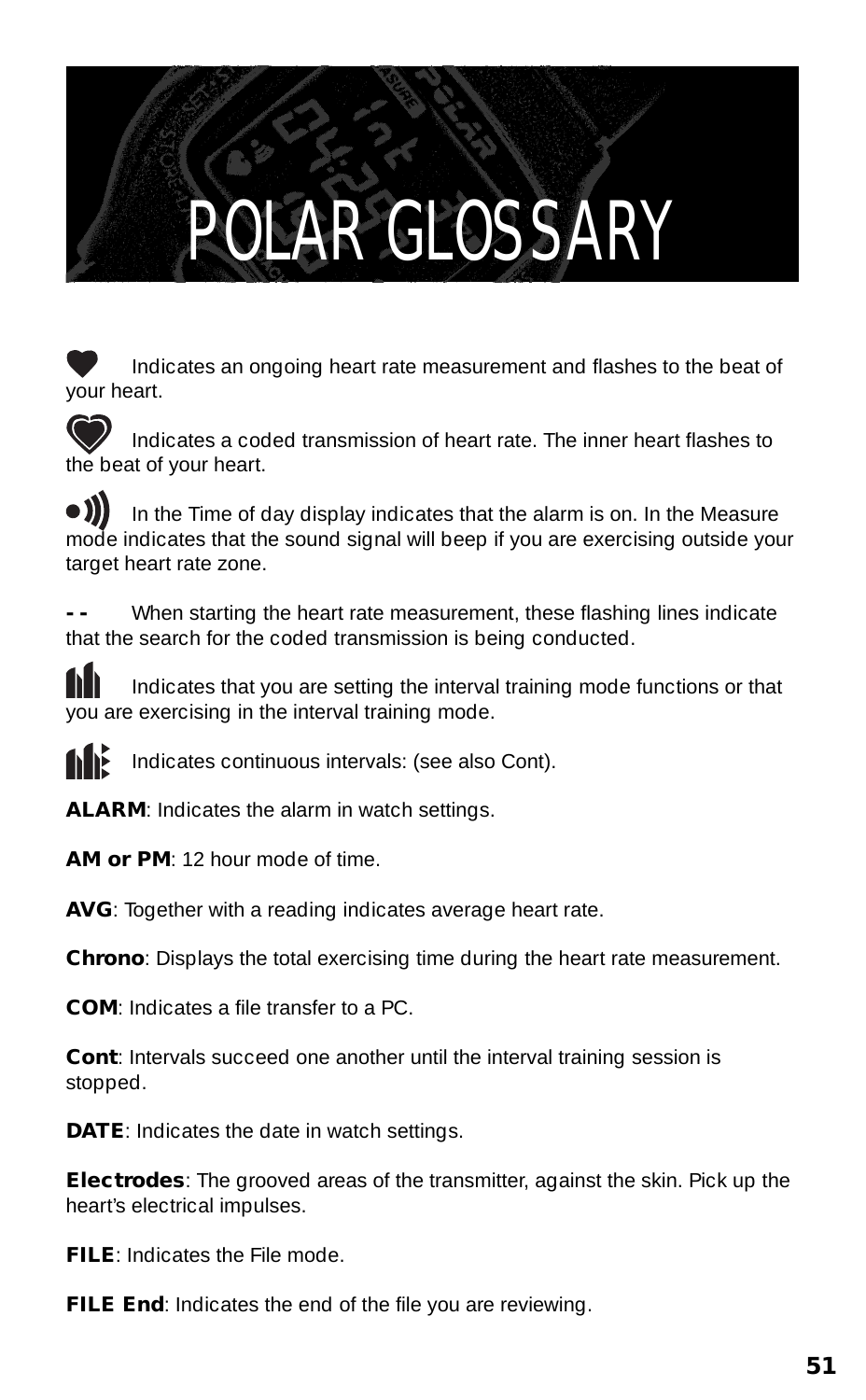**FULL**: After having stored 43 lap times in the Heart Rate Measurement or 28 intervals in the Interval training mode FULL appears in the display. You can continue taking the lap times or intervals but they won't be recorded into the Polar Coach's memory.

**Graphic bar**: The graphic bar consists of five blocks and indicates the settings of watch, heart rate or interval training functions. A flashing block means that the setting of that particular function is possible.

**Heart rate**: The number of heart beats per minute (bpm).

**Heart rate reserve**:  $HR_{mean} = HR_{max}$  -  $HR_{next}$ 

**HR<sub>max</sub>** : Maximum heart rate

**HR**<sub>ssa</sub>: Resting heart rate

**Int**: Interval training

**Karvonen formula**: The calculation of a training heart rate by adding a given percentage of the heart rate reserve to the resting heart rate. This method gives an adjusted heart rate that is equivalent to the desired percentage of VO<sub>2</sub>max (maximal oxygen uptake).

LAP: In Measure and File modes, together with a number, indicates how many lap times have been stored.

**Lap and split times**: Time needed to move once around a closed course or track.

**LAST**: When the last interval begins, LAST appears in the display.

**LIM1 / LIM2 / LIM3**: Heart Rate Limits for Target Zones 1, 2 and 3.

**Lower Limit**: The lower heart rate limit of the target zone.

**MAX**: Together with a reading indicates maximum heart rate.

**MEASURE**: Measure mode. In the measure mode you can exercise either in the normal Heart Rate Measurement mode or in the Interval Training mode.

**Polar Coded Transmitter:** Automatically locks in a code to transmit your heart rate to your wrist receiver. In a coded transmission the receiver accepts heart rate data only from your Polar Coded Transmitter. Coding significantly reduces crosstalk caused by other users of heart rate monitors. However, it does not necessarily reduce all environmental interference.

**Polar Heart Touch**: During the measurement mode bring the wrist receiver next to the Polar logo of the Polar Coded Transmitter for a moment.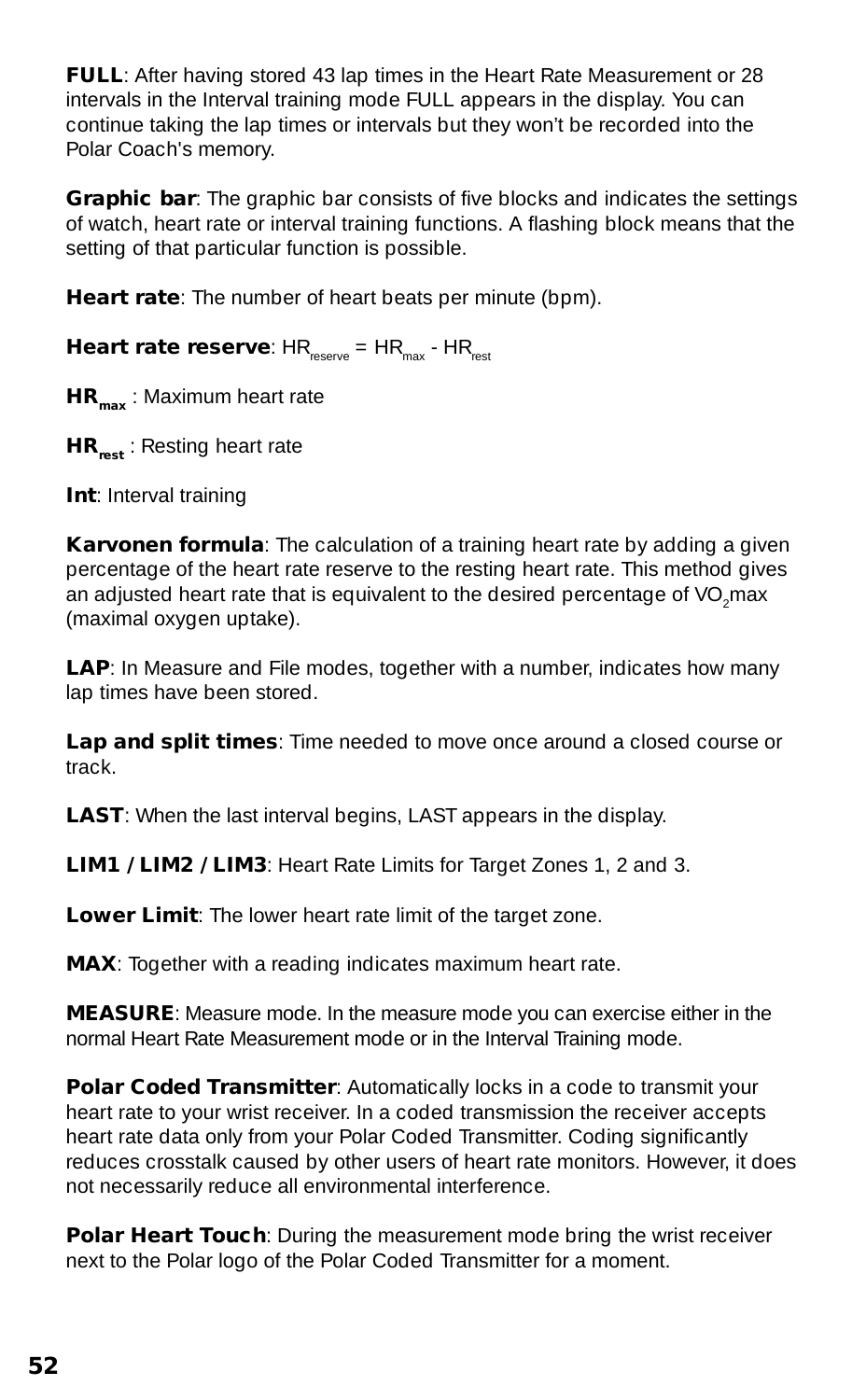**Primary measurement display: In the Heart Rate Measurement mode the** middle row of the display indicates either total exercising time, time of day or lap time according to your settings.

**Reco Hr, recovery heart rate**: Decrease in heart rate during the pre-set period of time.

**Reco TI, recovery time**: Time until a certain preset heart rate reading is reached.

**Secondary measurement displays:** The secondary measurement displays will be seen for a few seconds by bringing the wrist receiver next to the Polar logo on the Polar Coded Transmitter for a moment. The secondary measurement display depends on which of the three alternatives was chosen for the primary measurement display.

**SET**: Set mode.

**Sound:** Indicates the button sound in watch settings.

**Target Zone limits**: Target Zone limits are determined either according to the Karvonen formula or as percentages of maximum heart rate. The percentages are converted into heart rates in beats per minute.

**TIM** (In the Interval Training mode): Countdown timer for the interval.

**TIM1 / TIM2** (In the Heart Rate Measurement mode): Timers 1 and 2 help you to divide your exercise session into separate phases (e.g. warm-up, exercise phase, cool down). Timers can be used individually (only Timer 1) or sequentially.

**TIME**: Indicates the time of day.

**TIME 12h/24h**: Indicates the 12h or 24h time mode in watch settings.

**TZ, Target Zone**: The area between the upper and lower target zone limits. Target Zone selection is based on personal fitness goals.

 $\tau$  During heart rate measurement the TZ symbol with a block next to it indicates that you are exercising within the Target Zone. In File mode this indicates the time spent within the Target Zone.

 $7Z \blacksquare$ During heart rate measurement the TZ symbol with a upper block flashing indicates that the heart rate is above the Target Zone. In File mode this indicates the time spent above the Target Zone.

 $TZ \equiv$ During heart rate measurement indicates that the heart rate is below the Target Zone. In File mode this indicates the time spent below the Target Zone.

**Upper limit**: The upper heart rate limit for the target zone.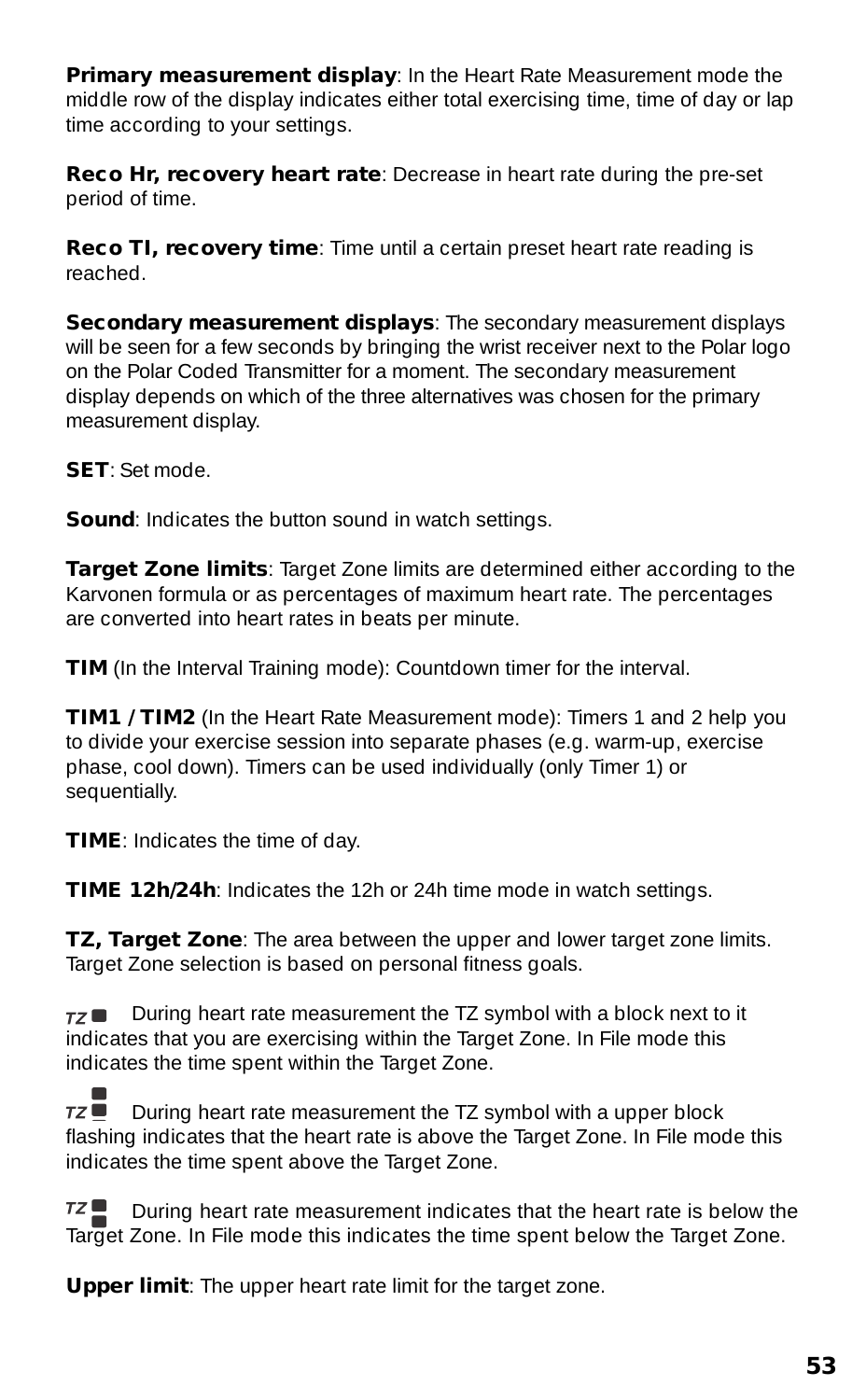### **TECHNICAL** SPECIFICATIONS

The Polar Heart Rate Monitor is designed to indicate the level of physiological strain and intensity in sports and exercise. No other use is intended or implied. The heart rate is displayed as number of beats per minute (bpm).

#### **POLAR CODED TRANSMITTER**

Battery type: Built-in Lithium Cell

Battery life: Battery life: Battery life: Operating temperature: 14°F to 122°F / -10°C to +50°C

#### **POLAR COACH WRIST RECEIVER**

Battery type: CR 2032 Water resistance: to 20 metres

Battery life: Battery life: Average 1 year (1h/day, 7 days/week) Operating temperature: 14°F to 122°F / -10°C to +50°C  $\frac{1}{2}$  Accuracy of heart rate  $\frac{1}{2}$  1% or  $\pm$  1 beats per minute, measurement whichever is larger, definition applies to steady state conditions

#### **DEFAULT SETTINGS**

| Alarm:               | OFF           |
|----------------------|---------------|
| <b>Button Sound:</b> | OFF           |
| Time mode:           | 24h           |
| Interval training:   | OFF           |
| Number of intervals: | $\mathcal{P}$ |
| Timer 1:             | OFF           |
| Timer $2$ :          | OFF           |
| $1$ imits 1:         | $80 - 160$    |
| $1$ imits $2$ :      | OFF           |
| Limits 3:            | OFF           |
| Recovery function:   | OFF           |
| Primary measurement  |               |
| display:             | Chrono        |

#### **SETTING LIMITS**

| 99h 59min 59sec |
|-----------------|
|                 |
|                 |
|                 |
|                 |
|                 |
|                 |
|                 |
|                 |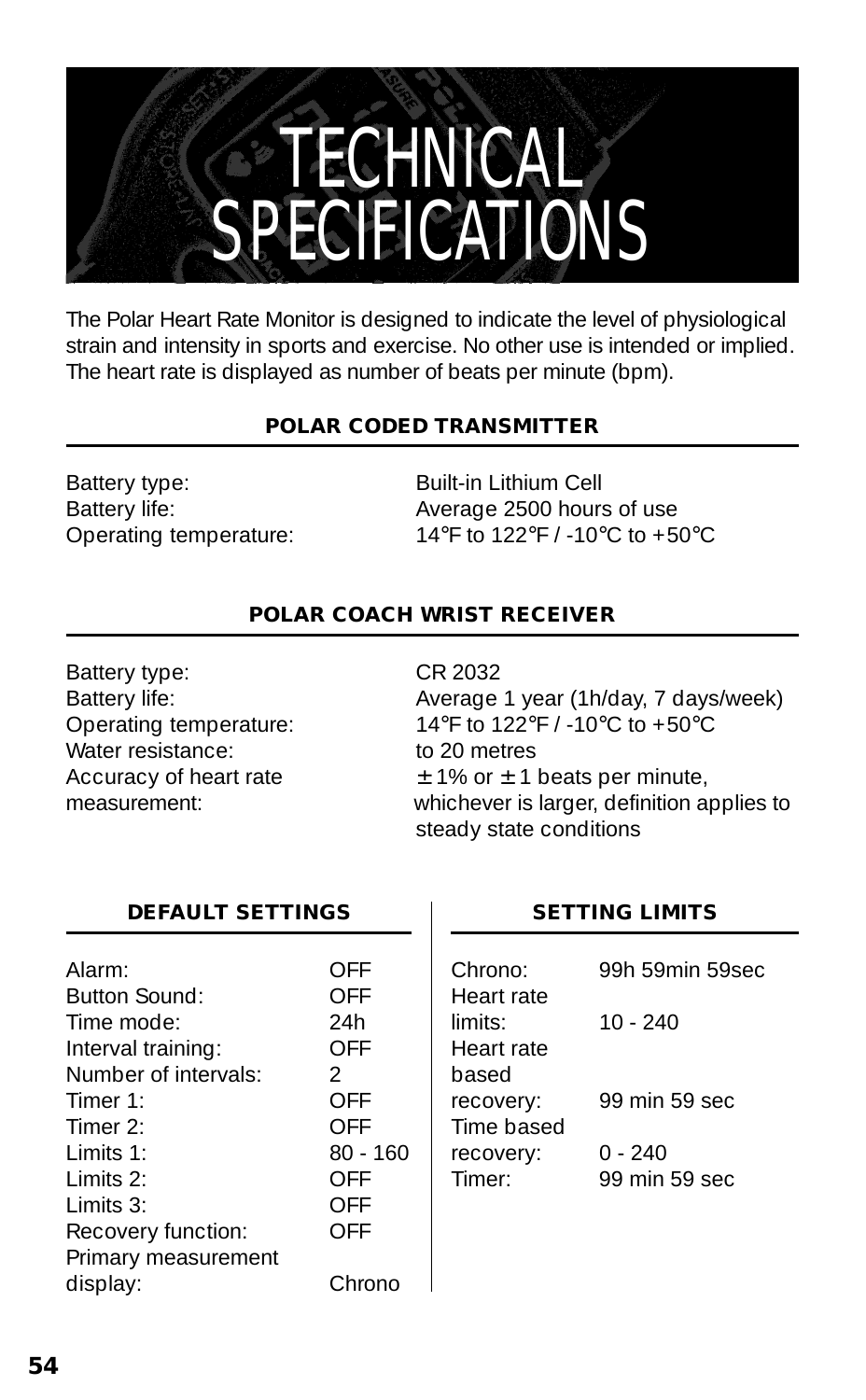

#### **POLAR BOOKS AND BOOKLETS**

Roy Benson, MPE<br>
Dr. Matthew Brick<br>
Precision Multi-Spo Edmund R. Burke, Ph.D. Precision Cycling<br>Neil Craig Scientific Heart Ra Neil Craig Craig Craining Sally Edwards<br>
Sally Edwards Craining Sally Edwards Craining Sally Edwards Mark Fenton and Dave McGovern Precision Walking Ute Haas, M.Sc., Taria Suomi, M.Sc. and Dr. Raija Laukkanen, Ph.D. Precision Aerobics<br>Dr. Peter J.G.M. Janssen Fraining. Lactate. P Beth Kirkpatrick and Burton H. Birnbaum Lessons from the Heart Dr. Katriina Kukkonen-Harjula, MD and Dr. Raija Laukkanen, Ph.D. Precision Weight Management<br>Dr. Raija Laukkanen, Ph.D. Research Index Dr. Raija Laukkanen, Ph.D.<br>Yvonne I in Dr. James M. Rippe Target Your Fitness and Weight

Precision Multi-Sport The Heart Rate Monitor Book

Training, Lactate, Pulse Rate

Precision Sports Aerobics Management Goals Dr. James M. Rippe The Polar Fat Free and Fit Forever Program

#### **POLAR ACCESSORIES**

- Polar Bike Mount for all bikes and Polar Heart Rate Monitors
- Elastic strap of different lengths
- Extra Transmitter for other family members
- Polar Heart Bra for women
- Test handle for groups and trainers

#### **POLAR HEART RATE MONITORS**

Several models of heart rate monitors manufactured by Polar are readily available for your different requirements in measuring the physical activity.

Ask your local dealer or distributor for more details.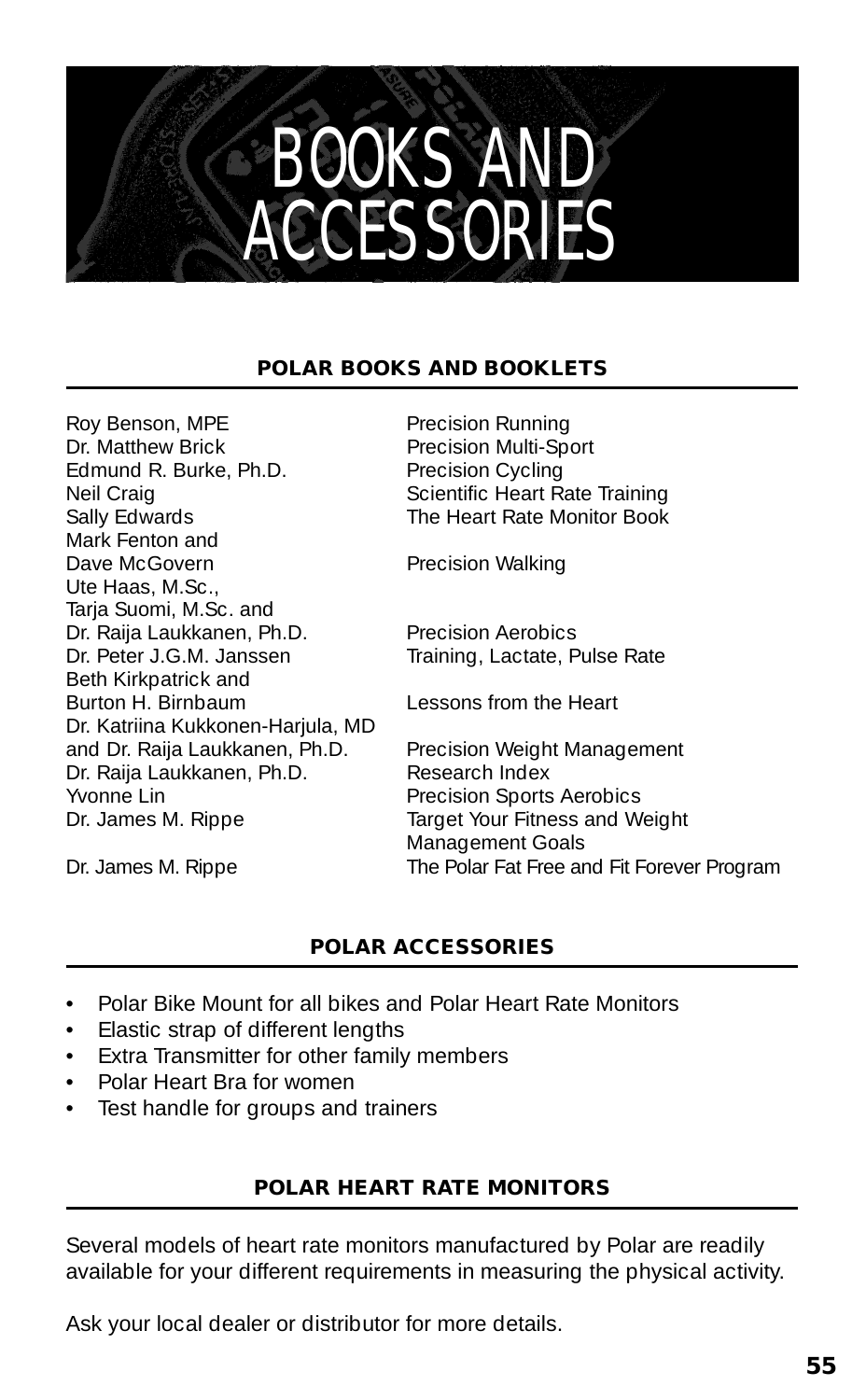### **SERVICE**

To ensure the continuous improvement of Polar products, please complete and mail the enclosed Warranty Registration Card within two weeks of the date of purchase.

Polar Service will help you get the most out of your Polar Heart Rate Monitor. Should your Polar Heart Rate Monitor need service, please follow the instructions below:

#### **CHECK LIST**

Before you return your Polar Heart Rate Monitor for service, please check the following:

#### **1. Is the transmitter being worn correctly ?**

The Polar logo should be right side up and the transmitter should be flat against the skin. The elastic strap should be adjusted for a snug and comfortable fit.

#### **2. Are the electrodes moist on the transmitter ?**

It is important that the electrodes be wet during the heart rate measurement.

#### **3. Is the transmitter clean ?**

Regular washing with mild soap and water solution, followed by thorough drying, will ensure that good conductivity is retained.

#### **4. Are you suffering from interference caused by other people with heart rate monitors or exercise equipment?**

Check that the code search at the beginning of the measurement has been successful. See Start the heart rate measurement and Frequently asked questions for details.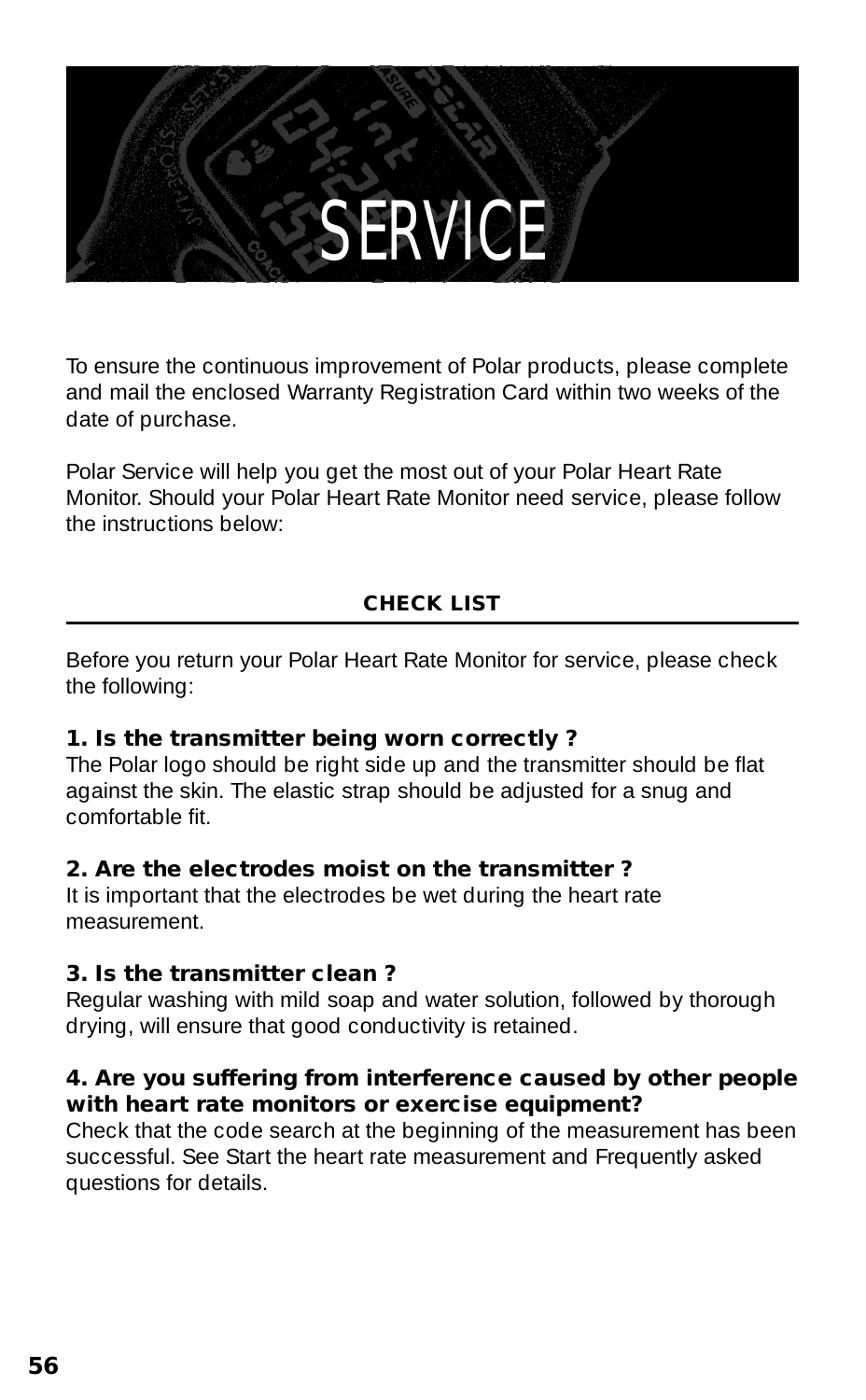- 1. Pack the product carefully to avoid damage.
- 2. Include all parts of the Polar Heart Rate Monitor. A full periodic check will be done on the whole product.
- 3. Include proof of purchase (a receipt or its photocopy) if the product is under warranty.
- 4. Include a detailed description of the problem. Use the return sheet of the Customer Service Card.
- 5. Include your name, return address, and daytime telephone number.
- 6. Ship postage prepaid to your dealer or distributor. For contact details, see the Customer Service Card.

#### **POLAR SERVICE PROCEDURE**

It is recommended that any service be carried out by an authorised Polar service personnel. Our standard test and check procedures will be performed on all Polar Heart Rate Monitors. The tests include the following elements:

POLAR CODED TRANSMITTER

- 1. Visual inspection
- 2. Check of the transmission range
- 3. Check of electrode conductivity
- 4. Wash and clean if necessary

POLAR WRIST RECEIVER

- 1. Visual inspection
- 2. Check of battery voltage
- 3. Check and cleaning of case contacts
- 4. Re-assembly, including seal renewal if necessary
- 5. Water resistance test
- 6. Operational test



Water resistance cannot be guaranteed after unauthorised service.

#### **PC COACH LIGHT™ SOFTWARE SUPPORT**

See PC Coach Light™ software manual or contact your local distributor of PC Coach Light™ software or Biometrics Inc., 637 S Broadway, Suite B-156, Boulder, CO 80303, USA

Phone: +1 (303) 442-1818, Fax: +1 (303) 494-9722, www.pccoach.com Contact information is found also under the help menu of the PC Coach Light™ software.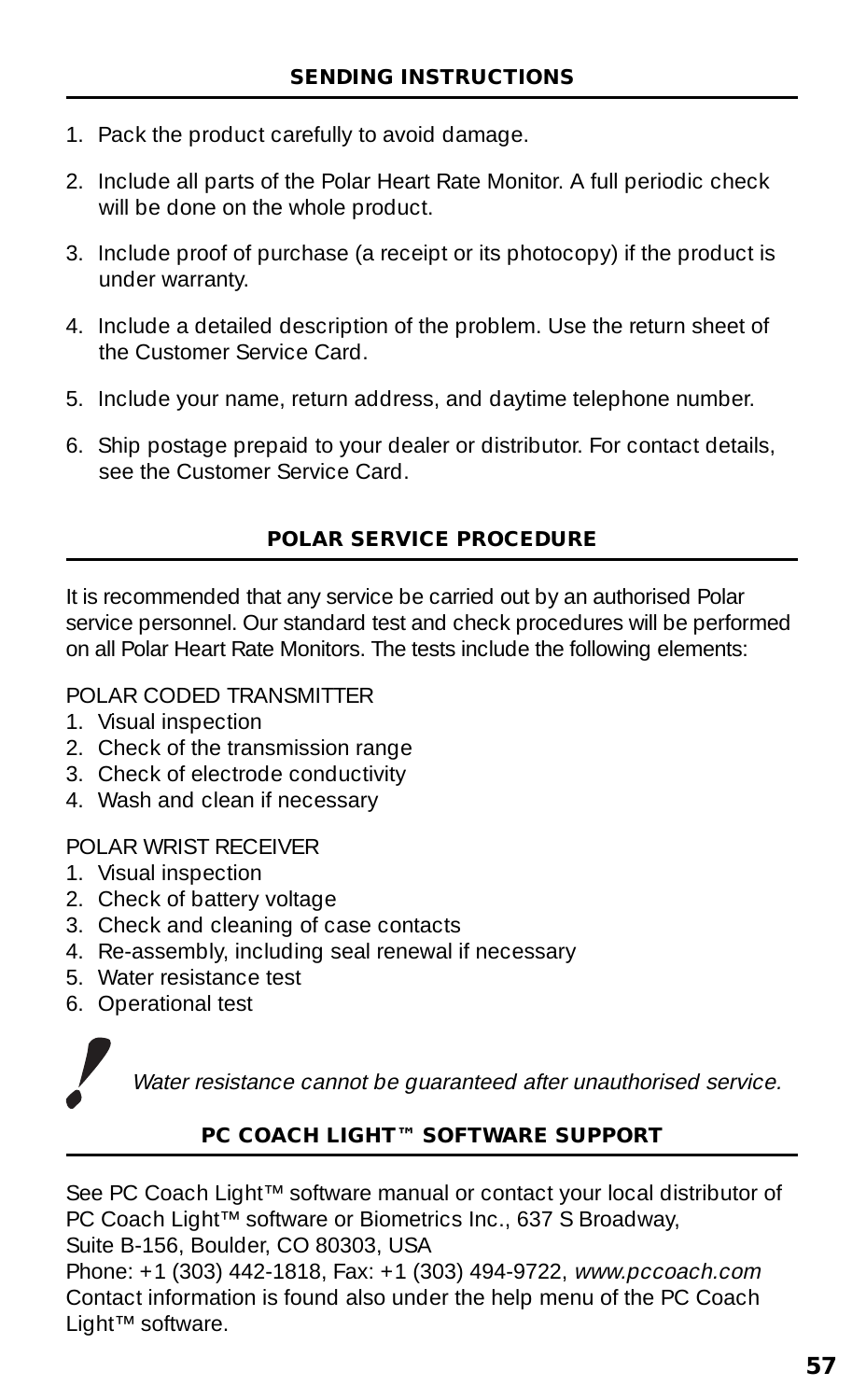

- Polar Electro Oy offers a warranty to the original consumer/purchaser of this heart rate monitor that the product will be free from defects in material or workmanship for one year from the date of purchase. Please keep the receipt which is your proof of purchase!
- The warranty does not cover receiver battery, damage due to misuse, abuse, accidents or negligence of the precautions, improper maintenance, commercial use, cracked or broken cases.
- Warranty does not cover damage or consequential damage caused by service not authorised by Polar Electro Oy.
- During the warranty period the product will be either repaired or replaced at an authorised service centre free of charge.
- PC Coach Light software is guaranteed by Biometrics Inc.

Copyright © 1999 Polar Electro Oy, FIN-90440 KEMPELE, Finland

All rights reserved. No part of this manual may be used or reproduced in any form or by any means without prior written permission of Polar Electro Oy.

Polar logotype, Polar Pacer and Polar Beat are registered trademarks of Polar Electro Oy. Polar Vantage NV, Polar XTrainer Plus, Polar Accurex Plus, Polar Coach, Polar Protrainer XT, Polar Protrainer NV, Polar Advantage Interface, Polar Precision Performance, Polar Interface Plus, Polar Training Advisor, Polar SmartEdge, Polar Target, Polar Fitwatch, Polar Favor, Polar Heartminder, Polar Heartwatch and Polar Tempo are trademarks of Polar Electro Oy.

The PC Coach logo is a registered trademark, and SonicLink and PC Coach Light are trademarks of, Biometrics Inc. U.S. Patent 5 7199825



This CE marking shows compliance of this product with Directive 93/42/EEC.

This product is protected by one or several of the following patents: FI 88223, DE 4215549, FR 92.06120, GB 2257523, HK 113/1996, SG 9591671-4, US 5491474, FI 88972, FR 92.09150, GB 2258587, HK 306/1996, SG 9592117-7, US 5486818, FI 96380, US 5611346, FI 68734, DE 3439238, GB 2149514, HK 812/ 1989, US 4625733, FI 100924.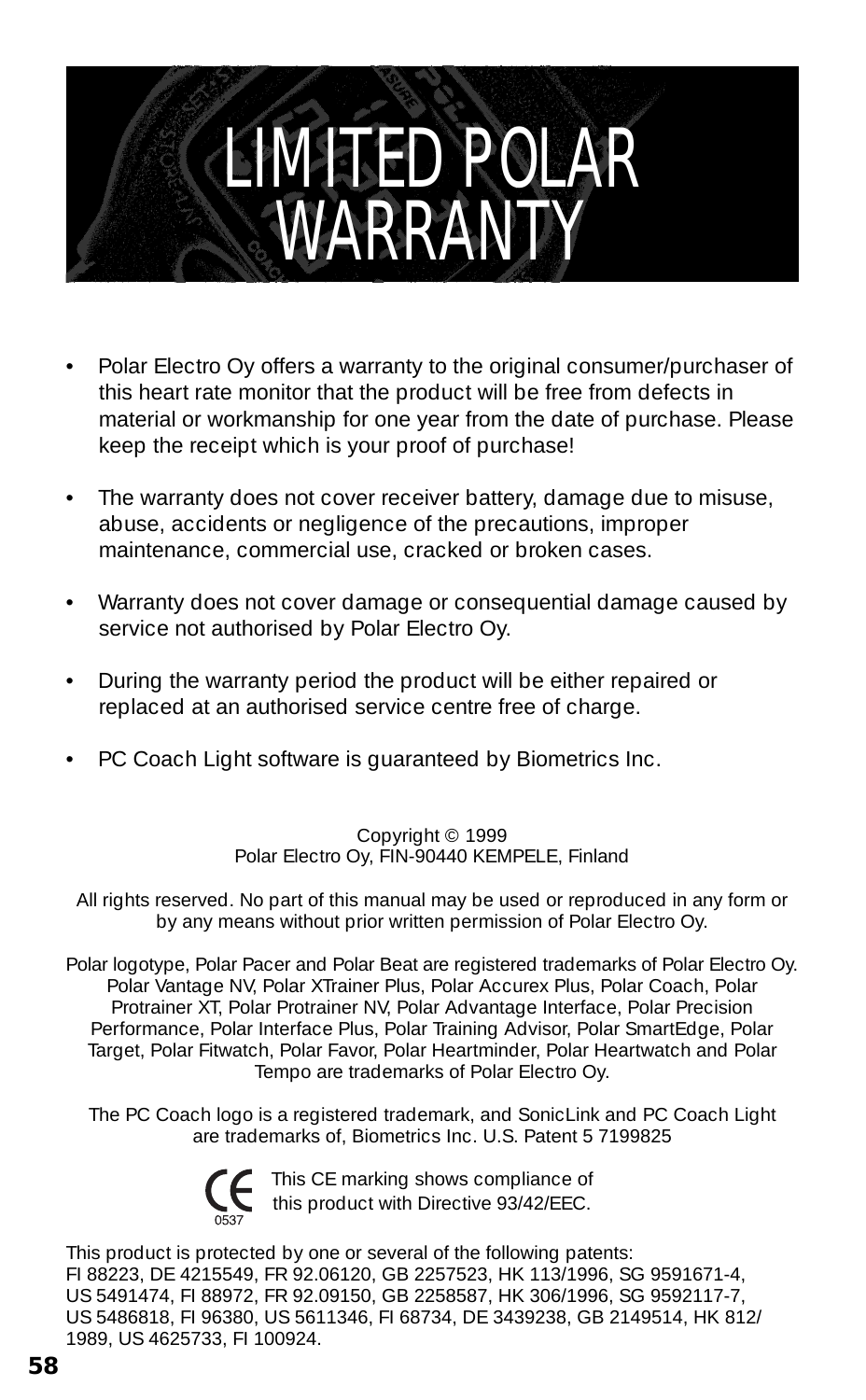### DISCLAIMER

- The material in this manual is intended for informational purposes only. The products it describes are subject to change without prior notice, due to the manufacturer's program of continuous development.
- Polar Electro Oy makes no representations or warranties with respect to this manual or with respect to the products described herein. Polar Electro Oy shall not be liable for any damages, direct or incidental, consequential or special, arising out of, or related to, the use of this material or the products described herein.